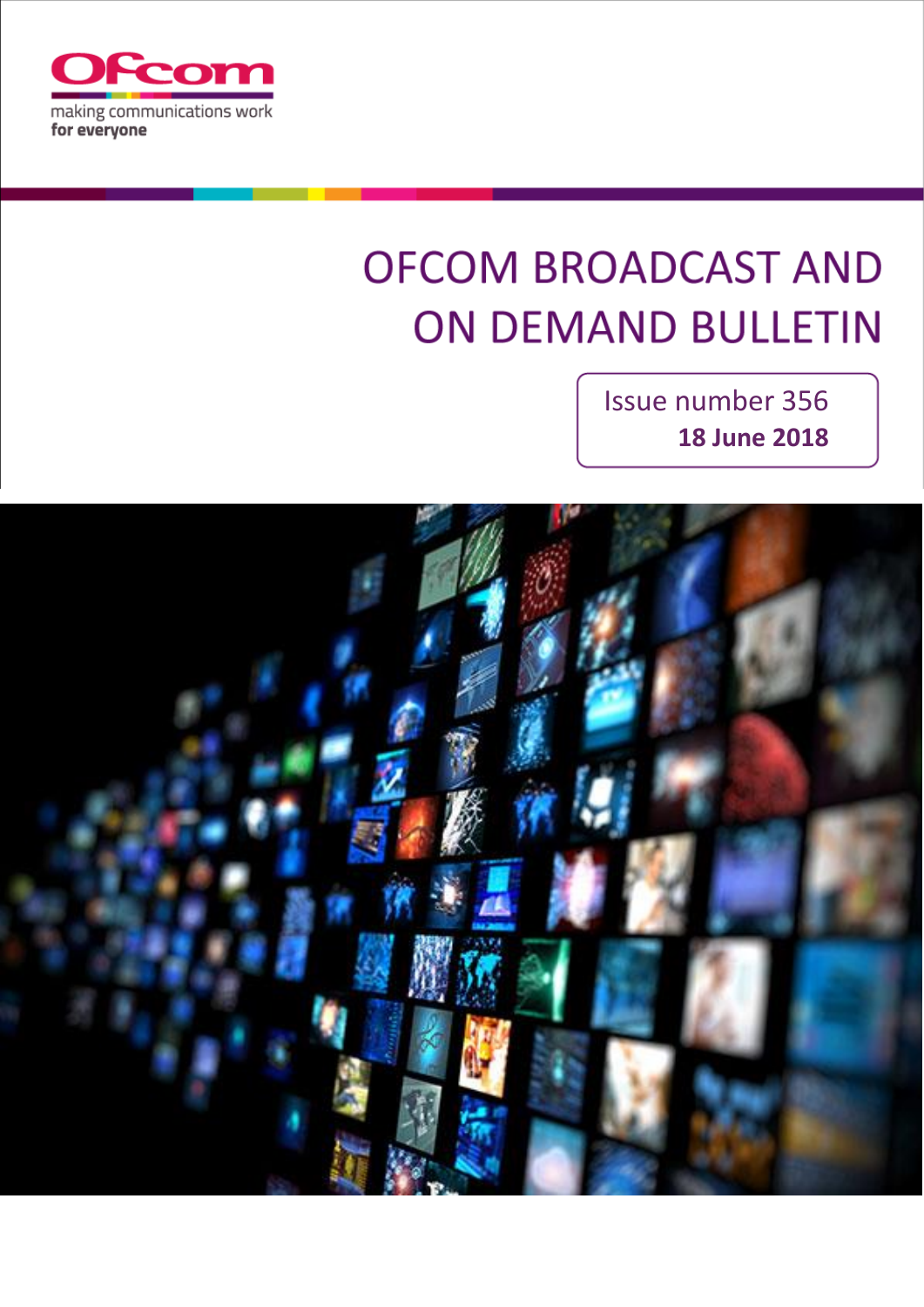# **Contents**

| Introduction                                                                                    | 3  |
|-------------------------------------------------------------------------------------------------|----|
| <b>Note to Broadcasters</b>                                                                     |    |
| Monitoring of diversity and equal opportunities in broadcasting                                 | 6  |
| Cigarette packaging in TV programming                                                           | 8  |
| <b>Broadcast Standards cases</b>                                                                |    |
| In Breach                                                                                       |    |
| Programming<br>Encore Radio, various dates and times                                            | 9  |
| The Everly Pregnant Brothers: Live at the Lyceum Theatre<br>SheffieldLive! 13 April 2018, 20:00 | 12 |
| <b>Gold Rush</b><br>Discovery, 19 January 2018, 20:00                                           | 15 |
| Resolved                                                                                        |    |
| <b>STV News North</b><br>STV, 23 February 2018, 18:05                                           | 18 |
| <b>Broadcast Licence Conditions cases</b>                                                       |    |
| In Breach                                                                                       |    |
| Compliance with ownership restrictions<br>JML Media Limited, 15 February 2013 to 26 May 2018    | 20 |
| Broadcast licensees' late and non-payment of licence fees<br>Various licensees                  | 23 |
| In Breach/Resolved                                                                              |    |
| Provision of information: Diversity in Broadcasting<br>Various licensees                        | 25 |
| <b>Broadcast Fairness and Privacy cases</b>                                                     |    |
| Upheld                                                                                          |    |
| Complaint by Mr and Mrs T                                                                       |    |

*Can't Pay? We'll Take it Away!, Channel 5, 25 May 2016* 28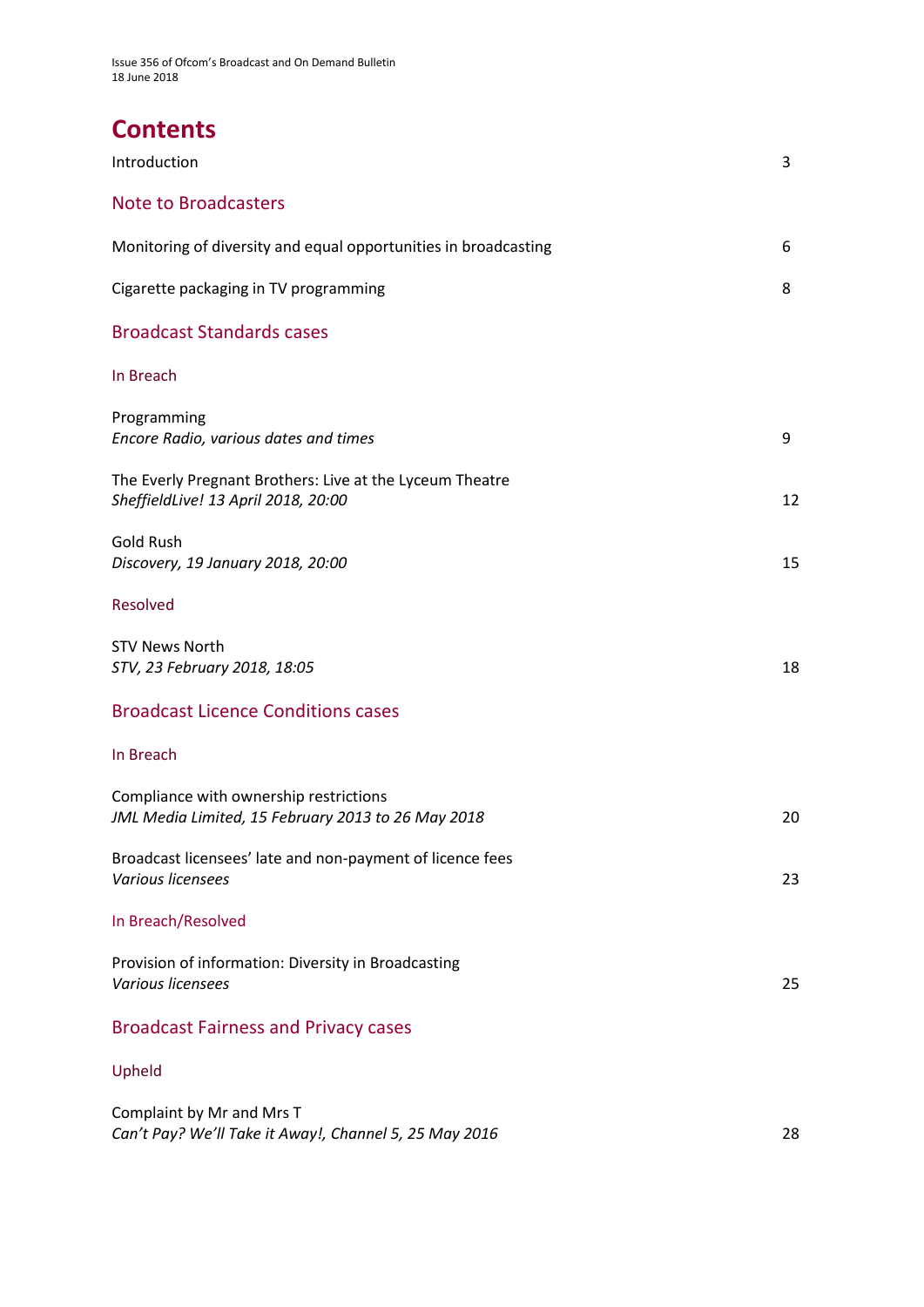Issue 356 of Ofcom's Broadcast and On Demand Bulletin 18 June 2018

### Tables of cases

| Investigations Not in Breach          | 61 |
|---------------------------------------|----|
| Complaints assessed, not investigated | 62 |
| Complaints outside of remit           | 69 |
| <b>BBC First</b>                      | 70 |
| <b>Investigations List</b>            | 71 |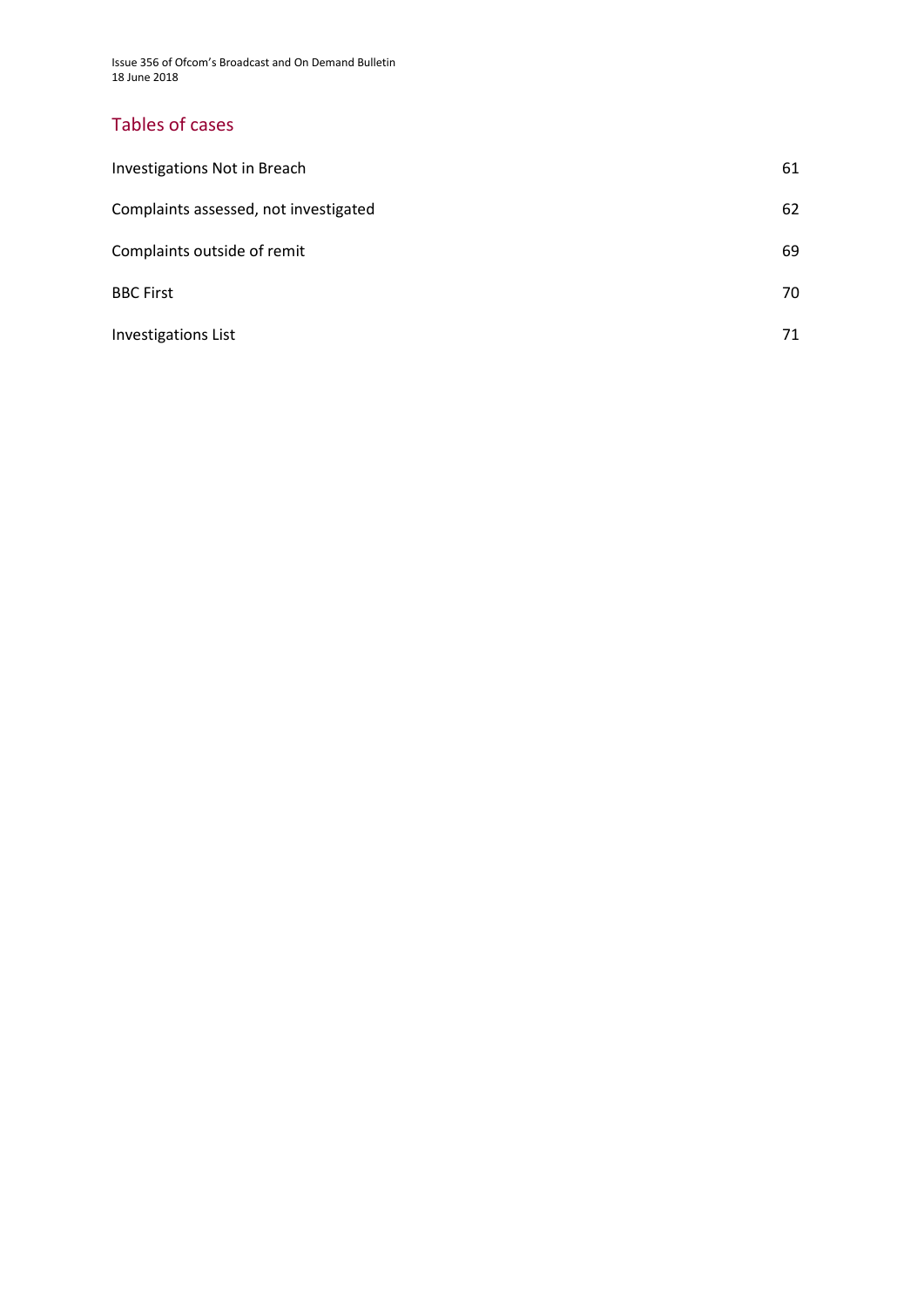# **Introduction**

Under the Communications Act 2003 ("the Act"), Ofcom has a duty to set standards for broadcast content to secure the standards objectives<sup>1</sup>. Ofcom also has a duty to ensure that On Demand Programme Services ("ODPS") comply with certain standards requirements set out in the  $Act^2$ .

Ofcom reflects these requirements in its codes and rules. The Broadcast and On Demand Bulletin reports on the outcome of Ofcom's investigations into alleged breaches of its codes and rules, as well as conditions with which broadcasters licensed by Ofcom are required to comply. The codes and rules include:

- a) [Ofcom's Broadcasting Code](http://stakeholders.ofcom.org.uk/broadcasting/broadcast-codes/broadcast-code/) ("the Code") for content broadcast on television and radio services licensed by Ofcom, and for content on the BBC's licence fee funded television, radio and on demand services.
- b) the [Code on the Scheduling of Television Advertising](https://www.ofcom.org.uk/__data/assets/pdf_file/0014/32162/costa-april-2016.pdf) ("COSTA"), containing rules on how much advertising and teleshopping may be scheduled on commercial television, how many breaks are allowed and when they may be taken.
- c) certain sections of th[e BCAP Code: the UK Code of Broadcast Advertising,](https://www.cap.org.uk/Advertising-Codes/Broadcast.aspx) for which Ofcom retains regulatory responsibility for television and radio services. These include:
	- the prohibition on 'political' advertising;
	- 'participation TV' advertising, e.g. long-form advertising predicated on premium rate telephone services – notably chat (including 'adult' chat), 'psychic' readings and dedicated quiz TV (Call TV quiz services); and
	- gambling, dating and 'message board' material where these are broadcast as advertising<sup>3</sup>.
- d) other conditions with which Ofcom licensed services must comply, such as requirements to pay fees and submit information required for Ofcom to carry out its statutory duties. Further information can be found on Ofcom's website for [television](http://licensing.ofcom.org.uk/tv-broadcast-licences/) and [radio](http://licensing.ofcom.org.uk/radio-broadcast-licensing/) licences.
- e) Ofcom's [Statutory Rules and Non-Binding Guidance for Providers of On-Demand](http://stakeholders.ofcom.org.uk/binaries/broadcast/on-demand/rules-guidance/rules_and_guidance.pdf)  [Programme Services](http://stakeholders.ofcom.org.uk/binaries/broadcast/on-demand/rules-guidance/rules_and_guidance.pdf) for editorial content on ODPS (apart from BBC ODPS). Ofcom considers sanctions for advertising content on ODPS referred to it by the Advertising Standards Authority ("ASA"), the co-regulator of ODPS for advertising, or may do so as a concurrent regulator.

[Other codes and requirements](http://stakeholders.ofcom.org.uk/broadcasting/broadcast-codes/) may also apply to broadcasters, depending on their circumstances. These include the requirements in the BBC Agreement, the Code on Television Access Services (which sets out how much subtitling, signing and audio description relevant licensees must provide), the Code on Electronic Programme Guides, the Code on Listed Events, and the Cross Promotion Code.

**.** 

<sup>&</sup>lt;sup>1</sup> The relevant legislation is set out in detail in Annex 1 of the Code.

<sup>&</sup>lt;sup>2</sup> The relevant legislation can be found at Part 4A of the Act.

<sup>&</sup>lt;sup>3</sup> BCAP and ASA continue to regulate conventional teleshopping content and spot advertising for these types of services where it is permitted. Ofcom remains responsible for statutory sanctions in all advertising cases.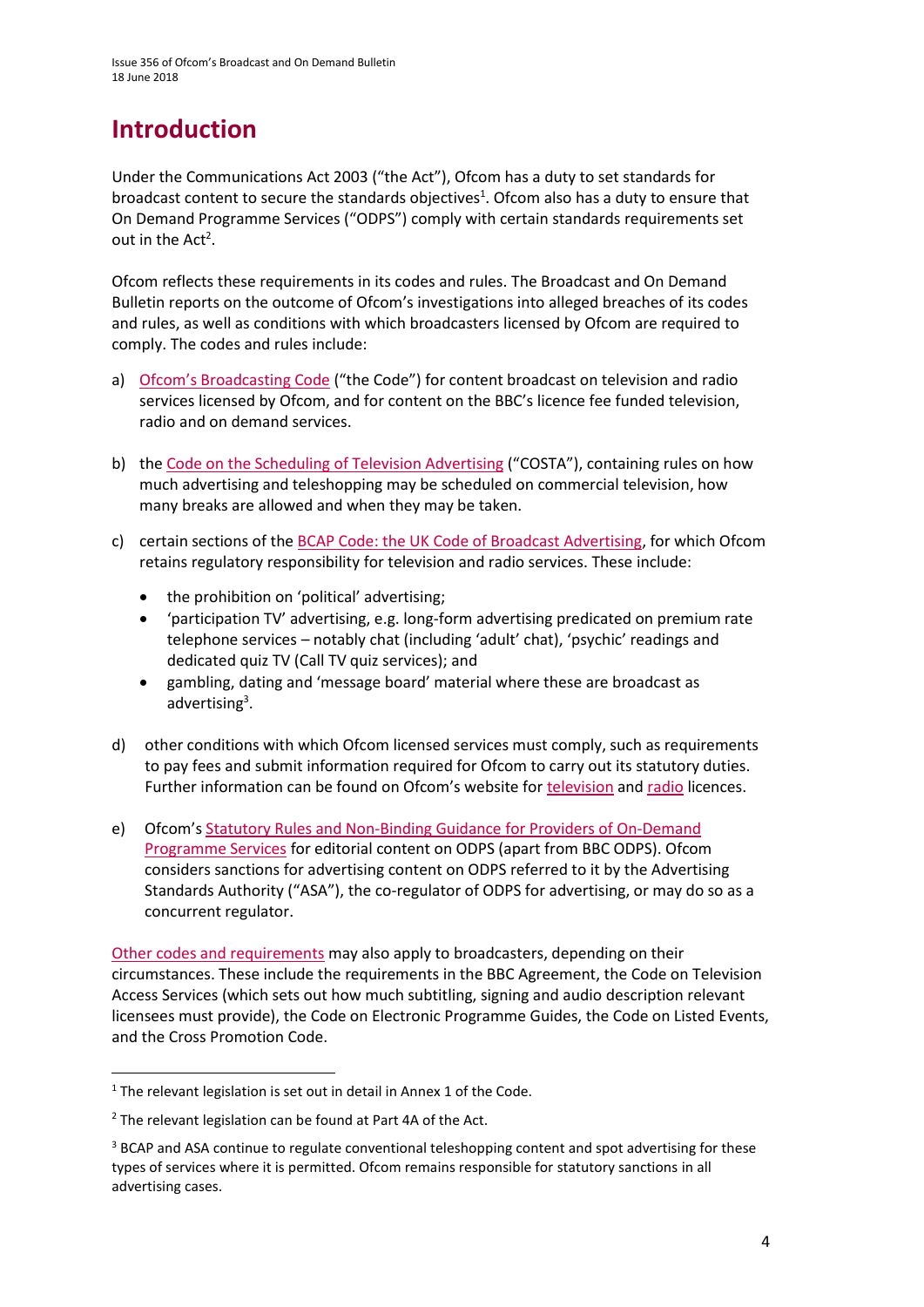**It is Ofcom's policy to describe fully television, radio and on demand content. Some of the language and descriptions used in Ofcom's Broadcast and On Demand Bulletin may therefore cause offence.**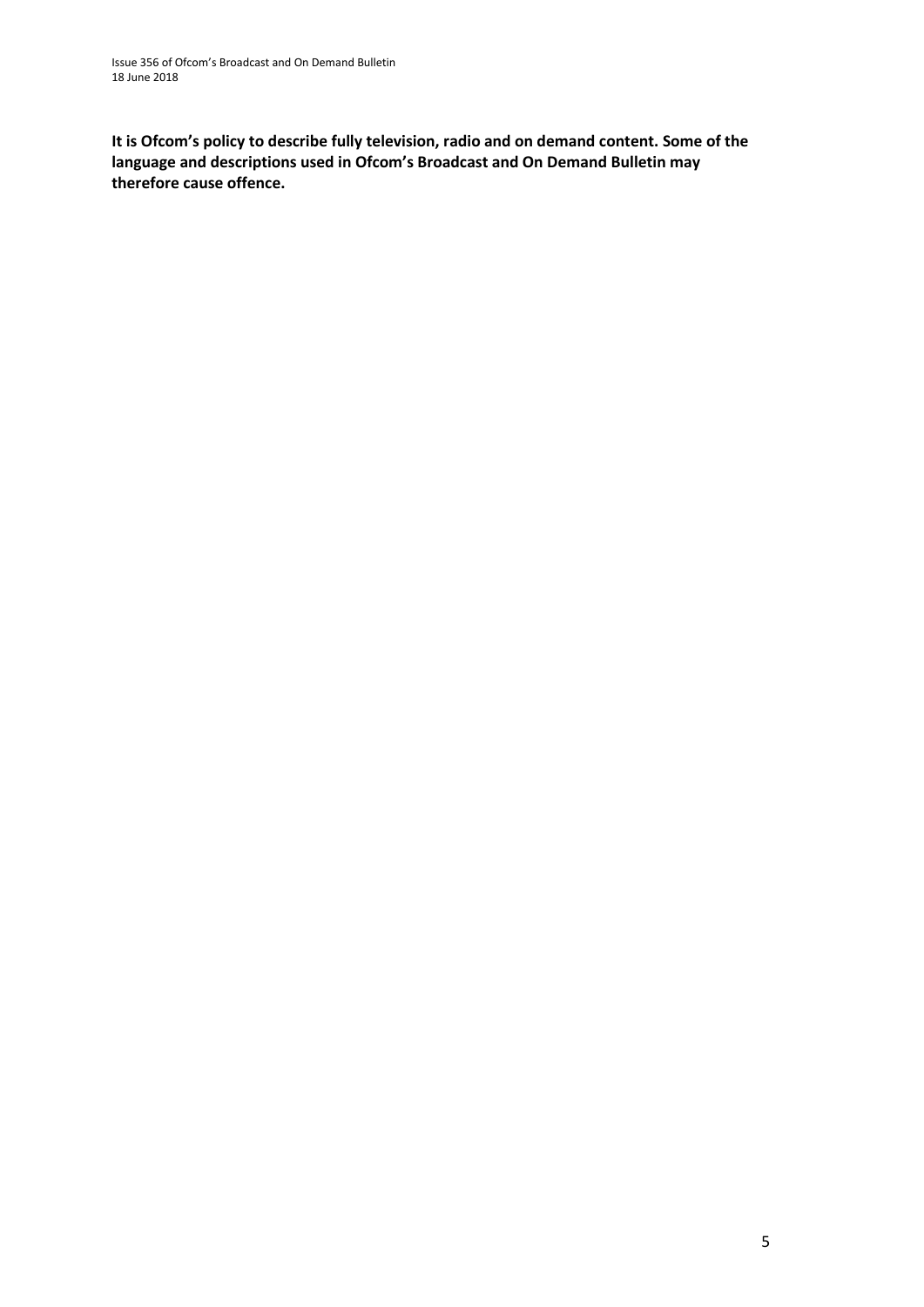# **Note to Broadcasters**

### **Monitoring of diversity and equal opportunities in broadcasting**

### **Radio**

On 13 June, Ofcom published its first Diversity and equal opportunities in radio report, as part of its ongoing annual monitoring of TV and Radio diversity. It set out how the industry is doing on equality and diversity overall, both in terms of what it's doing well and what it could do better. The [report](https://www.ofcom.org.uk/__data/assets/pdf_file/0025/114829/Diversity-in-radio-2018.pdf) also contained our key recommendations on where industry needs to do more.

We would like to thank all those broadcasters who responded to our information request and provided us with the relevant data within the set timeframe.

### **Television**

### **Introduction**

In March we published a summary for broadcasters in Ofcom's Broadcast and On Demand bulletin<sup>1</sup>, explaining our planned next steps for carrying out the television monitoring exercise. We detailed the timings for the stage one information request which has now been completed and we have published our decision in this bulletin on the 21 licensees who failed to respond to the stage one request by the required deadline.

We will be engaging further with any licensee who was also found in breach for failure to respond to our diversity information request last year.

Our previous note also highlighted the requirements and the timeline for those licensees who would be required to complete stage two. This note provides an update on the status of stage two and next steps.

We are also inviting television broadcasters who did not meet the threshold for stage two of our diversity questionnaire to tell us about any diversity initiatives within their organisations.

#### **Stage two information request**

**.** 

On 21 February we sent out our initial stage one information request to television broadcasters. You will have received this request if you who told us last year that your employees totalled **50 or under** or you are a new licensee.

If you identified at stage one as meeting the relevant thresholds<sup>2</sup>, or you informed us last year that you have **over 50 employees<sup>3</sup>,** you will have received the stage two information request which we sent out in April. This request was sent to company secretaries by post and to

<sup>1</sup> Issue number 350, published 19 March 2018

<sup>&</sup>lt;sup>2</sup> Have more than 20 employees and licensed to broadcast for more than 31 days per year.

<sup>&</sup>lt;sup>3</sup> This number was selected as those with employees higher than 50 in our first report were less likely to have fallen below the employee threshold of 21 employees in a time period of a year.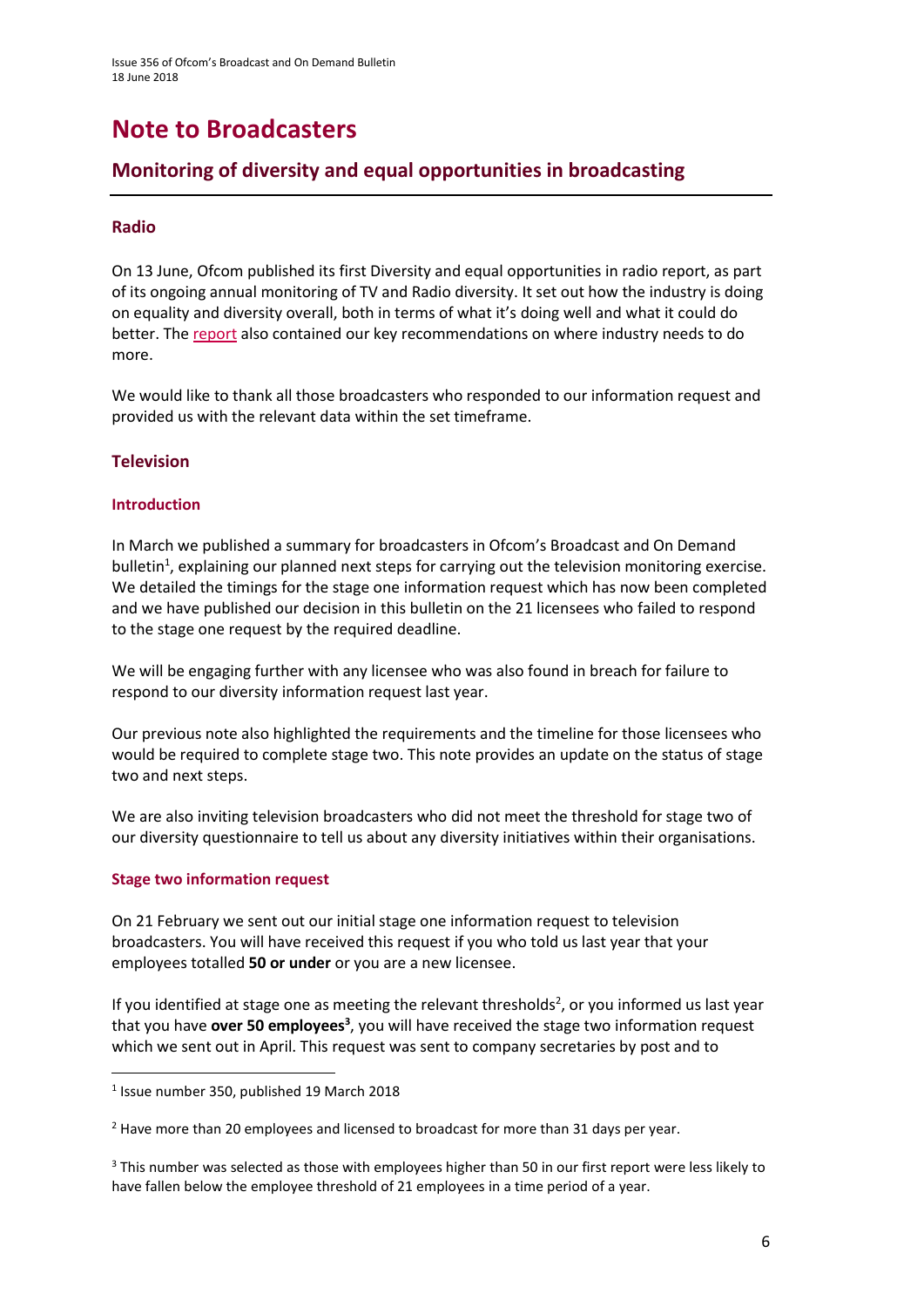Issue 356 of Ofcom's Broadcast and On Demand Bulletin 18 June 2018

licence contacts by email on 11 April. A reminder email was also sent to all licensees who still had not submitted a response on 22 May and a further final reminder was sent on 11 June. The stage two information request consisted of a detailed questionnaire asking about your equal opportunities arrangements and your workforce, which needs to be completed and returned to Ofcom. The questionnaire takes the form of an editable pdf, included as part of the email sent to licence contacts.

### **The deadline for completing the questionnaire and submitting to Ofcom is 20 June 2018<sup>4</sup> . All television licensees are required to respond to this request and may be found in breach of their licence if they fail to do so by 20 June 2018.**

#### *How will the information be used?*

We will use the information to produce our second annual diversity and equal opportunities in television report in Autumn 2018.

#### **How smaller broadcasters can take part**

We are also keen to capture good examples of diversity schemes and initiatives from those smaller television broadcasters who did not meet the employee threshold. If you would like to be considered for inclusion in our report, we are inviting you to send an outline, in less than 250 words, of what diversity looks like at your television station and what arrangements or initiatives you have in place to promote diversity and inclusion. Please send this to [diversityinbroadcasting@ofcom.org.uk](mailto:diversityinbroadcasting@ofcom.org.uk) by Friday 29 June 2018.

Any broadcasters who have questions related to this note please contact [diversityinbroadcasting@ofcom.org.uk](mailto:diversityinbroadcasting@ofcom.org.uk)

Finally, we would like to remind you that it is your responsibility to ensure that your contact details held by Ofcom are accurate and up-to-date. Therefore, if this isn't the case, we ask that you email [Broadcast.Licensing@ofcom.org.uk](mailto:Broadcast.Licensing@ofcom.org.uk) with your correct contact details.

**.** 

<sup>4</sup> Unless we have already pre-arranged a later submission date.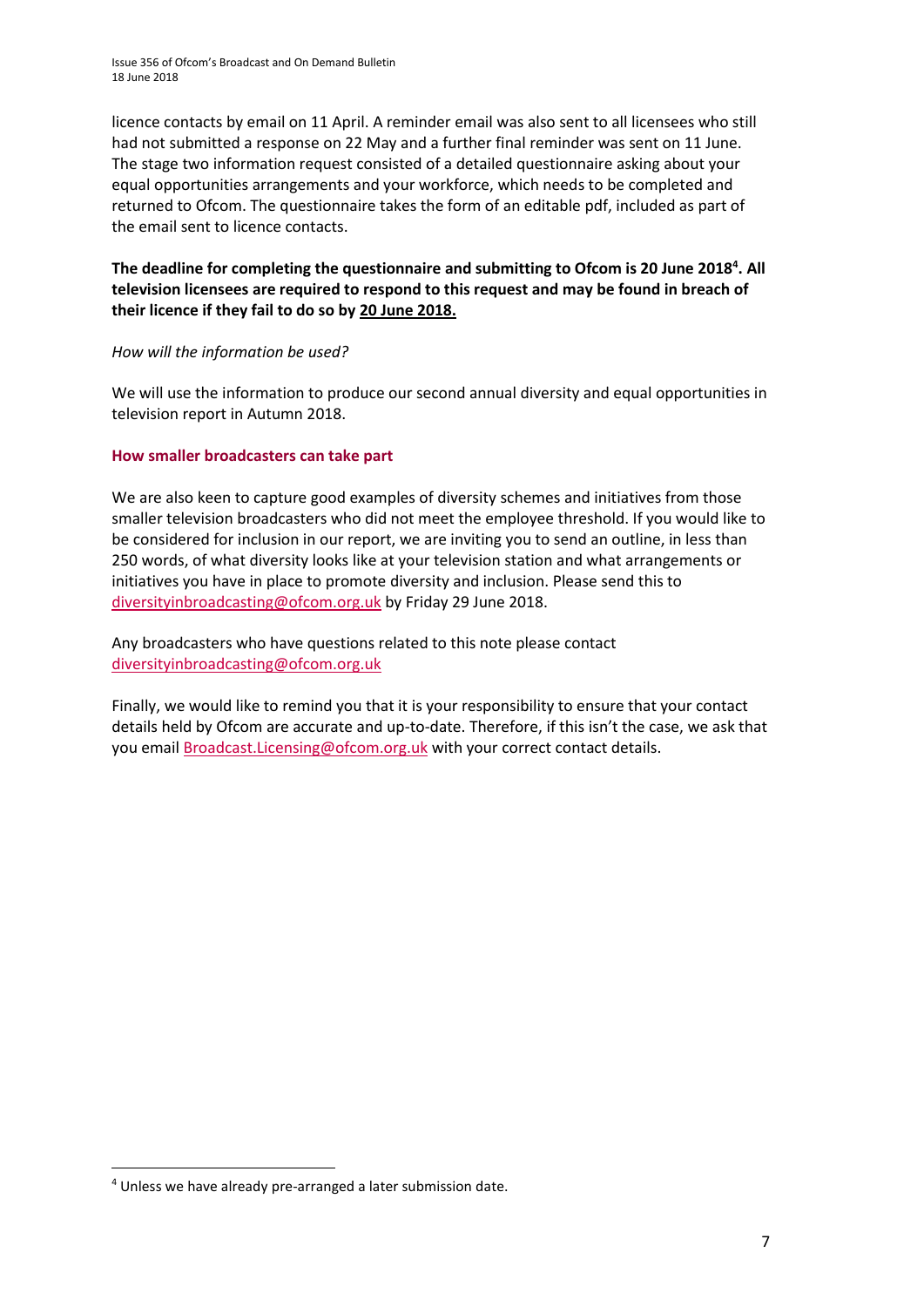# **Note to Broadcasters**

### **Cigarette packaging in TV programming**

### **Smoking and the Broadcasting Code**

There are a number of rules in the Code which apply to the portrayal of smoking in programmes:

Rule 1.10 of the Code states that smoking: must not be featured in programmes made primarily for children unless there is strong editorial justification; must generally be avoided and in any case must not be condoned, encouraged or glamorised in other programmes broadcast before the watershed unless there is editorial justification; and must not be condoned, encouraged or glamorised in other programmes likely to be widely seen, heard or accessed by under-eighteens unless there is editorial justification.

Rule 2.1 of the Code requires broadcasters to apply generally accepted standards to programmes so as to provide adequate protection for the audience from harmful and/or offensive material.

Section Nine of the Code contains rules that restrict the extent to which branding for cigarettes and other tobacco products can feature in programmes. For example, product placement of cigarettes and other tobacco products is prohibited (Rule 9.11(a)) and there is a ban on such products sponsoring programmes (Rule 9.16). The Code also contains general rules which ensure that programmes do not promote or give undue prominence to products, including cigarettes and other tobacco products (Rules 9.4 and 9.5).

### **Cigarette packaging in TV programming**

To comply with the rules in Section Nine, broadcasters should generally avoid featuring branding for cigarettes and other tobacco products in programmes. It may be appropriate to obscure promotional features of packaging, for example covering trademarks and logos.

However, the Tobacco and Related Products Regulations 2016<sup>1</sup> set out requirements for health warnings which must appear on packaging, including their content, size and positioning. Although the packaging of cigarettes and other tobacco products produced outside the UK may not always carry the same health warnings which are in place in the UK, they do generally carry similar messages.

The purpose of these health warnings is to encourage a reduction in the use of cigarettes and other tobacco products. To provide audiences with adequate protection from harm, broadcasters should take care when obscuring branding on cigarettes and other tobacco products to avoid also obscuring messages, including images, designed to protect consumers.

Any broadcaster who requires further guidance on the depiction of cigarette packaging in TV programming should contact Ofcom's Standards and Audience Protection team at [OfcomStandardsTeam@ofcom.org.uk.](mailto:OfcomStandardsTeam@ofcom.org.uk)

**.** 

<sup>1</sup> <http://www.legislation.gov.uk/uksi/2016/507/contents/made>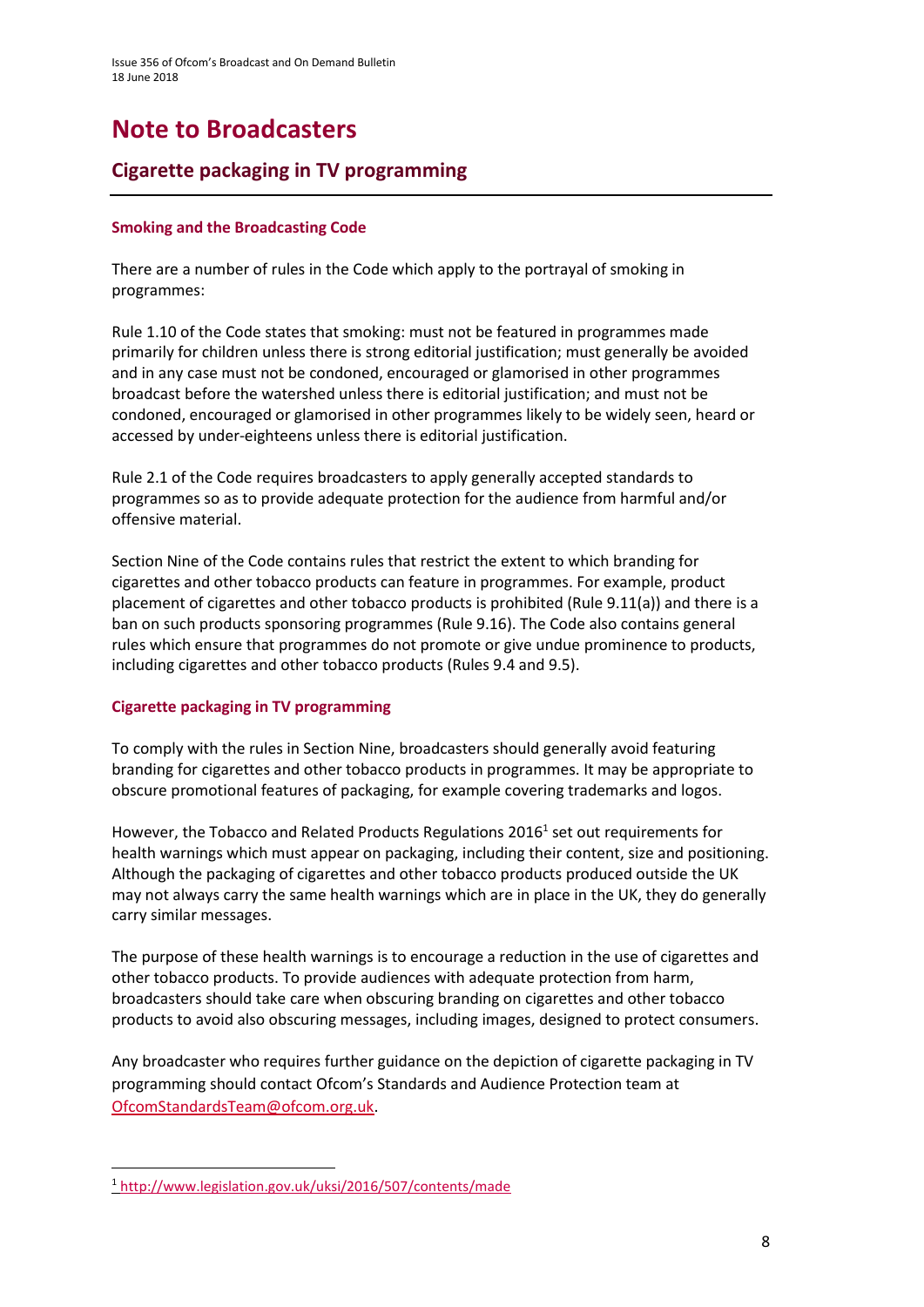# **Broadcast Standards cases**

### In Breach

### **Programming** *Encore Radio, Various dates and times*

### **Introduction**

Encore Radio is a radio station that primarily plays songs from stage and film musicals. The service broadcasts on DAB in London, the South East and North Yorkshire. The licence is held by Encore Radio Limited ("Encore Radio Ltd" or "the Licensee").

We received a complaint about offensive language broadcast on the service on 1 April 2018. When we contacted the Licensee to request a recording of the content, it informed us that two further incidents of offensive language being broadcast had occurred. The three broadcasts were as follows:

- on 30 March 2018 at 11:29, the word "motherfuckin'" was included in the lyrics of the song *Washington On Your Side* from the musical Hamilton;
- on 1 April 2018 at 13:17, the word "fuck" was broadcast in the lyrics of the song *Schadenfreude* from the musical Avenue Q; and,
- on 13 April 2018 at 13:08, the word "fuck" was broadcast in the lyrics of the song *Let's Have Lunch* from the musical Sunset Boulevard.

Each of these broadcasts occurred during the Easter school holidays.

We considered the language broadcast in each case raised potential issues under Rules 1.14 and 2.3 of the Code. These state:

- Rule 1.14: "The most offensive language must not be broadcast…when children are particularly likely to be listening…".
- Rule 2.3: "In applying generally accepted standards broadcasters must ensure that material which may cause offence is justified by the context…".

We therefore requested comments from the Licensee about how this content complied with these rules.

#### **Response**

The Licensee gave its "sincerest apologies for the broadcasting of inappropriate language on three separate occasions".

The Licensee said that upon being first contacted by Ofcom it "immediately implemented a check of all broadcast material as it had become clear there had been a failure in the existing processes and systems that ensure no inappropriate material is broadcast". The Licensee explained that it was at this stage that, "in the spirit of absolute transparency", it notified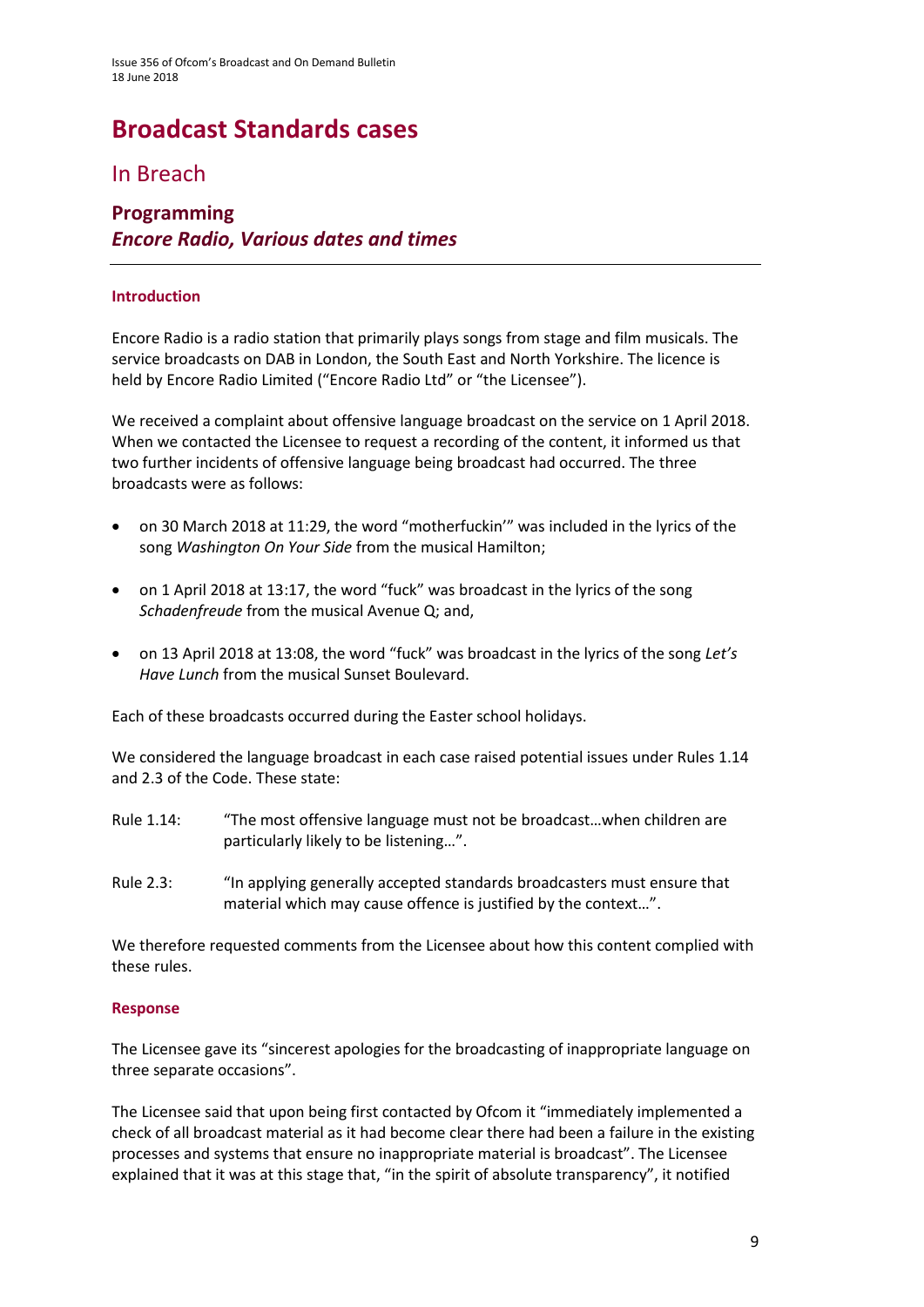Ofcom of the "two further incidents and carried out a thorough review and implemented subsequent changes to [its] processes and systems to ensure this would not happen again".

The Licensee explained the circumstances that resulted in these instances of offensive language being broadcast. It said that each of the songs "were not, and never have been in active rotation" on the station but were played during "the station's annual listener voted 'Favourite 500' countdown" and a regular listener request feature.

The Licensee also set out the steps it had taken to improve its compliance processes. It said it "was now an absolute requirement that all music added to the Encore Radio playout system" for inclusion in these programme features "must be listened to in full" and it would not be assumed "that lack of an 'explicit' warning [or] checking lyrics means it is suitable for broadcast". The Licensee also said that it had "removed all music loaded [onto its systems] prior to April 13 2018".

In response to Ofcom's Preliminary View, the Licensee said that it was "confident" that the improvements it had made to its compliance processes "will ensure that this will not happen again".

### **Decision**

Reflecting our duties under the Communications Act 2003<sup>1</sup>, Section One of the Code requires that people under eighteen are protected. Section Two of the Code requires that generally accepted standards are applied to provide adequate protection for members of the public from the inclusion of offensive and harmful material in programmes.

### Rule 1.14

Rule 1.14 states that the most offensive language must not be broadcast on radio when children are particularly likely to be listening.

Ofcom's 2016 research on offensive language<sup>2</sup> makes clear that the words "fuck" and "motherfucker" (and variations of these words) are considered by audiences to be amongst the most offensive language.

The first of these incidents of the most offensive language being broadcast took place on a Sunday afternoon. The second occurred on Friday morning and the third on a Friday afternoon. Each broadcast was during the Easter school holidays.

The Code states that the times "when children are particularly like to be listening" to radio are "the school run and breakfast time, but might include other times". Ofcom's guidance on offensive language in radio<sup>3</sup> states:

"broadcasters should have particular regard to broadcasting content at the following times: between 06:00 and 19:00 at weekends all year around, an in addition, during the same times from Monday to Fridays during school holidays".

3 https://www.ofcom.org.uk/ data/assets/pdf file/0014/40541/offensive-language.pdf

**<sup>.</sup>** <sup>1</sup> <http://www.legislation.gov.uk/ukpga/2003/21/section/319>

<sup>&</sup>lt;sup>2</sup> https://www.ofcom.org.uk/ data/assets/pdf\_file/0022/91624/OfcomOffensiveLanguage.pdf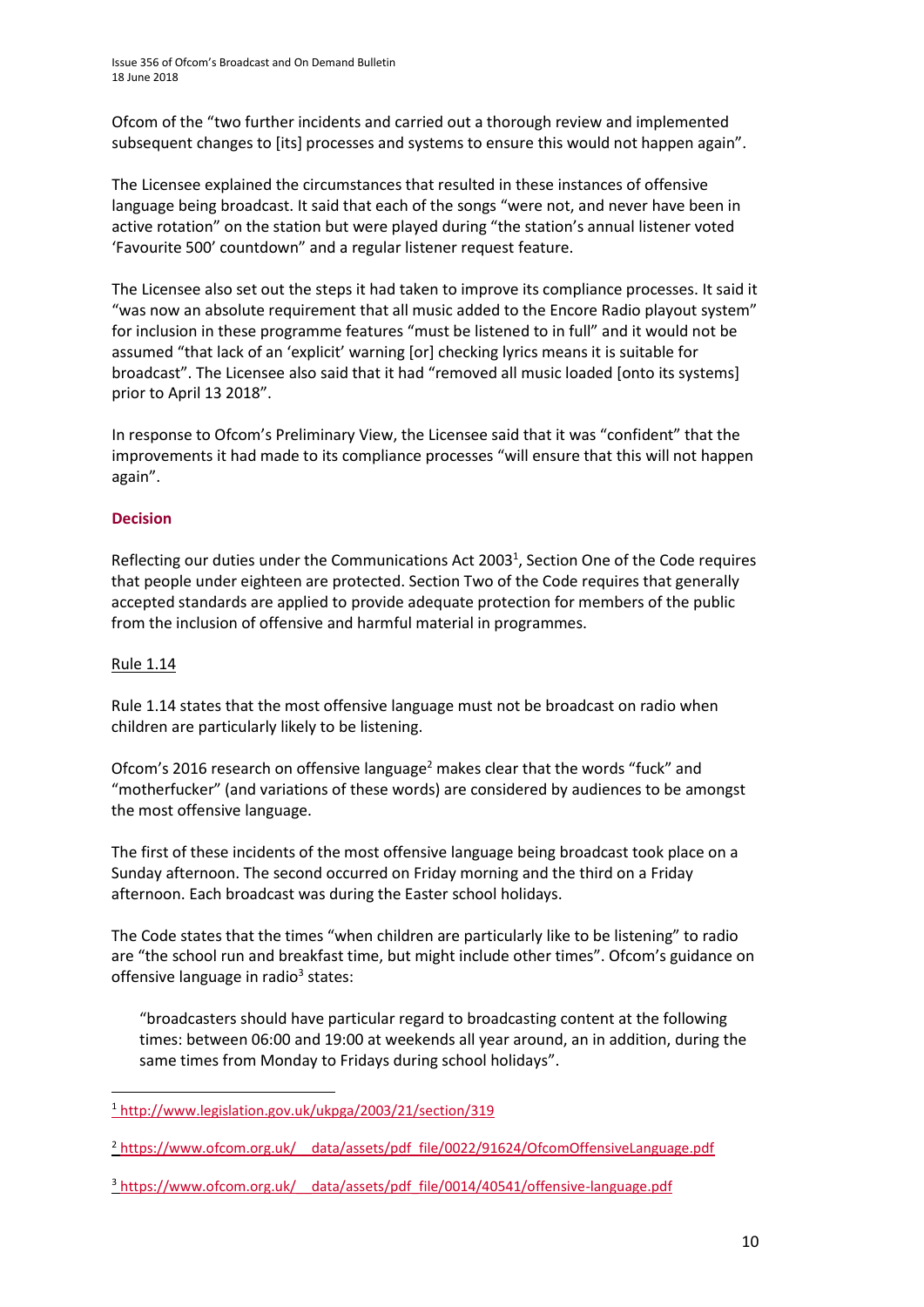In each of these cases, the most offensive language was broadcast either during the day on a Sunday or a Friday in the school holidays and therefore at a time when children were particularly likely to be listening. Therefore, our Decision is that each broadcast was in breach of Rule 1.14.

### Rule 2.3

Rule 2.3 requires that broadcasters must ensure that the broadcast of potentially offensive content is justified by the context.

As set out above, Ofcom's research on offensive language indicates that the words "fuck" and "motherfucker" (and variations of these words) are considered by audiences to be among the most offensive language. Clearly, the use of these words had the potential to cause offence to the audience.

We therefore considered whether the content was justified by the context.

Our guidance on offensive language in radio states (regarding Rule 2.3) that: "In reaching any decision about compliance with the Code, Ofcom will take into account the likely expectations of a particular radio station at the time of broadcast".

In our view, the majority of listeners to a radio station specialising in playing songs from musicals would not have expected the most offensive language to be broadcast, particularly during the day. As a result, we considered each of these broadcasts of the most offensive language was not justified by the context.

Although we acknowledged the various actions taken by the Licensee to address the initial incident, and that it had proactively alerted Ofcom to two further incidents, our Decision is that each of these three broadcasts were in breach of Rule 2.3.

### **Breaches of Rules 1.14 and 2.3**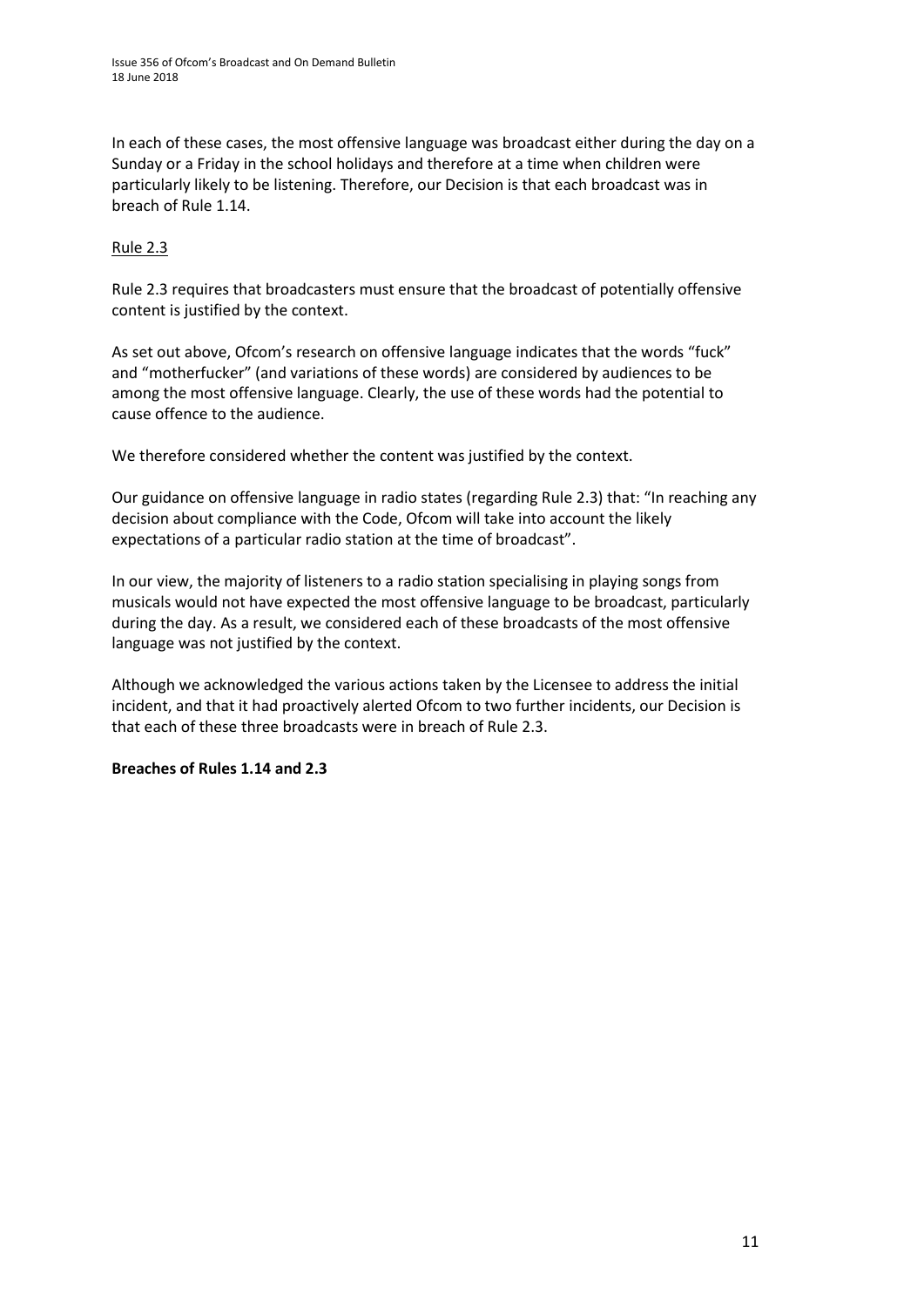### In Breach

### **The Everly Pregnant Brothers: Live at the Lyceum Theatre** *SheffieldLive!, 13 April 2018, 20:00*

### **Introduction**

SheffieldLive! is a local television service for Sheffield and its surrounding areas. The licence is held by Sheffield Local Television Limited ("the Licensee").

*The Everly Pregnant Brothers: Live at the Lyceum Theatre* was a 20-minute programme comprising the final three songs of a live performance by the featured band in 2011.

We received a complaint about the broadcast of offensive language in this prewatershed programme. The programme contained 24 instances of the word "fuck" or "fucking".

We considered that this material raised issues under the following Code rules:

- Rule 1.14: *"*The most offensive language must not be broadcast before the watershed";
- Rule 2.3: "In applying generally accepted standards, broadcasters must ensure that material which may cause offence is justified by the context…Such material may include…offensive language".

We asked the Licensee for its comments about how the material complied with these rules.

#### **Response**

The Licensee said that broadcast of the programme at this time was a result of human error.

The Licensee explained that as part of its compliance process, a tag is applied to content that is restricted to a post-watershed transmission. However, it added that in this case, no such tag was applied and consequently, it was assumed that the programme was appropriate for a pre-watershed broadcast.

The Licensee explained that it had subsequently implemented a new process that requires tags to be applied to all content rather than just post-watershed material. It said that the tags indicate whether programmes are suitable for pre-watershed broadcast and, in the case of the strongest material, if additional care should be taken when scheduling the programme.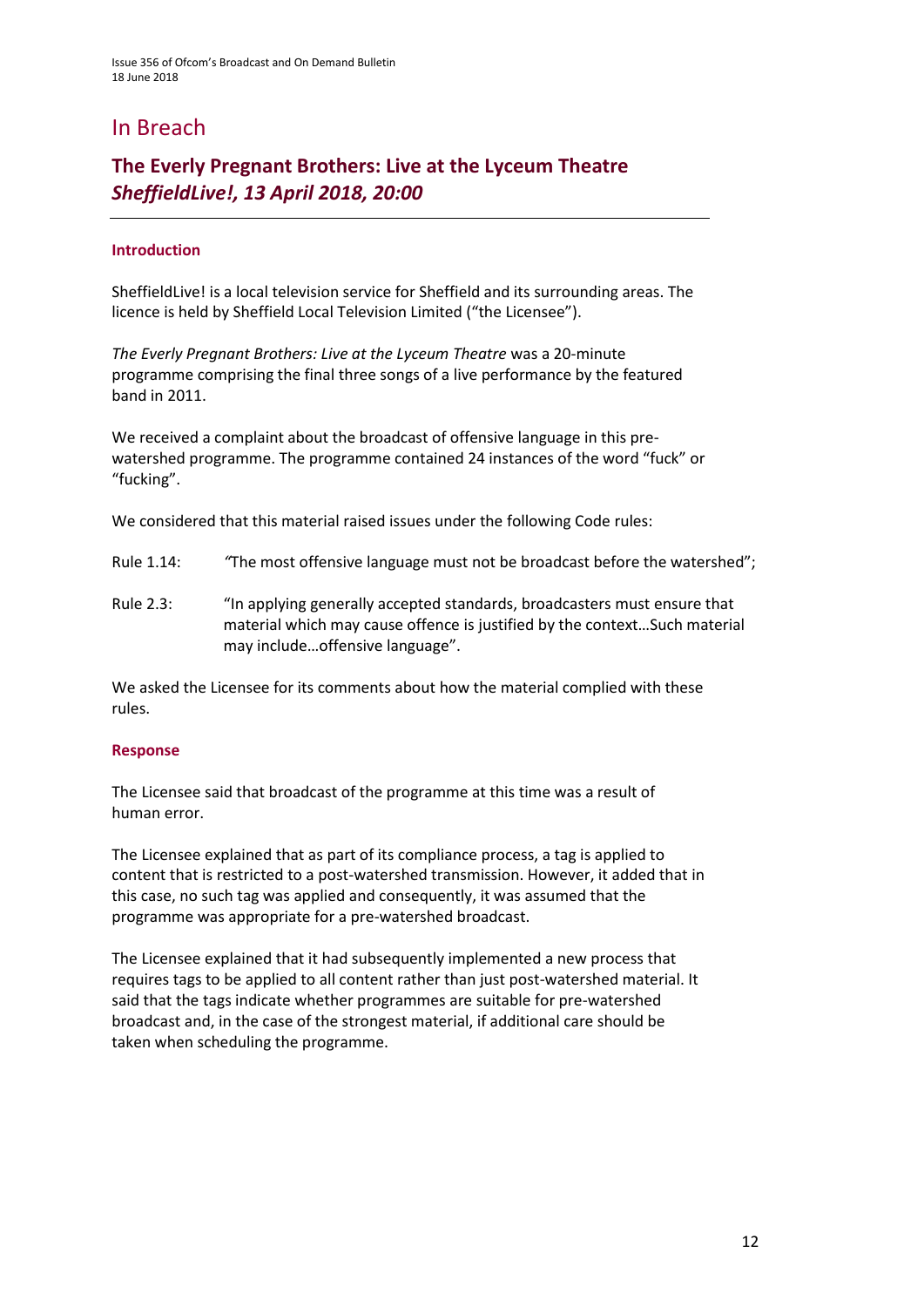Issue 356 of Ofcom's Broadcast and On Demand Bulletin 18 June 2018

The Licensee added that the featured band was well-known locally for its humorous and bawdy take on popular songs and that the programme carried a warning at the beginning of the programme about "very strong language". It therefore submitted that, with regard to Rule 2.3, the use of offensive language could have been justified by the context provided the programme was restricted to a later post-watershed slot intended for a mature and open-minded audience.

### **Decision**

Reflecting our duties under the Communications Act 2003<sup>1</sup>, Section One of the Code requires that people under eighteen are protected from unsuitable material in programmes. Section Two of the Code requires that generally accepted standards are applied to the content of television services to provide adequate protection for members of the public from the inclusion of harmful and/or offensive material.

#### Rule 1.14

This rule states that the most offensive language must not be broadcast before the watershed on television. Ofcom's research on offensive language<sup>2</sup> indicates that the word "fuck" and variations of it are considered by audiences to be among the most offensive language.

In this case, the words "fuck" and "fucking" were broadcast repeatedly before the watershed.

### Rule 2.3

**.** 

Under Rule 2.3, broadcasters must ensure that potentially offensive material is justified by the context.

As set out above, Ofcom's research on offensive language indicates that the repeated use of the words "fuck" and "fucking" clearly carries the potential to cause offence to viewers. We therefore considered whether this potentially offensive material was justified by the context.

Context is assessed by reference to a range of factors including the editorial content of the programme, the service on which the material is broadcast, the time of broadcast and the likely expectation of the audience. The rule also states that appropriate information should be broadcast where it would assist in avoiding or minimising offence.

We acknowledged that the expected audience may have been aware of the style of the featured band and that a warning about the use of offensive language was broadcast before the programme started. However, we considered that both the language itself and the frequency with which it was broadcast was very likely to have exceeded viewers' expectations for a programme shown at this time on a local television channel. We therefore did not consider that the offensive language was justified by the context.

<sup>1</sup> <http://www.legislation.gov.uk/ukpga/2003/21/section/319>

<sup>2</sup> [https://www.ofcom.org.uk/\\_\\_data/assets/pdf\\_file/0022/91624/OfcomOffensiveLanguage.pdf](https://www.ofcom.org.uk/__data/assets/pdf_file/0022/91624/OfcomOffensiveLanguage.pdf)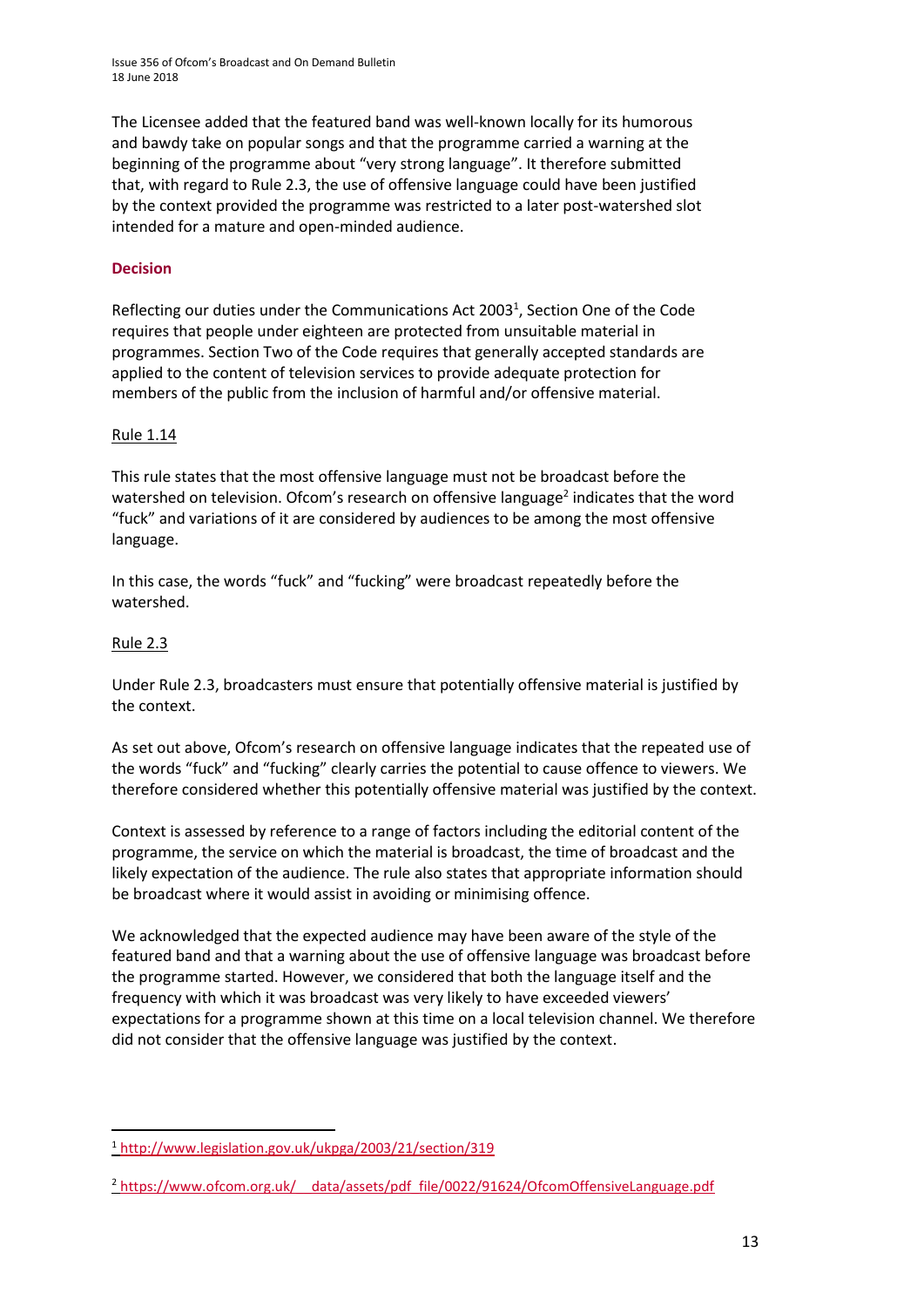Issue 356 of Ofcom's Broadcast and On Demand Bulletin 18 June 2018

### **Conclusion**

Ofcom took into account the Licensee's acknowledgement that the content was not suitable for the time of broadcast, had been broadcast in error, and the steps it said it had taken to improve its compliance processes. However, our Decision is that the content was in breach of Rule 1.14 and Rule 2.3.

### **Breaches of Rules 1.14 and 2.3**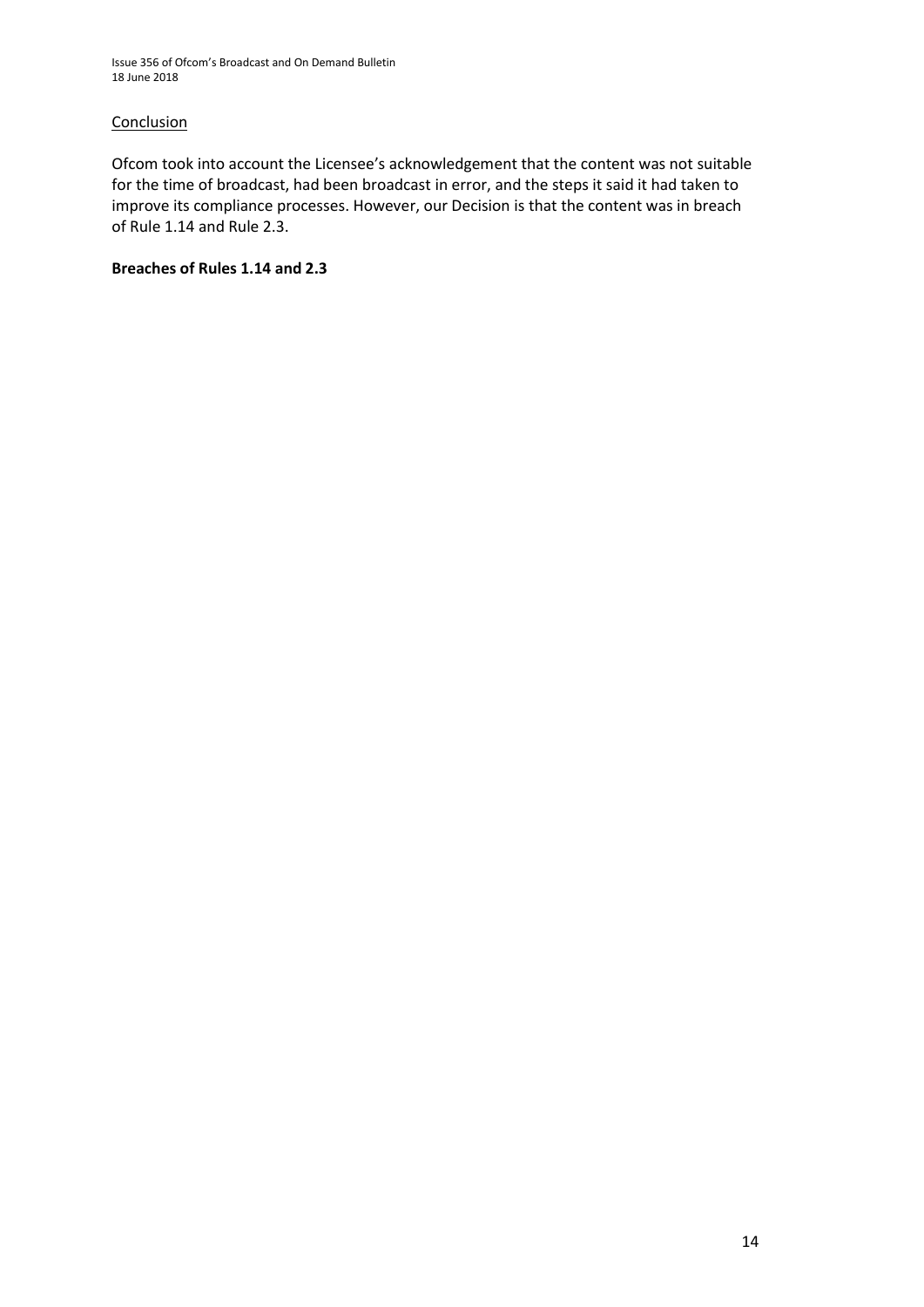### In Breach

### **Gold Rush** *Discovery, 19 January 2018, 20:00*

### **Introduction**

*Gold Rush* is an hour-long reality show, broadcast on the Discovery Channel. The series follows various family-run gold mining companies in North America and the highs and lows they encounter as they search for gold.

Ofcom received a complaint from a parent who was concerned about the amount of offensive language in this pre-watershed programme that they had previously watched with their young children. This episode contained 18 instances of the word "shit", two instances of the words "piss" or "pissed" and two instances of the word "bitch". There were a further 70 instances of offensive language which had been masked by the Licensee with 'bleeping', and some with blurring.

Ofcom considered this material raised issues under the following Code rule:

Rule 1.16: "Offensive language must not be broadcast before the watershed (in the case of television)…unless it is justified by the context. In any event, frequent use of such language must be avoided before the watershed".

Ofcom requested the Licensee's comments on how the item complied with this rule.

#### **Response**

1

Discovery Corporate Services Limited (or "the Licensee") explained that *Gold* Rush is a reality documentary, now in its eighth series, which follows miners searching for gold. The Licensee accepted that there was some "low level" swearing in this episode but did not believe that it breached the Code when considering the full context.

The Licensee said that the Discovery Channel and *Gold Rush* were aimed at an adult audience and were unlikely to appeal to children. It also said that the programmes scheduled before and after this content, Wheeler Dealers and How It's Made<sup>1</sup> respectively, did not appeal to younger viewers and attracted a very small child audience.

The Licensee said that due to the nature of *Gold Rush*, it was only ever scheduled at times when low numbers of younger viewers were anticipated and, based on the Licensee's audience research, this was the case with the 20:00 timeslot. It said that BARB<sup>2</sup> viewing figures for this broadcast indicated that no children aged 4-15 years old had watched *Gold Rush* between 20:00 and 21:00. The Licensee said it was "evident that this programme only appeals to an audience over the age of 35 years old and, particularly, those over 55 years old". It also said that, given its familiarity with the typical audience for the programme, the

<sup>1</sup> *Wheeler Dealers* is a programme focussing on the restoration of classic cars. *How it's Made* is a programme investigating how everyday items are manufactured.

<sup>2</sup> BARB is the Broadcasters Audience Research Board.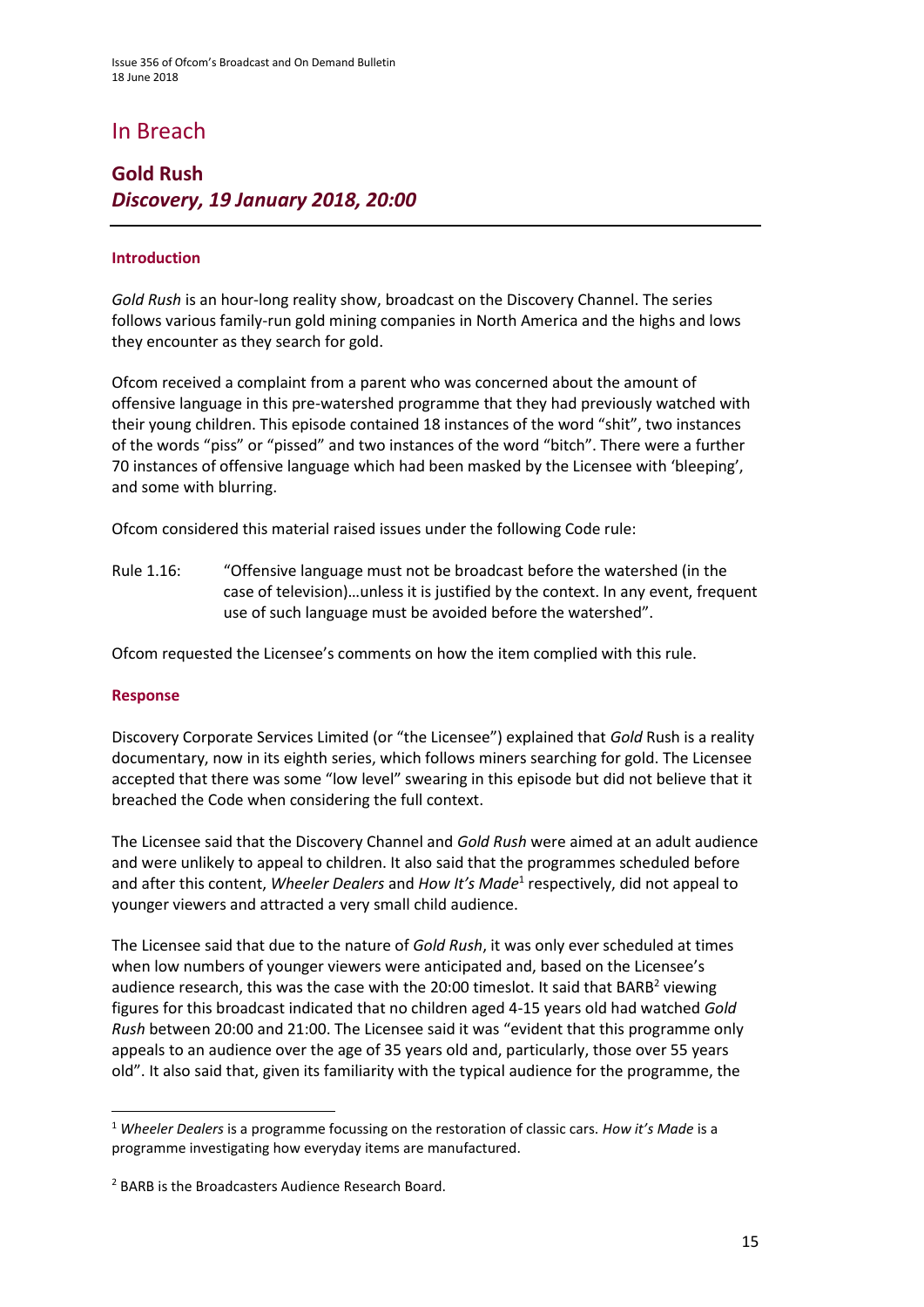subject matter and time of broadcast, it was highly unlikely that any children would have viewed the programme – a fact borne out by the BARB<sup>3</sup> data. In this context, and with appropriate editing of the strongest language, the Licensee argued this programme was suitable for a pre-watershed transmission.

The Licensee regretted that there had been a complaint about the programme and apologised, in its representations to Ofcom, for any distress caused.

The Licensee explained that it had taken care to edit out all instances of the strongest language, including blurring the mouths of the miners when they used such language. It believed that the rest of the swearing was relatively low level. The Licensee highlighted that, although these words may be considered offensive by some viewers, Ofcom's research<sup>4</sup> has shown they are, under certain circumstances and within the right context, acceptable prewatershed. It said that the language was not used in an aggressive, derogatory or discriminatory manner and was not aimed at anyone, but was a reflection of the frustration of the workers as they mined in very stressful circumstances.

The Licensee said that the opening titles, which included a few bleeped words but no audible strong language, gave a good indication of what could be expected from the programme. It pointed out that the first use of offensive language was "shit" at one minute and 49 seconds into the programme, and that the language was spread over the hour-long programme.

### **Decision**

**.** 

Reflecting our duties under the Communications Act 2003<sup>5</sup>, Section One of the Code requires that people under eighteen are protected from unsuitable material in programmes.

Rule 1.16 states that offensive language must not be broadcast before the watershed unless it is justified by the context. In any event, frequent use of such language must be avoided before the watershed.

The hour-long programme included 22 instances of audible offensive language ("shit", "piss"/"pissed" and "bitch"). Ofcom's latest research on offensive language indicated that audiences consider the use of these words to be potentially unacceptable pre-watershed depending on the context.

We therefore considered whether the multiple uses of audible offensive language in this case were justified by the context. Context includes, but is not limited to, the nature of the editorial content, the time of the broadcast, the service the material was broadcast on, audience expectations and any warnings given to viewers.

We acknowledged that the use of these words was spread out across the programme and none of the language was used aggressively or was directed at another person. We also considered that *Gold Rush* was not aimed at children and was unlikely to particularly appeal

[https://www.ofcom.org.uk/\\_\\_data/assets/pdf\\_file/0022/91624/OfcomOffensiveLanguage.pdf](https://www.ofcom.org.uk/__data/assets/pdf_file/0022/91624/OfcomOffensiveLanguage.pdf)

<sup>&</sup>lt;sup>3</sup> BARB is the Broadcasters Audience Research Board. It measures television viewing for the UK.

<sup>4</sup> Ofcom's 2016 research on *Attitudes to potentially offensive language and gestures on TV and radio*, available at

<sup>5</sup> <http://www.legislation.gov.uk/ukpga/2003/21/section/319>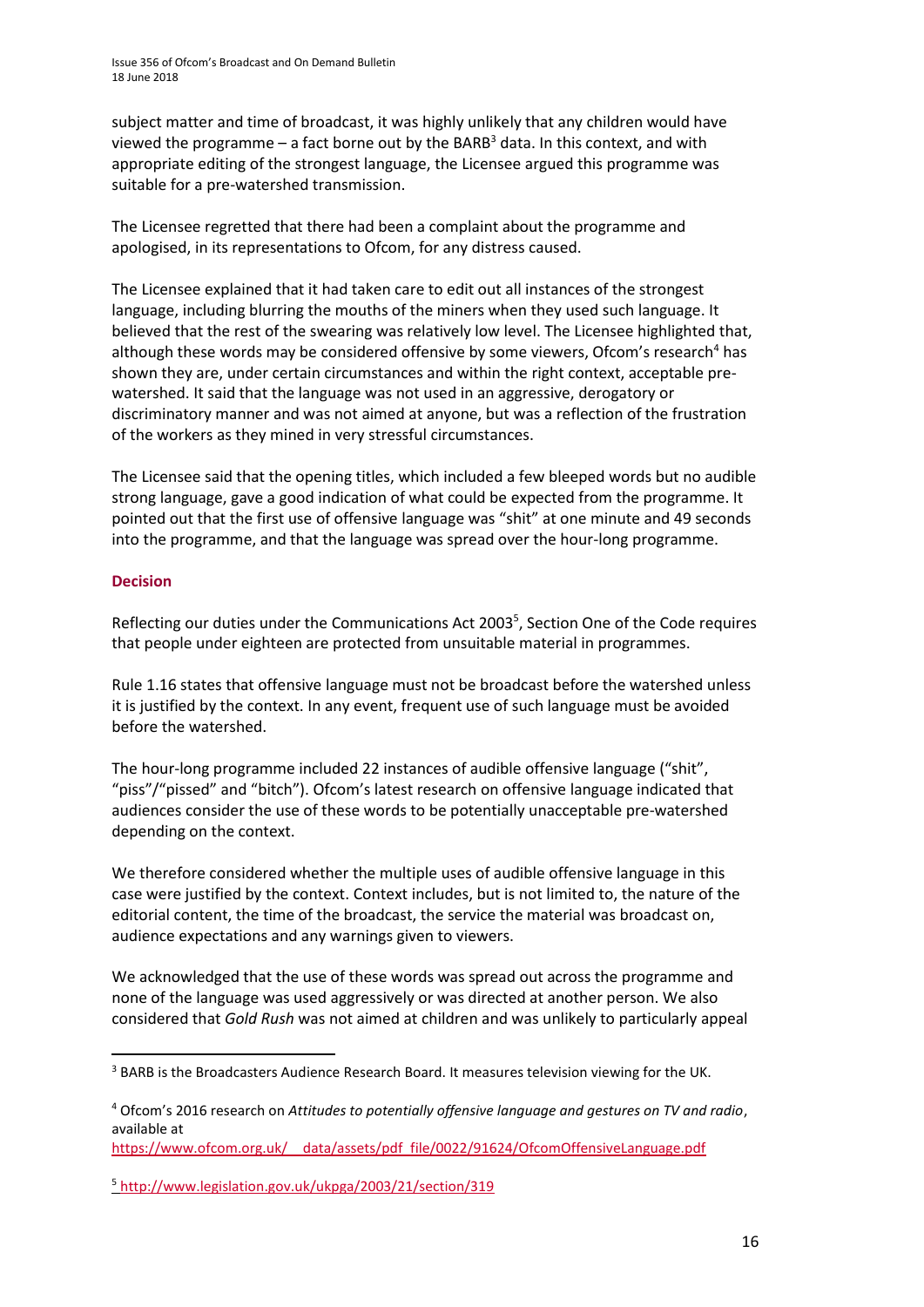to them. However, it is clear from the 2016 Ofcom research that audiences, and particularly parents and carers, expect the use of offensive language to be kept to a minimum in prerecorded material shown before the watershed.

We also took into account the Licensee's representations that "given its familiarity with the typical audience for the programme, the subject matter and time of broadcast … it was highly unlikely that any children would be viewing the programme". We recognised that BARB data suggested that no children had watched the programme. However, we did not consider this provided sufficient justification for these repeated uses of offensive language, particularly as the programme was broadcast pre-watershed on a Friday evening and there was a significant likelihood that children might have been viewing, potentially without adult supervision.

We were mindful of the Licensee's argument that the programme was in its eighth series and that it would likely have been obvious to viewers early on in this programme that offensive language would feature throughout. However, we also took into account that there was no warning before or during the programme that it would feature offensive language. Therefore, considering the nature of the channel and the time it was aired, viewers were unlikely to have expected this offensive language to feature throughout the programme.

In addition to the 22 instances of audible offensive language, the programme also included 70 instances of masked offensive language. Ofcom acknowledged that in the vast majority of these instances, when the word was bleeped out and the mouths of those using the offensive language were blurred, it was not possible to determine what was being said. However, the 2016 research states: "repeated bleeps in a programme can draw attention to the underlying strong language, especially for children, by creating an audible sign-post and can, in this way, potentially amount to a breach of the Code". In addition, Ofcom's Guidance on "Protecting the Under-Eighteens: Observing the watershed on television and music videos"<sup>6</sup> states: "If the use of the masked offensive language in a programme is frequent…there can be a cumulative effect on viewers similar to that of the offence caused by repeated broadcast of the unedited offensive language". This guidance goes on to advise broadcasters that they "may need either to edit the programmes more rigorously for prewatershed transmission to take care of this cumulative effect, or consider whether the programme is in fact appropriate for pre-watershed broadcast at all". We therefore considered that the inclusion of these very frequent instances of masked offensive language were an important contextual factor in our consideration of the acceptability of the unmasked offensive language.

In light of the above, we considered that the uses of offensive language were not justified by the context and our Decision is that Rule 1.16 was breached.

### **Breach of Rule 1.16**

**.** 

<sup>6</sup> [https://www.ofcom.org.uk/\\_\\_data/assets/pdf\\_file/0030/86781/watershed-on-tv.pdf](https://www.ofcom.org.uk/__data/assets/pdf_file/0030/86781/watershed-on-tv.pdf)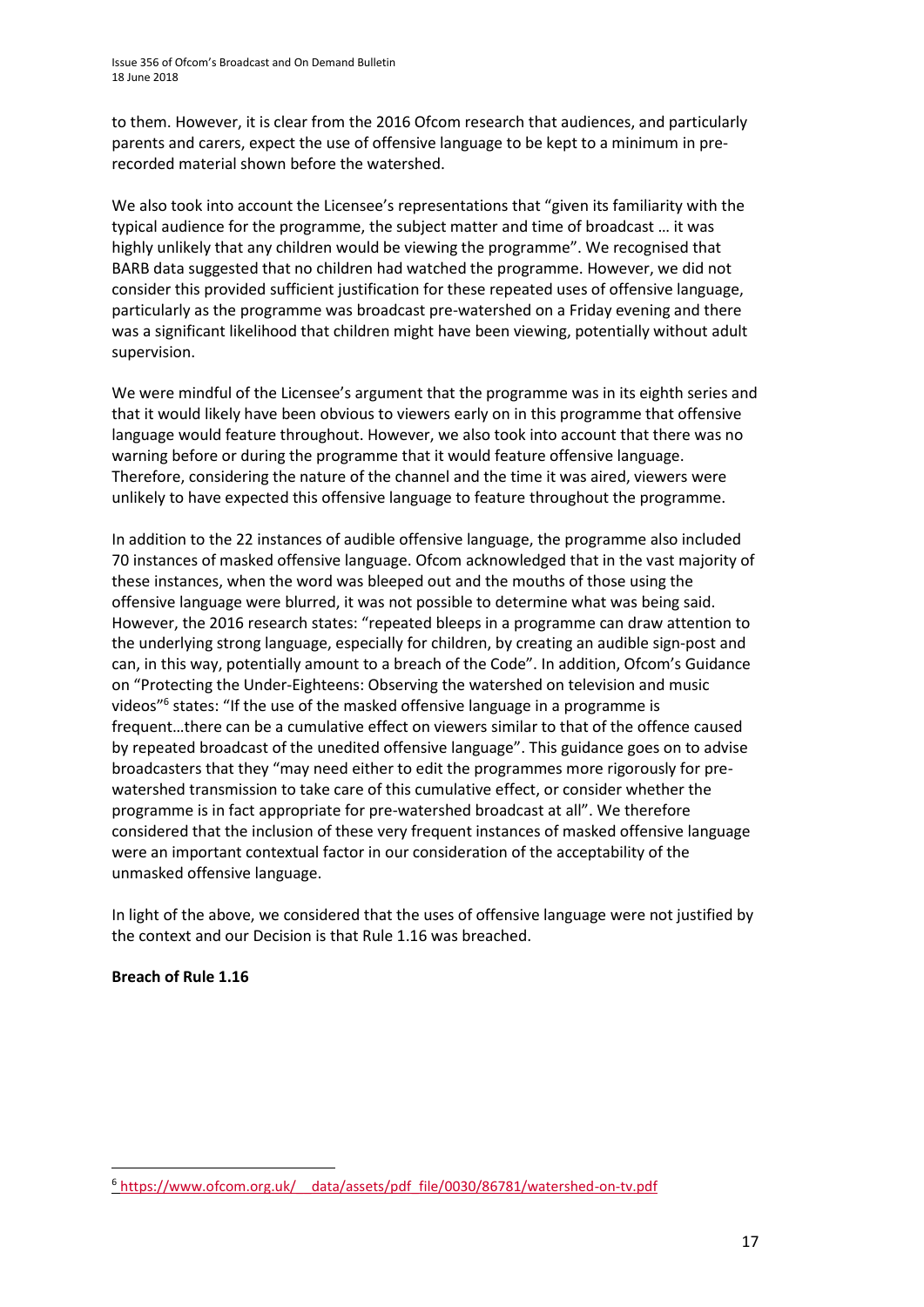### Resolved

### **STV News North**  *STV, 23 February 2018, 18:05*

### **Introduction**

STV North broadcasts to audiences in northern and central Scotland. The licence for STV is held by STV North Limited ("the Licensee").

A complainant alerted Ofcom to offensive language in a news report about a pension dispute at Aberdeen University.

The pre-recorded news package included a shot of someone wearing a t-shirt that read *"Fuck gender norms"*, which was visible for approximately four seconds.

We considered this raised potential issues under Rule 1.14 of the Code which states:

"The most offensive language must not be broadcast before the watershed…".

Ofcom requested comments from the Licensee on how the programme complied with this rule.

#### **Response**

STV expressed its disappointment that the incident had happened and apologised for any offence caused. It said that it had "robust procedures in place which require that all reporters editing news stories check the content prior to broadcast to ensure the material is compliant". However, it said that on this occasion the offending language was broadcast as a result of human error, after the late arrival of the footage.

STV said that "The item was spotted as soon as the report was broadcast, remedial action was taken immediately to edit the report, and the edited version, with the offensive language removed, was included in the news programme broadcast later that same evening and also on catch-up". The Licensee also said it took further remedial action, including: "issuing a notice to the individuals involved as well as all editorial and production staff, to remind them of the importance of checking material to spot such items before a report is broadcast".

#### **Decision**

**.** 

Reflecting our duties under the Communications Act 2003<sup>1</sup>, Section One of the Code requires that people under eighteen are protected from unsuitable material in programmes.

Rule 1.14 of the Code states that the most offensive language must not be broadcast before the watershed. Ofcom research<sup>2</sup> on offensive language clearly states that the word "fuck" and similar words are considered by audiences to be among the most offensive language.

<sup>1</sup> <http://www.legislation.gov.uk/ukpga/2003/21/section/319>

<sup>2</sup> [https://www.ofcom.org.uk/\\_\\_data/assets/pdf\\_file/0022/91624/OfcomOffensiveLanguage.pdf](https://www.ofcom.org.uk/__data/assets/pdf_file/0022/91624/OfcomOffensiveLanguage.pdf)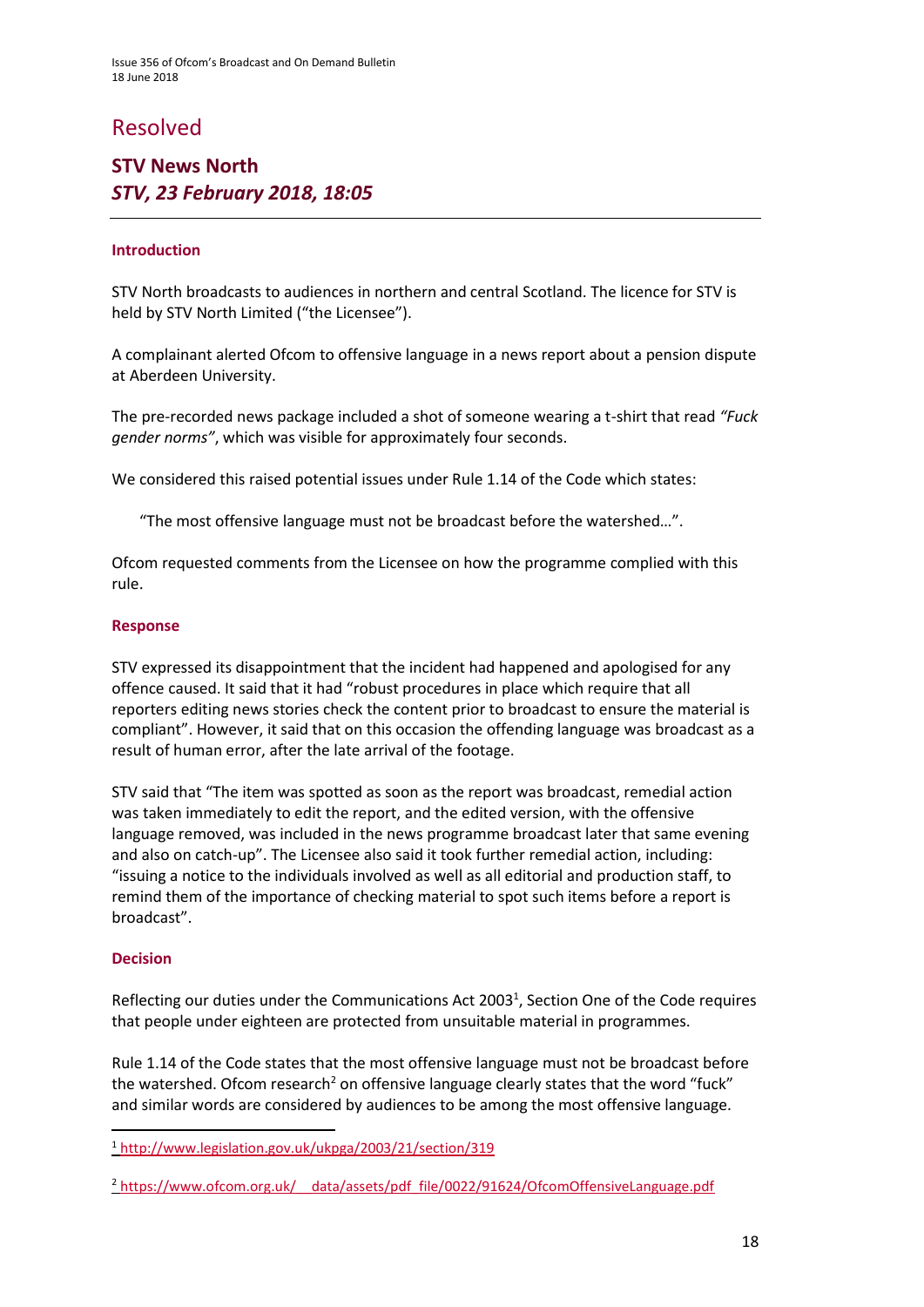In this case, a t-shirt reading *"Fuck gender norms"* could be seen by viewers for approximately four seconds and was shown before the watershed.

Ofcom took into account that the offensive language appeared on screen relatively briefly and was not prominent, and robust remedial action was taken immediately, including removing the content from all subsequent broadcasts.

Therefore, our Decision is that the matter is resolved.

### **Resolved**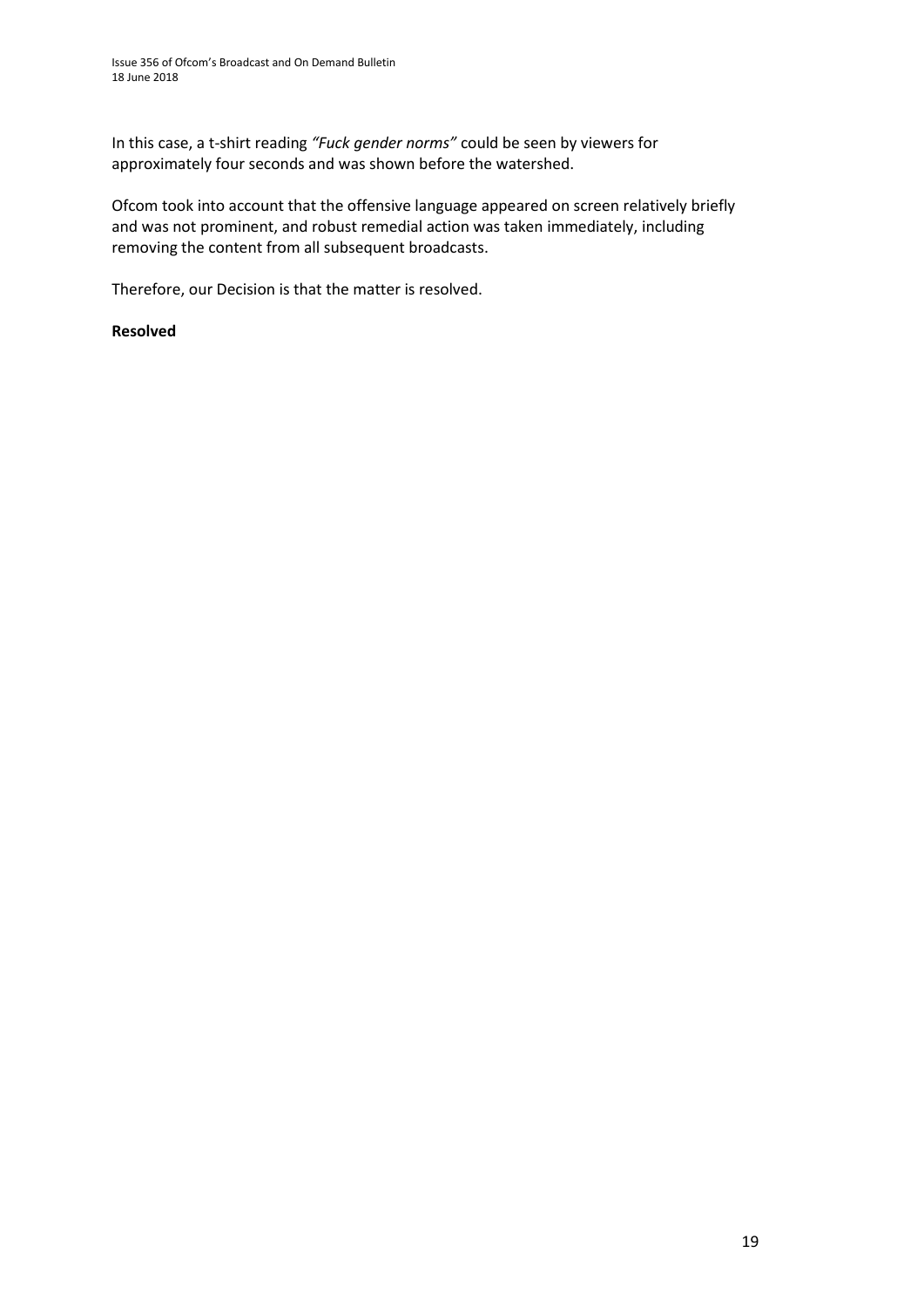# **Broadcast Licence Conditions cases**

### In Breach

### **Compliance with ownership restrictions** *JML Media Limited, 15 February 2013 to 26 May 2018*

### **Introduction**

JML Media Limited (or "the Licensee") holds a Television Licensable Content Service licence to broadcast the teleshopping service JML Direct on cable and satellite television platforms. The Licensee has held this licence since October 2009.

Part 2 of Schedule 2 of the Broadcasting Act 1990 ("the 1990 Act") lays down a number of restrictions on who may hold a broadcasting licence. A body whose objects are "wholly or mainly of a political nature" is disqualified from holding a broadcasting licence. So are certain persons who are linked with such a body in any of the ways set out in that Schedule.

### Application of the disqualified persons rules

The Licensee's parent company is John Mills Limited. An individual, John Mills, has a majority shareholding in John Mills Limited and is also a director of it.

For the purposes of Schedule 2 of the 1990 Act, a person "controls" a body corporate if:

- he holds or is beneficially entitled to more than 50% of the equity share capital in the body, or possesses more than 50% of the voting power in it; or
- although he does not have such an interest in the body, it is reasonable, having regard to all the circumstances, to expect that he would (if he chose to) be able in most cases or in significant respects, by whatever means and whether directly or indirectly, to achieve the result that affairs of the body are conducted according to his wishes.

We have found that the Licensee is therefore controlled by John Mills.

A person is a disqualified person in relation to a Broadcasting Act licence if it is "a body corporate which is an **associate** of a body corporate whose objects are wholly or mainly of a political nature".<sup>1</sup>

One company is an associate of another if one controls the other or if the same person controls both.<sup>2</sup>

We have found that the Licensee is a disqualified person because it is an "associate" (of the companies listed below, which have wholly or mainly political objects, by virtue of John Mills' significant control of each of them):

**.** 

<sup>&</sup>lt;sup>1</sup> See paragraph  $1(1)(g)$  of Part II of Schedule 2 of the 1990 Act.

<sup>&</sup>lt;sup>2</sup> See paragraph (1A) of Part I of Schedule 2 of the 1990 Act.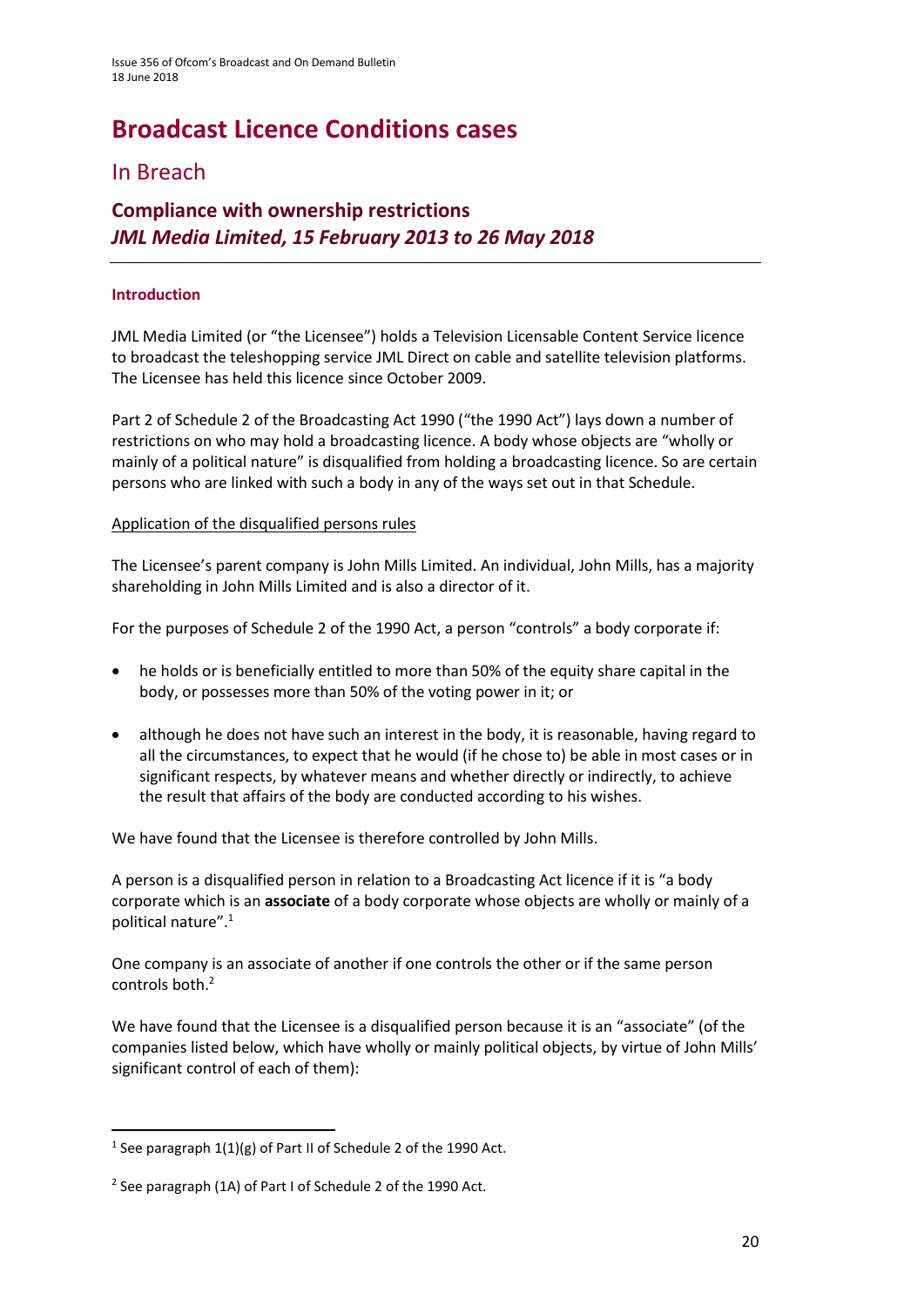Issue 356 of Ofcom's Broadcast and On Demand Bulletin 18 June 2018

- Labour Future Limited
- Labour Leave Limited
- Business for Brexit Limited
- The Pound Campaign
- Labour for Britain Limited

A person is also a disqualified person in relation to a Broadcasting Act licence if it is "a body which is controlled by an individual who is an officer of a body whose objects are wholly or mainly of a political nature".<sup>3</sup>

John Mills is an officer of companies listed above, which are bodies whose objects are wholly or mainly of a political nature.

#### Licence condition 15(3)

We considered that the fact that JML Media Limited had failed to notify Ofcom of the circumstances above when they arose or at any time since raised potential issues under Condition 15(3) ("Compliance with ownership restrictions") of its licence, which states:

"The Licensee shall inform Ofcom of any circumstances or events which would give rise to a breach of the Licensee's obligations imposed on him by or under Schedule 2 to the 1990 Act ... immediately upon becoming aware of such circumstances or events".

We requested comments from JML Media Limited about how it had complied with this licence condition.

#### **Response**

JML Media Limited accepted that it was in breach of its licence and apologised for the fact that the situation had arisen. The Licensee asserted "a long time elapsed between when JML originally acquired a transmission licence and when the companies listed in [Ofcom's] recent letters were formed" and that its failure to update Ofcom was "a clerical oversight".

#### **Decision**

**.** 

Condition 15(3) of the licence requires the Licensee to inform Ofcom of any circumstances or events which would give rise to a breach of the Licensee's obligations imposed on him by or under Schedule 2 to the 1990 Act immediately upon becoming aware of such circumstances or events. The Licensee did not do so.

We noted the Licensee's representations that the failure to inform Ofcom of changes in the circumstances of the major shareholder and director of both it and its parent company John Mills Limited – resulting in the Licensee becoming disqualified from holding the licence – was an oversight. However, this oversight resulted in the JML Media Limited holding the licence unlawfully.

<sup>&</sup>lt;sup>3</sup> See paragraph 1(1)(i) of Part II of Schedule 2 of the 1990 Act.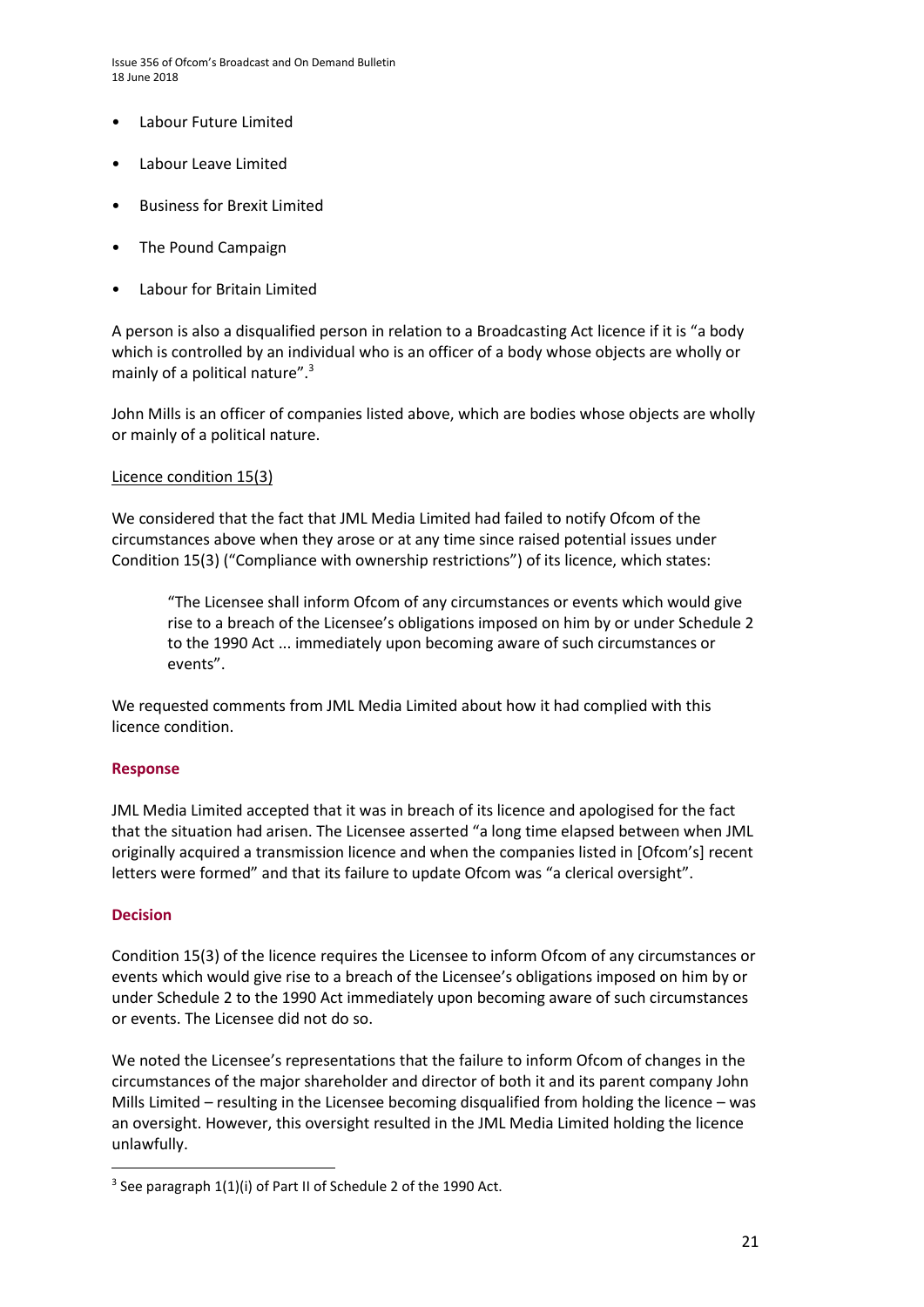Ofcom's Decision is therefore that JML Media Limited has been in breach of Condition 15(3) of its licence for the period 15 February 2013 to 26 May 2018.

Ofcom has a duty to ensure that a person does not become or "remain" the holder of a licence if he is a disqualified person. In this case, Ofcom intends to revoke JML Media Limited's licence on 2 July 2018 **unless either the licensee ceases to be disqualified or the Licence is transferred to a person who is not disqualified.** 

Ofcom considers this to be a serious breach of the licence. Ofcom is therefore putting the Licensee on notice that this contravention of its licence will be considered for the imposition of a statutory sanction.

**Breach of Licence Condition 15(3) to the Television Licensable Content Service licence held by JML Media Limited (licence number TLCS000223).**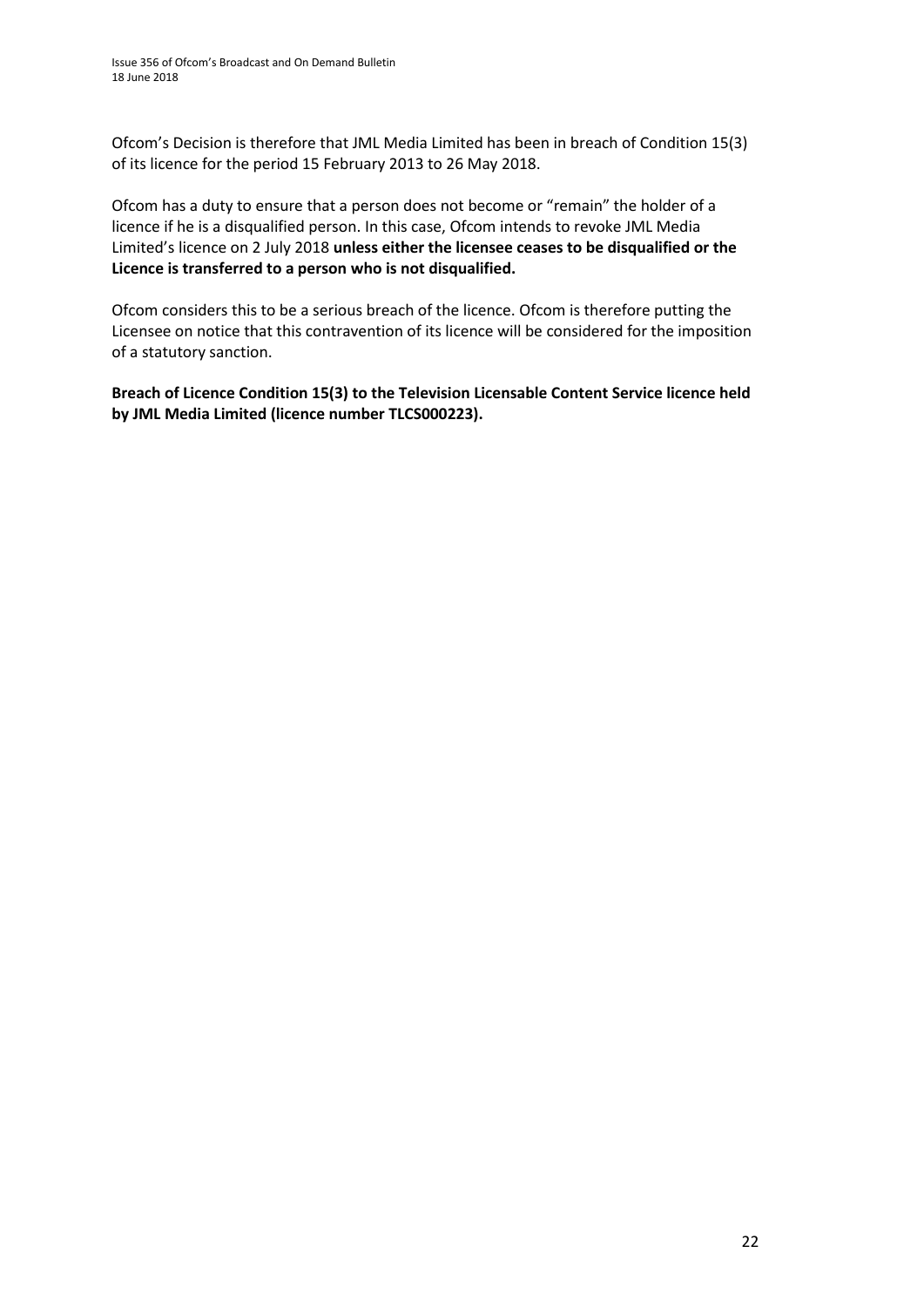### In Breach

### **Broadcast licensees' late and non-payment of licence fees** *Various licensees*

### **Introduction**

Ofcom is partly funded by the broadcast licence fees it charges television and radio licensees. Ofcom has a statutory obligation to ensure that the fees paid by licensees meet the cost of Ofcom's regulation of broadcasting. The approach Ofcom takes to determining licensees' fees is set out in the Statement of Charging Principles.<sup>1</sup> Detail on the fees and charges payable by licensees is set out in Ofcom's Tariff Tables.<sup>2</sup>

The payment of a licence fee and payment made on time is a requirement of a broadcasting licence. $3$ 

- 1) "The Licensee shall pay to Ofcom such fees as Ofcom may determine in accordance with the tariff fixed by it and for the time being in force under Section 87 (3) of the 1990 Act as Ofcom shall from time to time publish in such manner as it considers appropriate".
- 2) "Payment of the fees referred to…above shall be made in such manner and at such times as Ofcom shall specify…"

Failure by a licensee to pay its licence fee when required represents a significant and fundamental breach of a broadcast licence, as it means that Ofcom may be unable properly to carry out its regulatory duties.

#### **In Breach – late payment**

**.** 

The following licensees failed to pay their annual licence fees by the required payment date. These licensees have therefore breached Condition 3(2) of their licences.

| Licensee                           | <b>Service Name</b>  | <b>Licence Number</b> |
|------------------------------------|----------------------|-----------------------|
| An individual                      | Radio City Swansea   | LRSL000180            |
| Down Community Radio Limited       | Down FM              | CR000047              |
| RadioReverb Limited                | Radio Reverb         | CR000057              |
| Sandgrounder Radio Limited         | Sandgrounder Radio   | DP101453              |
| <b>Sunny Govan Community Media</b> | Sunny Govan Radio    | CR000018              |
| Group                              |                      |                       |
| <b>Sutton Youth Radio Limited</b>  | Takeover Radio 106.9 | CR000169              |

The outstanding payments have now been received by Ofcom. Ofcom will not be taking any further regulatory action in these cases.

<sup>2</sup> https://www.ofcom.org.uk/ data/assets/pdf\_file/0019/112465/Tariff-Tables-2018\_19.pdf

<sup>1</sup> [http://stakeholders.ofcom.org.uk/binaries/consultations/socp/statement/charging\\_principles.pdf](http://stakeholders.ofcom.org.uk/binaries/consultations/socp/statement/charging_principles.pdf)

<sup>&</sup>lt;sup>3</sup> As set out in Licence Condition 3 for radio licensees and Licence Condition 4 for television licensees.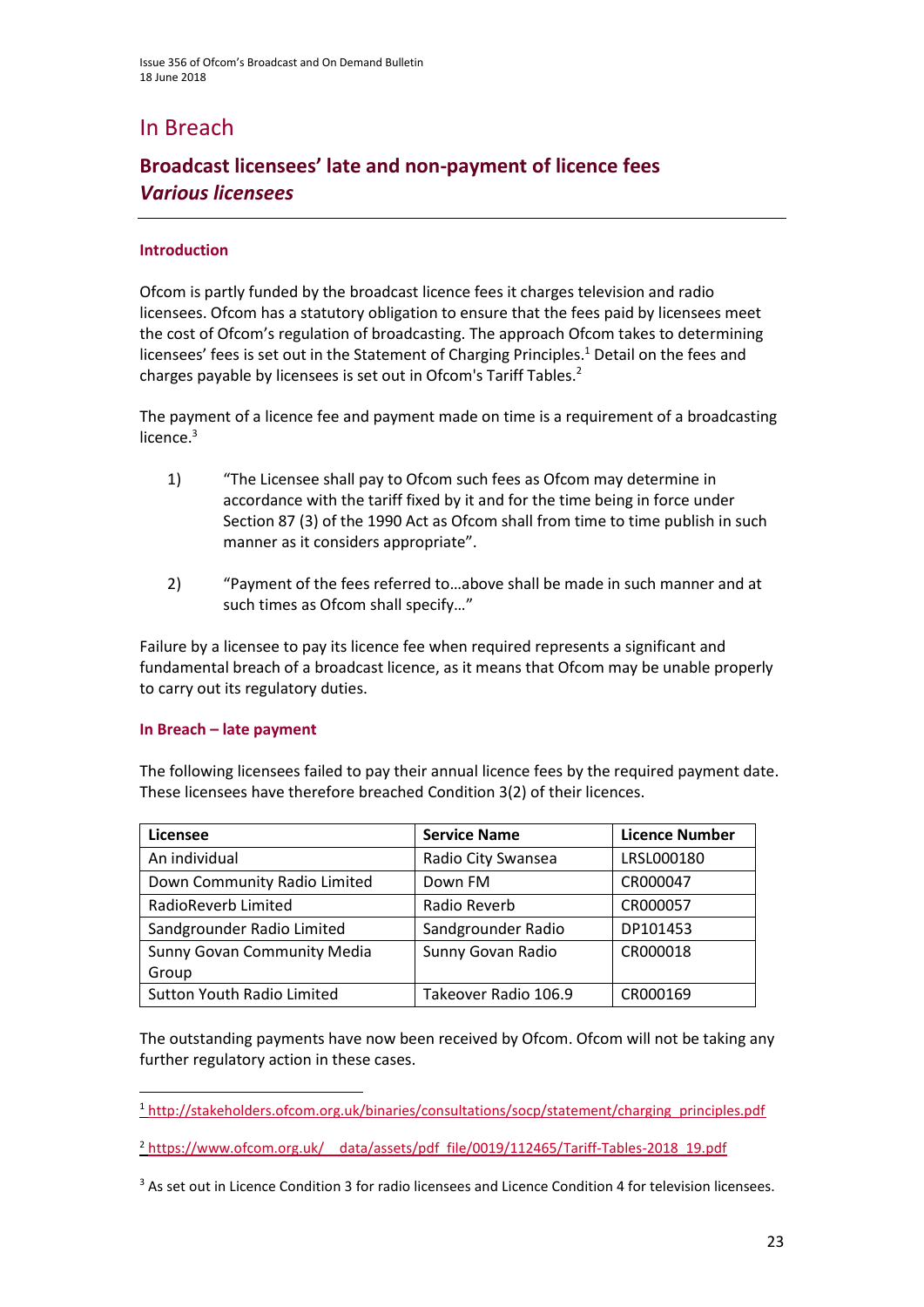#### **In Breach – non-payment**

The following licensees failed to pay their annual licence fees. These licensees have therefore been found in breach of Conditions 3(1) and 3(2) of their licences.

| Licensee            | <b>Service Name</b> | Licence Number |
|---------------------|---------------------|----------------|
| Awaaz Radio Limited | Awaaz Radio         | CR000208       |

As Ofcom considers these to be a serious and continuing licence breaches, **Ofcom is putting these licensees on notice that this contravention of their licences will be considered for the imposition of a statutory sanction, which may include a financial penalty and/or licence revocation.**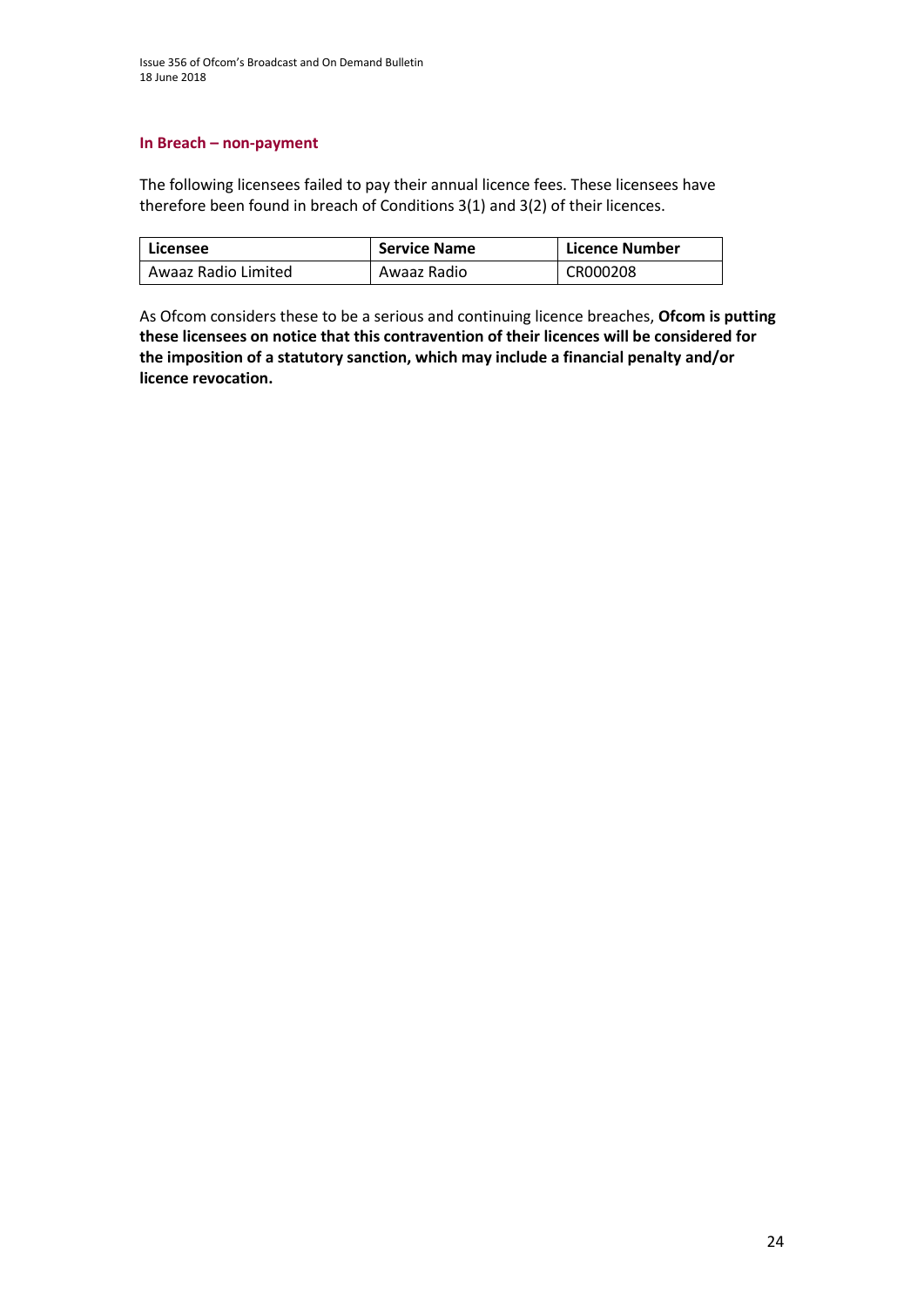## In Breach/Resolved

### **Provision of information: Diversity in Broadcasting**  *Various licensees*

### **Introduction**

Ofcom has a statutory duty under the Communications Act 2003 to take all such steps, as we consider appropriate, for promoting equality of opportunity in relation to employment and training by broadcasters, in terms of three of the 'protected characteristics' in the Equality Act 2010: gender, racial group and disability.

In February 2018, Ofcom wrote to TV licensees, who were either new licensees, or who had informed Ofcom in 2017 that they had 50 or fewer employees, requiring them to submit:

- information relating to the number of people employed in connection with the provision of their broadcast service; and
- the number of days per year for which they are licensed to broadcast.

This information was to determine if the licensees met the threshold<sup>1</sup> requiring them to complete a more detailed questionnaire on their employees and equal opportunities arrangements.

We requested this information in accordance with Condition 12(1) of the Television Licensable Content Service ("TLCS") licence, "General provision of information to Ofcom", which states:

"The Licensee shall furnish to Ofcom in such manner and at such times as Ofcom may reasonably require such documents, accounts, returns, estimates, reports, notices or other information as Ofcom may require for the purpose of exercising the functions assigned to it by or under the 1990 Act, the 1996 Act, or the Communications Act…".

Failure by a licensee to submit this information when required represents a breach of a broadcast licence, as it means that Ofcom may be unable properly to carry out its regulatory duties.

#### **In Breach**

**.** 

The following licensees failed to submit the required information. These licensees have therefore been found in breach of Licence Condition 12(1) of the TLCS licence.

| Licensee                    | <b>Service Name</b>      | Licence Number |
|-----------------------------|--------------------------|----------------|
| A&A Inform Limited          | <b>Russian Hour</b>      | TLCS000680     |
| Alliance Media FZ LLC       | Urdu1 Europe             | TLCS101789     |
| Almogran Media Organisation | $\blacksquare$ Mogran TV | TLCS101779     |

 $<sup>1</sup>$  Licensees employing more than 20 people in connection with the provision of their licensed services</sup> and authorised to broadcast for more than 31 days a year.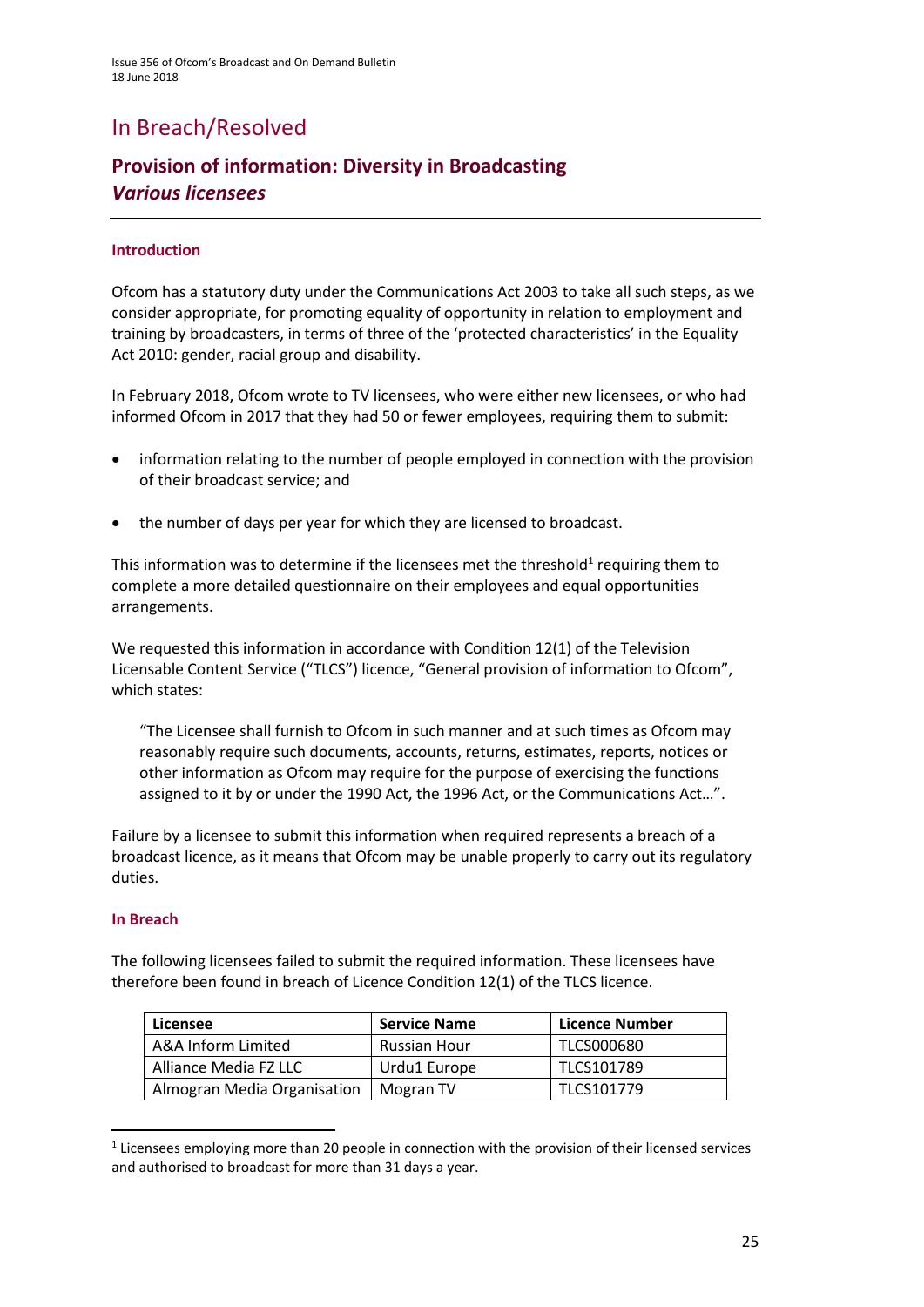| <b>Licensee</b>                          | <b>Service Name</b>        | <b>Licence Number</b> |
|------------------------------------------|----------------------------|-----------------------|
| AplusLive Media Limited                  | Muzik Ankara               | TLCS001195            |
| <b>Cira Media Productions</b><br>Limited | Cira TV                    | <b>TLCS001556</b>     |
| <b>Galaxy Television Limited</b>         | Galaxy TV                  | TLCS102196            |
| <b>Global Tamil Vision Limited</b>       | <b>Global Tamil Vision</b> | TLCS001281            |
| <b>Global TV Broadcasting</b>            | F Plus TV                  | TLCS001533            |
| Limited                                  | iFilm                      | TLCS100747            |
|                                          | <b>Fashion Elite</b>       | TLCS100749            |
|                                          | Nova Cinema                | TLCS101270            |
|                                          | Play Animal                | TLCS101271            |
|                                          | N Movies                   | TLCS101272            |
|                                          | Wild West                  | TLCS101273            |
|                                          | Favori                     | TLCS101314            |
|                                          | Potpori                    | TLCS101317            |
| <b>GoGetSale Limited</b>                 | Moda Life TV               | TLCS001537            |
|                                          | <b>ADA TV</b>              | TLCS101360            |
|                                          | Gonul TV                   | TLCS101361            |
|                                          | Meta TV                    | TLCS101782            |
|                                          | Sultan Film                | TLCS101787            |
|                                          | Yore TV                    | TLCS101791            |
| <b>International Broadcasting</b>        | Teletime TV                | TLCS001354            |
| Limited                                  | Safran TV                  | TLCS001356            |
|                                          | Nova TV                    | TLCS001536            |
|                                          | HD Film                    | TLCS101313            |
|                                          | <b>ENTV</b>                | TLCS101315            |
|                                          | Zimane Pop                 | TLCS101316            |
|                                          | Sinema Max                 | TLCS101359            |
|                                          | Cinenom                    | TLCS101362            |
|                                          | Canli TV                   | TLCS101363            |
| Prime Bangla Limited                     | Channel i                  | TLCS001127            |
| Sunbiz (PVT) Limited                     | 7 News                     | TLCS101711            |

### **Resolved**

The following licensees failed to submit the required information in accordance with the deadline, but subsequently submitted a late return. For these licensees, we therefore consider the matter resolved, under licence condition 12(1) of the TLCS licence.

| Licensee                                  | <b>Service Name</b>                       | <b>Licence Number</b> |
|-------------------------------------------|-------------------------------------------|-----------------------|
| Arti TV Limited                           | Arti TV                                   | TLCS101890            |
| ATN Bangla UK Limited                     | ATN Bangla UK                             | TLCS001029            |
| <b>Excellent Entertainment</b><br>Limited | Athavan TV                                | TLCS100516            |
| Filmflex Movies Limited                   | <b>FilmFlex</b>                           | <b>TLCS000861</b>     |
| Glory TV Limited                          | Glory TV                                  | <b>TLCS001206</b>     |
| Lebara Media Services<br>Limited          | Lebara Play Electronic<br>Programme Guide | TLCS100871            |
| Mena News Limited                         | <b>Arab News Network</b>                  | <b>TLCS000180</b>     |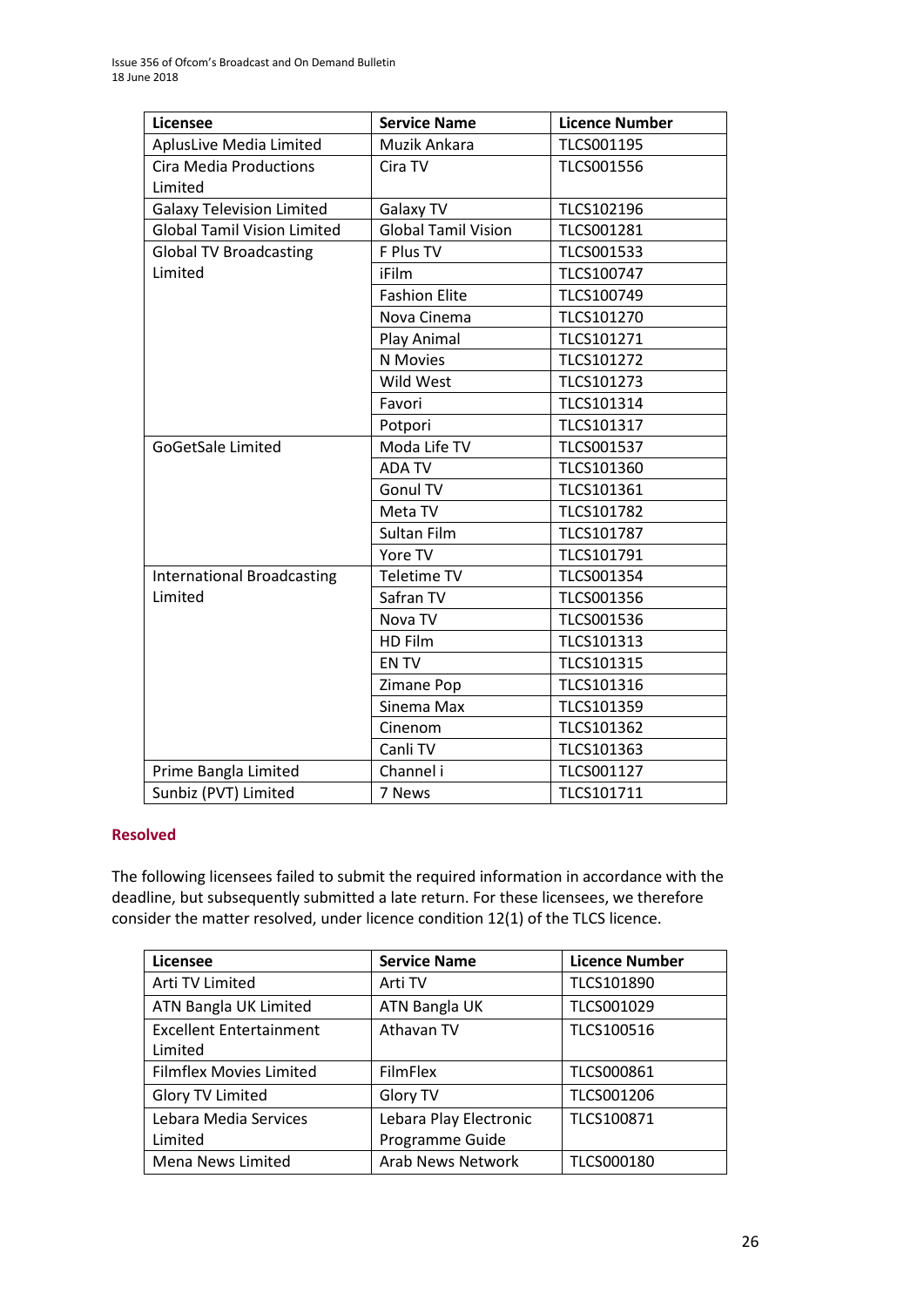| Licensee                | <b>Service Name</b> | Licence Number |
|-------------------------|---------------------|----------------|
| l Pavers Limited        | PaversShoes.tv      | TLCS000514     |
| REAL Digital TV Limited | <b>REAL Digital</b> | TLCS001447     |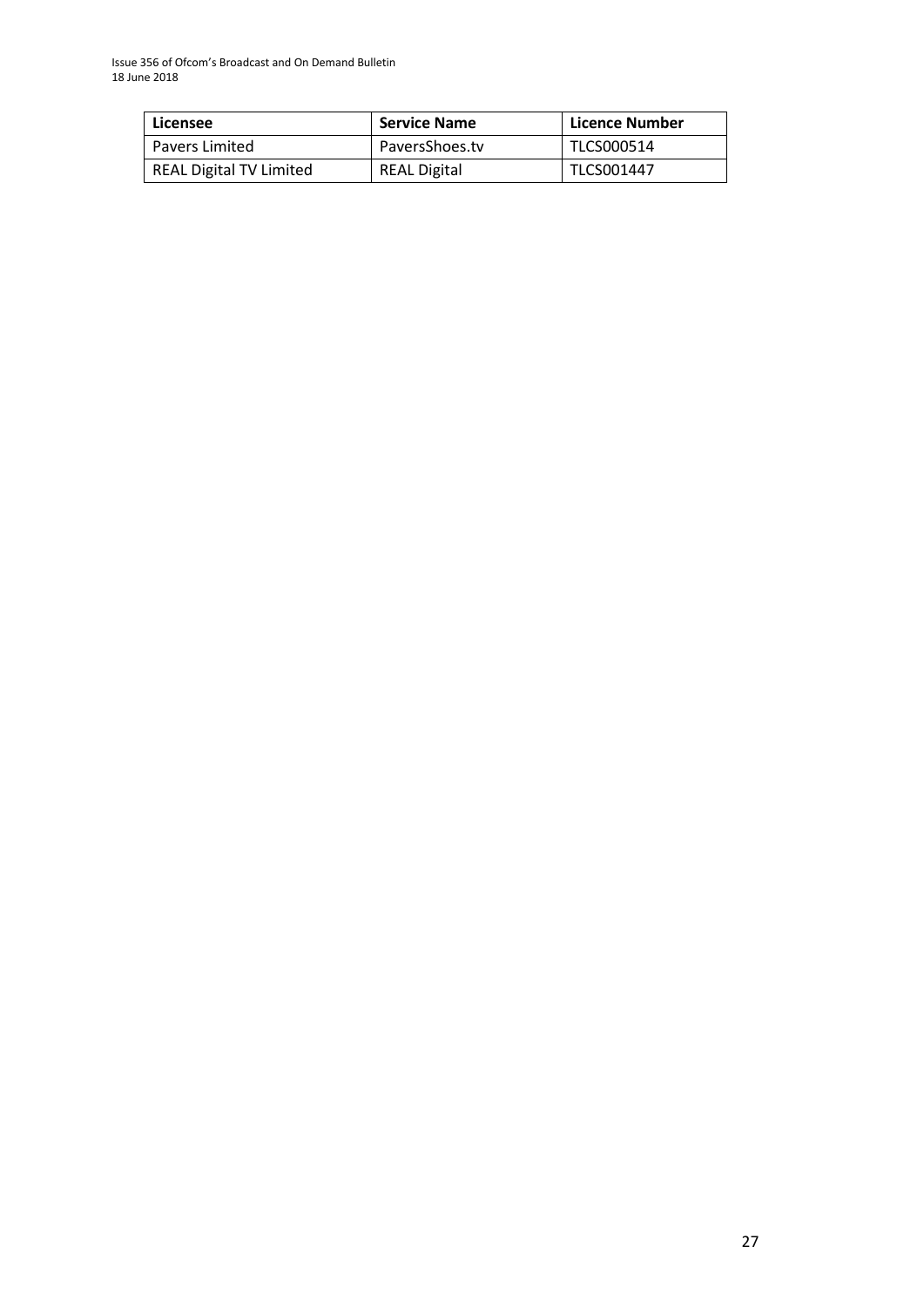# **Fairness and Privacy cases**

### Upheld

### **Complaint by Mr and Mrs T** *Can't Pay? We'll Take it Away!***,** *Channel 5, 25 May 2016*

### **Summary**

Ofcom has upheld this complaint of unwarranted infringement of privacy made by Mr T on his own behalf and on behalf of his wife, Mrs T.

The programme which followed High Court Enforcement Agents ("HCEAs") included footage of Mr and Mrs T and the interior of their home as they spoke with two HCEAs who were there to enforce a Writ of Control ("Writ") against Mr T for the repayment of a debt made against him and his company. The footage of the interior of Mr and Mrs T's home was recorded by the body cameras worn by the HCEAs but belonging to the programme makers.

Ofcom found that Mr and Mrs T had a legitimate expectation of privacy in relation to the filming and the subsequent broadcast of the footage of them without their consent. We considered their legitimate expectation of privacy, on balance, outweighed the broadcaster's right to freedom of expression and the public interest in the particular circumstances of the case. Mr and Mrs T's privacy was unwarrantably infringed in both the obtaining and broadcast of the footage included in the programme.

#### **Programme summary**

On 25 May 2016, Channel 5 broadcast an edition of *Can't Pay? We'll Take it Away!,* a series which follows HCEAs as they attempt to resolve debt disputes through negotiated settlements and asset seizures. This particular edition included a story about the complainant, Mr T, whose company owed more than £3,000 to a customer. The programme's narrator introduced this section of the programme:

*"Nearly 60% of businesses in the UK have some sort of debt and the amount owed is on the rise. In the last five years, business debt has risen by 25% and it's forcing many companies to close their doors altogether".* 

A caption was also shown:

*"Since 2009 nearly 1.5 million businesses have ceased trading across the UK".*

The narrator explained that the HCEAs had visited Mr T's home on three previous occasions, but that he had not been in. The narrator added that Mr T had recently contacted the HCEAs' office to claim that he had no means to pay the debt, but that today the two HCEAs, Mr Delroy Anglin and Mr Brian O'Shaughnessy, would be serving the notice on him directly to try to resolve the case. One of the HCEAs was then shown approaching and knocking on the front door of Mr T's house. Mr T opened the door and the following conversation took place on Mr T's doorstep: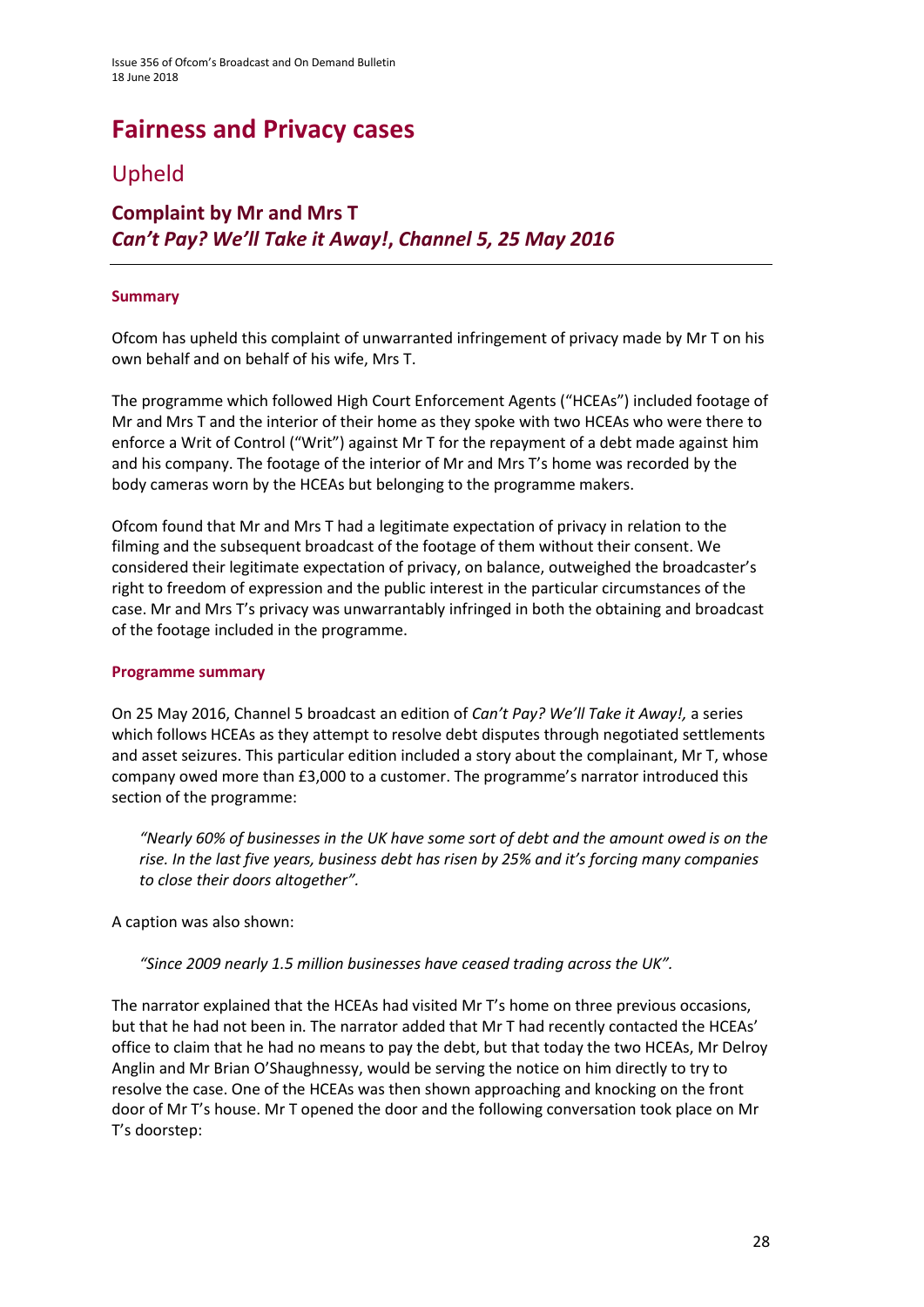Mr Anglin: *"We've got a High Court Writ. We need to see your circumstances, so I can put this to bed and see what we do with it, ok?*

Mr T: *Right, so what do you want?*

Mr Anglin: *We need to come in and see your circumstances".* 

Mr T allowed both HCEAs to enter his property and, while they were stood in the hallway, Mr T explained to them the reason he was in debt:

*"Basically, it's a website that we agreed to build for the guy. They never gave us any information and then all of a sudden, he just said you know, you're not doing it for what...how we want it. The company was in trouble, we couldn't afford anything, so we rented out the house and went to, basically, live in Spain. So, we've literally just moved back Sunday night. So, the company is being closed down".*

Mr Anglin then walked through Mr T's property and his body worn camera captured footage of the hallway and another room.

The narrator said that Mr T believed the debt would: *"disappear when the company folded"*. However, Mr Anglin explained to Mr T that: *"if it was just the company, you might have had an argument, but you can see that your name's on there, along with the company, so because you're named on it, we have to look at what assets you have". Mr T* responded: *"we've basically got nothing"*.

In a separately recorded piece of footage to the television camera, Mr O'Shaughnessy said that: *"if people are in debt, it's not a positive thing for people, but it's how people choose to deal with it, you've got to plough through it, don't bury your head".* 

The narrator explained that the HCEAs needed proof that Mr T had no assets of value. Mr Anglin walked to the upstairs of the property and his body camera captured footage of the main bedroom.

Mr Anglin then asked Mr T: *"what are you doing for money at the moment?"* and Mr T responded:

*"*[Mr T's company name] *shut down. We've had to start up again. Same thing, that's what we know. We basically couldn't afford to go bankrupt".* 

As Mr T was speaking, he and Mr Anglin walked along the landing and into a different room. Footage of a computer could be seen on the desk in this room and Mr Anglin asked Mr T for information about this computer. The narrator stated that the computer and a laptop were the only items of value in the property, but that without them, Mr T may: *"struggle to make a success of his new IT business".* 

Later in the programme, Mrs T was shown entering the hallway from another room and she introduced herself to Mr Anglin as Mr T's wife*.* Mr Anglin then said to Mr and Mrs T:

*"Unless we come to some arrangement in relation to the outstanding debt here, we will be calling a van to remove goods of value. I don't want to disrupt your business that you're*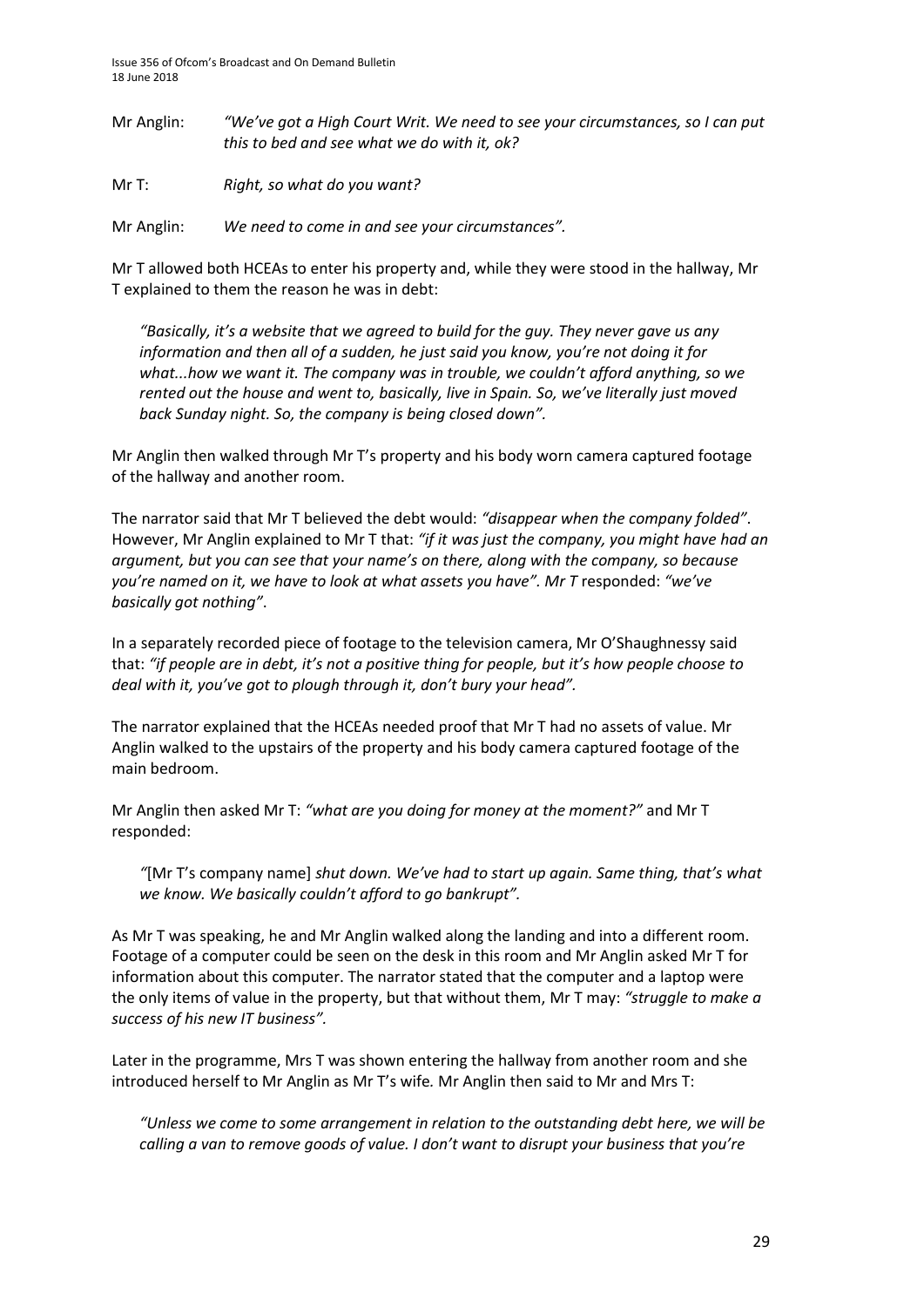*bringing up, but I will take the computer and all computers in the house. I don't want to do that, but you need to understand that I will".* 

Mrs T said that they did not have *"£4,000 available"* to which Mr Anglin responded: *"If you're getting your business up and running again, does it suit you for me to take your computer and remove your goods and we'll be here all night? But that's what I'll do".* 

In a separately recorded piece to the television camera, Mr O'Shaughnessy said:

*"Racking up the pressure at certain points when enforcing a High Court Writ is imperative, it's to show your intention and it's to make debtors understand the severity of what's in front of them* [footage of an A4 piece of paper stuck to a mirror was shown which had the text *'Welcome home! We're glad to have you back :)'*]*. We don't take any pleasure in trying to upset anybody, but they need to work with us".* 

Mrs T then said that: *"no one in our family's got any money"* and asked whether it would be possible to come to an arrangement where they could pay instalments on a monthly basis. Mr Anglin explained that in order for him to consider an alternate agreement, he would need a deposit of at least half of the debt owed. Mr T said that he did not have the money to pay that amount.

Mr O'Shaughnessy said that he would call the removal vehicle while the other explained that this would result in an increase to the balance. The following conversation between Mrs T and Mr Anglin then took place:

| Mrs T:     | "So you're saying if we don't pay £2,000 now, this second, you're going to start<br>taking our stuff now? |
|------------|-----------------------------------------------------------------------------------------------------------|
| Mr Anglin: | Yeah. It's better than finding £4,000 isn't it?                                                           |
| Mrs T:     | It might as well be £4,000.                                                                               |
| Mr Anglin: | You must have somebody who can help you?                                                                  |
| Mrs T:     | We haven't. Our family's broke. We haven't got money in our family".                                      |

Footage of Mr and Mrs T sitting on the staircase in the property was shown. Mrs T could be heard getting upset as Mr T said: *"Do you think* [ Mr T's uncle] *would lend us the money?"* and Mrs T responded: *"I don't know. We could always ask him".* Mr T was then shown going up the stairs and out of view of Mr Anglin's body camera to contact his uncle. The programme's narrator then said: *"while* [Mr T] *speaks to his Uncle* [name removed]*, Del* [Anglin] *wants to find out more from his wife about the couple's move to Spain"*. The following conversation took place:

Mr Anglin: *"Why did you come back? Was it not working out there, the business?*

Mrs T: *Yeah, we were homesick. We moved out there because we needed to get things back on track. We felt that now we were starting to get things back on track, it would enable us to move back".* 

In a separately recorded interview, Mr Anglin said: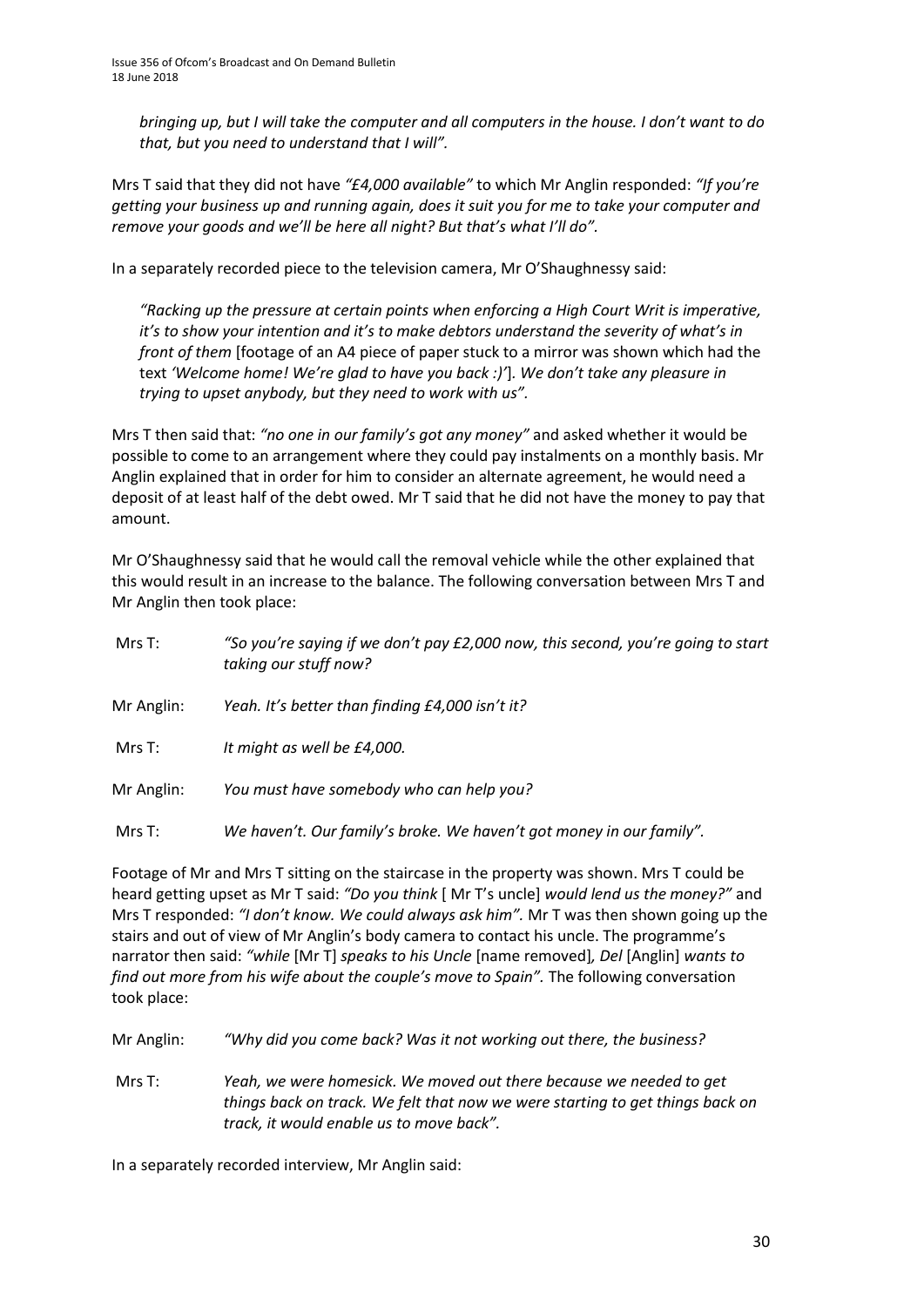*"They've buried their heads in the sand for such a long time that they think that the problems are going to disappear and when someone like me arrives, they're actually made to face the issues that they've been avoiding for months or years and in a funny sort of way it brings them a little bit of relief, because they can unburden it all".* 

Mr T then came down the stairs and said: *"we can get the money"*. Mr Anglin then said to Mrs T: *"you don't have to cry anymore, your husband's come good".* 

Mr O'Shaughnessy then spoke to the camera crew outside the property to explain that Mr T's uncle would be coming to the property to pay the money owed. Mr T's uncle was then shown in the house as he asked: *"what's going on?"*. Footage of Mrs T giving him a hug and Mr T's uncle then paying the debt was shown.

All of the footage of Mr and Mrs T included in the programme was filmed on the body cameras worn by the HCEAs.

Towards the end of the programme, a still image of Mr T was shown with the following text:

"[Mr T] *applied to have the judgment set aside. His appeal was not upheld".* 

Mr T's face was shown, and his voice heard in the programme. Mrs T's face was obscured, however, her voice was heard, and she was identified in the programme as being Mr T's wife.

No further footage of Mr and Mrs T was included in the programme as broadcast.

#### **Summary of the complaint and the broadcaster's response**

#### The complaint

- a) Mr and Mrs T complained that their privacy was unwarrantably infringed in connection with the obtaining of the material included in the programme as broadcast because:
	- they were not informed that they were being filmed by the HCEAs for a television programme. Mr and Mrs T said that one of the HCEAs explained to him that the sole purpose of his body camera was to record the events which had taken place in the property in case there were any subsequent questions or disputes about them. Mr and Mrs T said that had they known that the footage filmed by the HCEAs would be included in a programme, they would not have let them into their home and would not have discussed private matters and their financial situation with the HCEAs.
	- the HCEAs filmed Mr and Mrs T's personal belongings, including a poster made by their friends which welcomed them home. Mr and Mrs T said this was unnecessary.
- b) Mr and Mrs T also complained that their privacy was unwarrantably infringed in the programme as broadcast because:
	- footage of Mr and Mrs T discussing private matters and their financial situation with the HCEAs was broadcast without their consent.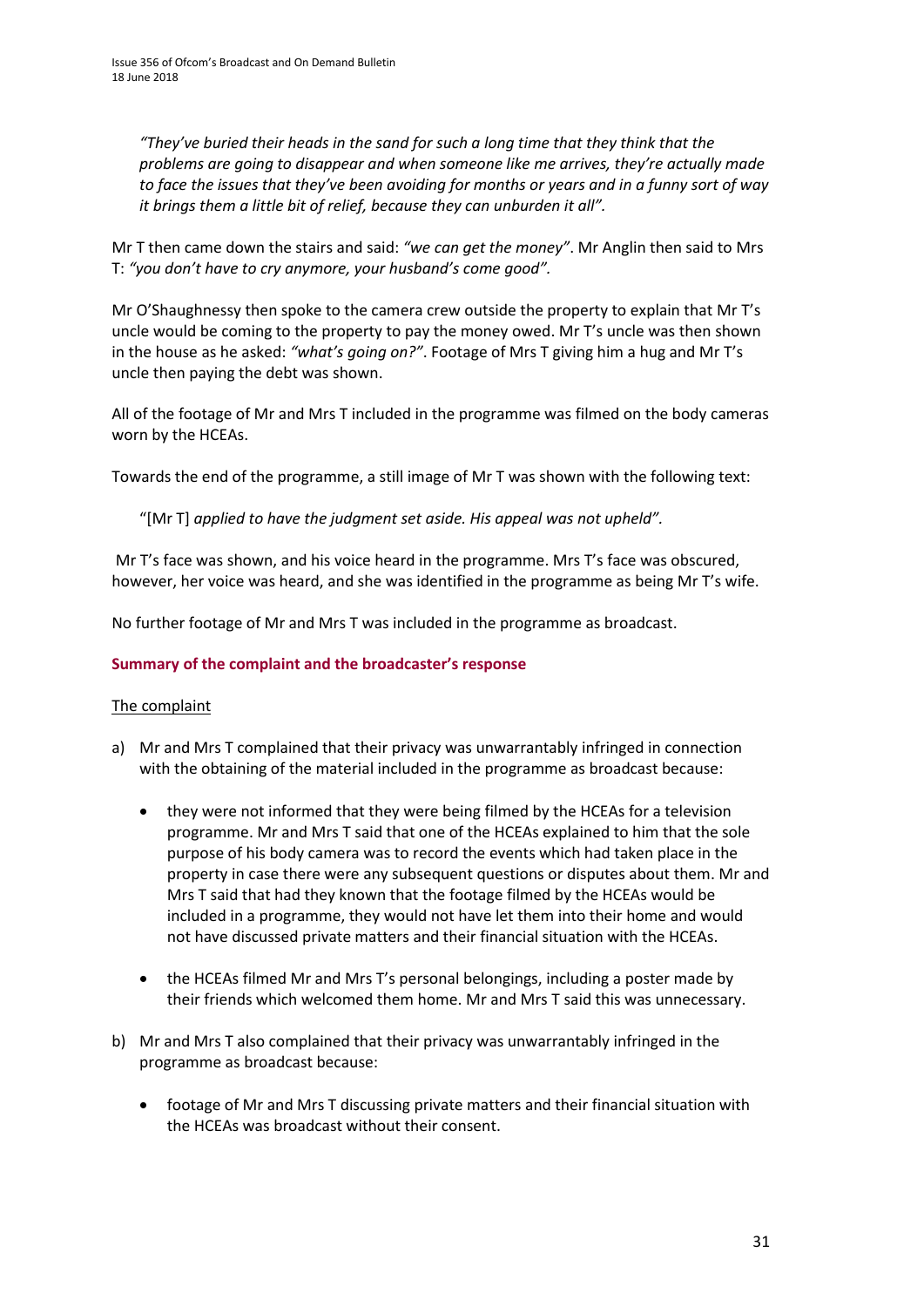• the programme included footage of Mr and Mrs T's personal belongings, including a poster made by their friends which welcomed them home. Mr and Mrs T said this was unnecessary.

By way of background, Mr and Mrs T said they felt they had been deceived by the programme makers from the outset. Mrs T said that she was exploited by the programme makers in that she was clearly distressed and upset by the situation. In particular, Mrs T said that the comment: *"you can stop crying now"* included in the programme led to "untold worry, distress and humiliation". Mrs T said that the programme "cruelly treated us and went with the story they originally wanted with no regard for facts, in order to provide good 'entertainment'".

### Broadcaster's response

Channel 5 said that it is not the law in the United Kingdom that people have a right not to be on television. Nor, the broadcaster said, is it the law that footage or photographs of persons cannot be taken and then broadcast without their consent. The broadcaster said that what matters in each case is whether or not a person's rights are being infringed, and, if they are, whether there are good reasons for those rights to be infringed. Channel 5 said this requires the balancing of the individual's rights of privacy against the right to freely broadcast matters of public interest.

Channel 5 said that the sequence in the programme which featured Mr and Mrs T concerned the activities of HCEAs conducting official court business, specifically executing a Writ which permitted the seizure of goods, chattels and other property of Mr T in order to satisfy a judgment debt.

Channel 5 added that the activities of HCEAs; the manner in which the law is utilised or ignored; the kinds of difficulties the HCEAs face when executing their duties; and the impact of the activities of HCEAs performing their duties on the lives of those who are affected by those duties, are all matters of public interest.

Channel 5 said that for all these reasons it was appropriate and reasonable to include footage of persons interacting with the HCEAs in the programme. Channel 5 added, however, that each case is assessed on its own facts, and matters such as the unusual vulnerability of a particular person or situation could impact on decisions to include particular footage in particular programmes. Channel 5 said that no legitimate right to privacy is ever intentionally infringed.

a) Channel 5 said that Mr T was the subject of a Writ that the HCEAs were executing. The broadcaster added that the HCEAs had already sought to enforce the Writ previously. Channel 5 added that the execution of a Writ by the High Court is a public matter and that the execution of the Writ in this case was not a matter connected with the complainants' private lives, it was a public matter that involved the complainants.

Channel 5 said that the complainants' interactions with the HCEAs was not part of any private life protected by Article 8 of the European Convention of Human Rights ("ECHR") i.e. right to respect for private and family life, although communications about those interactions were protected by Article 10 of the ECHR, i.e. freedom of expression.

Channel 5 accepted that neither complainant had consented to being filmed or to their house being filmed. However, the broadcaster said that given the HCEAs were engaged in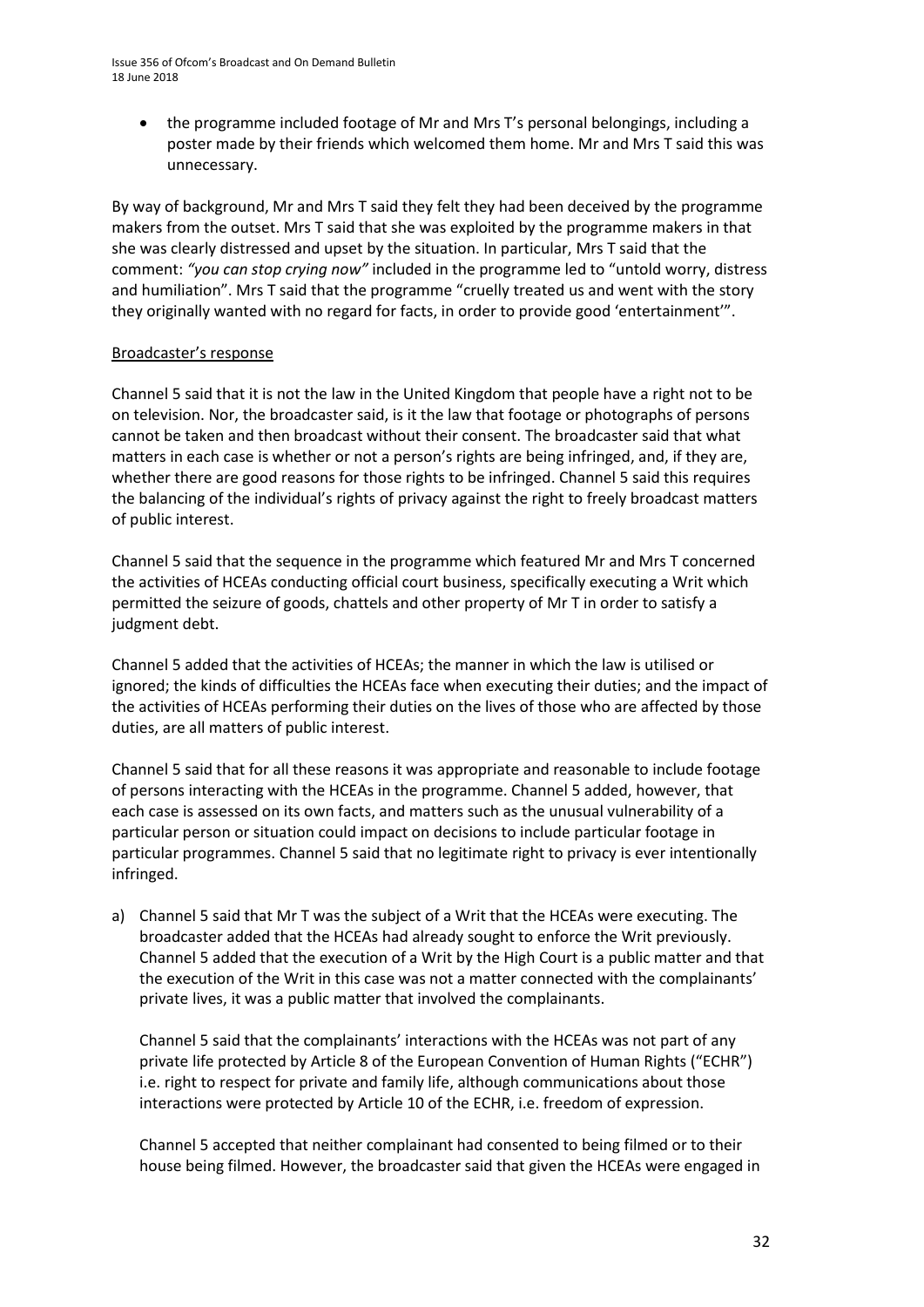official court business it was not necessary to obtain the complainants' consent in relation to the filming. Channel 5 said that Mr T did consent to be interviewed by the crew, however, he later sought to retract that consent.

Channel 5 also acknowledged that the HCEAs arrived at the complainants' house with no warning. However, they said that no warning was required to be given prior to the execution of the Writ as doing so might lead to the frustration of the court order and the HCEAs would not know how the complainants would react to them.

The broadcaster said that the Writ authorised the HCEAs to enter the complainants' house and seize any goods which could not be proven to be the property of a person other than Mr T. If the debt was not settled or an appropriate arrangement made, the HCEAs could have legally removed goods and chattels in the house, put them in storage and allowed the rightful owners seven days to prove their ownership. Failing such proof, anything seized could be sold to reduce or satisfy the debt. Therefore, the broadcaster argued that any right to privacy the complainants might have claimed would be outweighed by Channel 5's right to freedom of expression, and the public's right to receive information concerning matters of public interest including the activities of HCEAs carrying out official court duties.

Channel 5 said that the complainants were incorrect in their claim that the camera crew did not explain why they were filming. The broadcaster said both Mr and Mrs T were told that filming was being conducted for a Channel 5 series that followed the activities of the HCEAs. Further, Channel 5 said that the complainants were also incorrect when they stated that the HCEAs misled them about their body cameras. The broadcaster said there was no discussion between Mr and Mrs T and the HCEAs about the cameras or their use.

Channel 5 said that while the HCEAs were inside the complainants' house, they explained the position to Mr T first and then to Mrs T. The broadcaster added that they negotiated with them both about the enforcement of the Writ. Channel 5 said that the HCEAs were wearing body cameras which were not hidden from view and added that most of the footage in the broadcast comes from the footage shot by the body cameras worn by the HCEAs and that the filming was carried out lawfully. Channel 5 said that as a matter of policy, HCEAs usually wear body cameras which record their interactions with members of the public while they are carrying out their official court duties both for safety reasons as well as to provide a record of their activities in case of complaint or inquiry.

Channel 5 said there was no breach of either of the complainants' privacy in the HCEAs recording their activities by using body cameras especially given the cameras were not hidden or concealed. Further, the broadcaster said there was nothing in Mr and Mrs T's argument that they would not have allowed the HCEAs into their home or discussed financial matters with them had they known that the body camera footage would be broadcast. This was because the HCEAs had the power to enter the complainants' home and to seize goods and chattels. Channel 5 said that Mr T "unhesitatingly" allowed the HCEAs access to the home without knowing what they were going to do despite the fact the production crew were present. The broadcaster added that had the complainants sought to obstruct the HCEAs, the police would have been called to ensure the peace was not breached. In addition, there was no discussion about the body cameras worn by the HCEAs despite their conspicuous presence. Channel 5 said that it followed that the complainants were unconcerned about the cameras and they conducted themselves as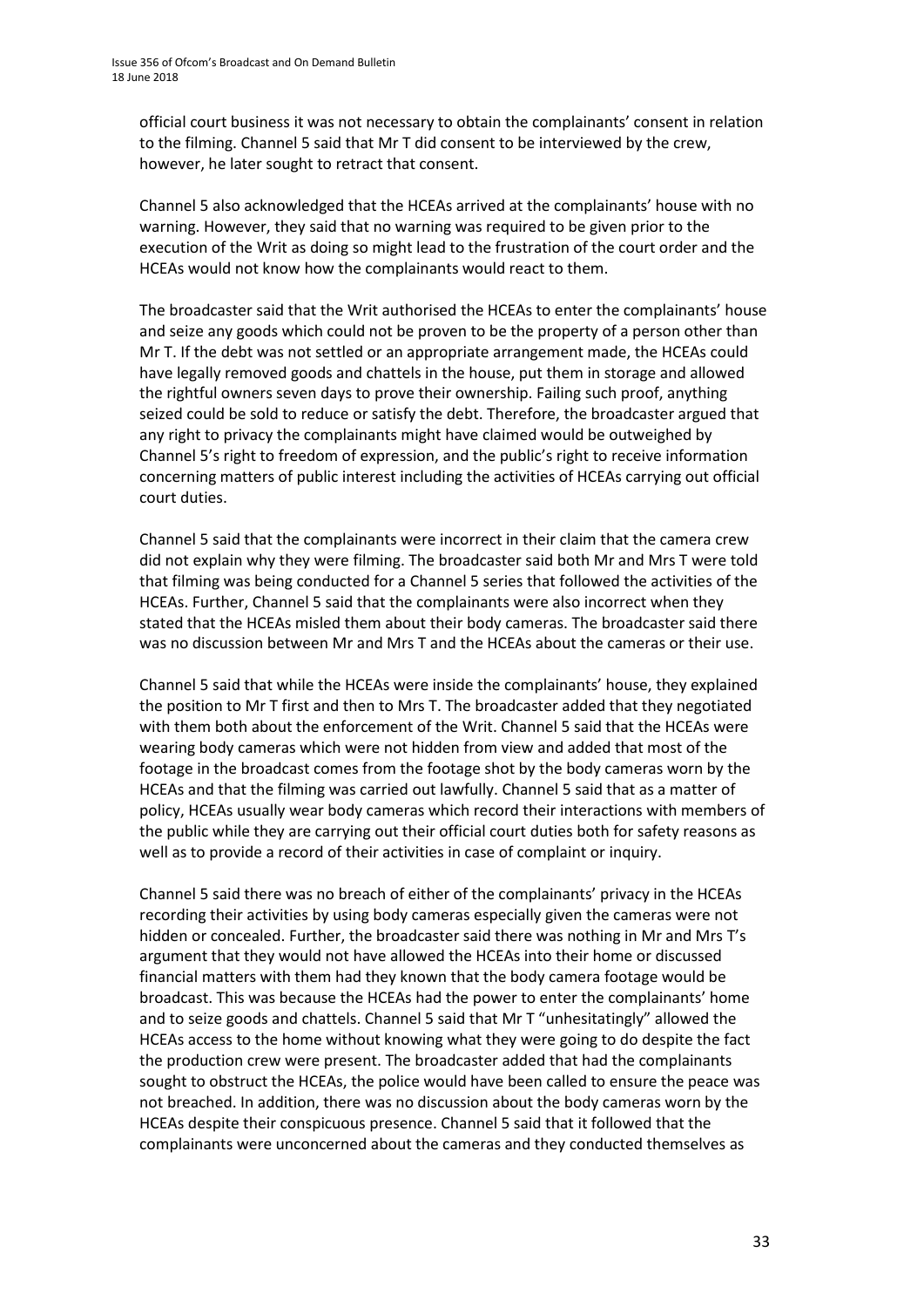they chose without being assured that the footage filmed by the body cameras would not be broadcast.

b) Channel 5 said for the reasons already set out above, it did not accept that the complainants had any right of privacy in relation to their interactions with the HCEAs. The broadcaster added that as directors of the company debtor, both brought the attendance of the HCEAs upon themselves by failing to pay the judgment debt. Channel 5 said that Mr T stated that the couple could not afford bankruptcy and that they were starting up a new corporate entity to trade in the same manner as they had traded using the corporate debtor.

The broadcaster said that Mr T had telephoned the office from which the HCEAs receive their instructions and stated that the judgment debt would not be paid as he had no access to any funds. Channel 5 said that it appeared that the complainants thought that their debt and the debt of the corporate debtor would be left unrecovered and that they could continue trading under a new corporate name without needing to settle the debt or surrender to bankruptcy.

Channel 5 reiterated that the execution of the Writ, whenever it occurs, is a public act the HCEAs were obliged to carry out. Further, Channel 5 said for the reasons already given above, there was a clear public interest in seeing the activities of the HCEAs executing their official duties. Channel 5 added that that public interest outweighed any right to privacy the complainants might have had in relation to such activities.

Channel 5 said that the part of the programme which featured the complainants made several issues clear to the public, all of which it was in the public interest for the public to know:

- High Court Writs can be executed at any time, without notice;
- when a Writ has been issued, goods and chattels which belong to anyone at the place where the debtor resides can be taken into possession by the HCEAs unless proof of ownership of those goods or chattels can be immediately produced;
- significant costs can be incurred if the various stages of the execution of the Writ are breached;
- failure to pay judgment debts, or failure to respond to calls from those collecting judgment debts, can lead to the property of the people who live with the judgment debtor being seized, disrupting ordinary family life; and,
- judgment debts cannot and should not be ignored.

Channel 5 added that the broadcast "demonstrated the stark reality of situations such as that in which Mr and Mrs T had put themselves by their actions". Further, Channel 5 said that the broadcast was entirely in the public interest and by including the footage that was shown, the broadcast did not exceed what was necessary and appropriate to make viewers understand the situation and the ramifications of what the complainants had sought to do.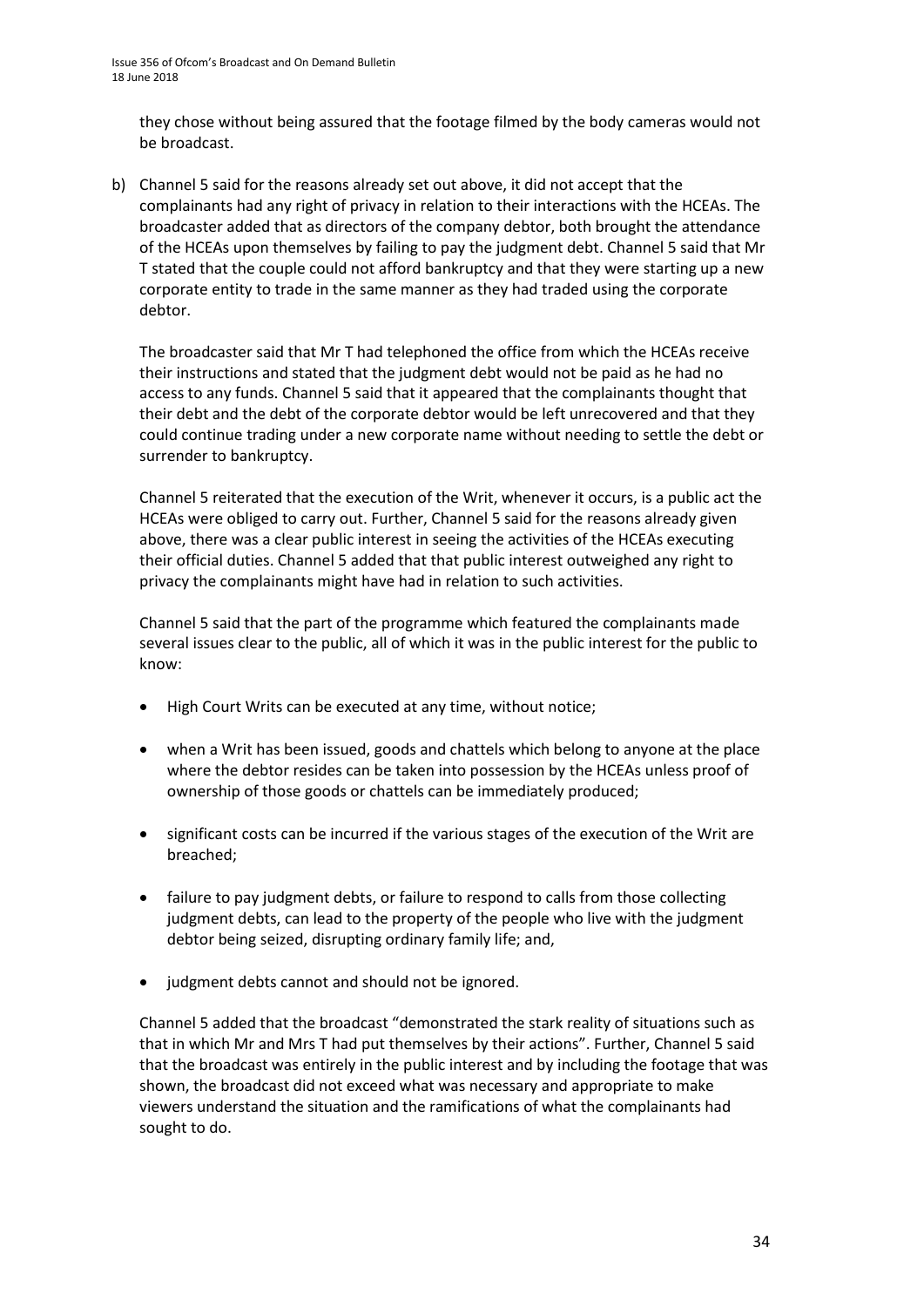Channel 5 said that footage of the interior of the complainants' home was included solely because it demonstrated the kinds of items the HCEAs would seize if payment was not made. The broadcaster added that without sight of the interior, it would not have been clear to the viewer the "kind of stakes that were in play" under the Writ.

### *Background information to the complaint*

Channel 5 stated that Mr and Mrs T did not provide any evidence to support their contentions that they were deceived, or that anything in the reporting of the visit by the HCEAs was factually inaccurate.

The broadcaster said there was no basis for the suggestion that Mrs T was exploited in any way, either in relation to the filming or the broadcast. Nor, Channel 5 said, was there any basis for the allegation that the complainants were "cruelly treated". The broadcaster said that the programme makers had no agenda for an outcome in relation to the encounter with the complainants, and that their story was just another story filmed in the course of the series. It said that until filming was completed, the programme makers had no expectations about whether the encounter with the complainants would be suitable for inclusion in the series.

Channel 5 also said that it was difficult to understand how the remarks of the HCEAs could lead to Mrs T experiencing "untold worry, distress and humiliation". Quoting in full the passage in which the comment: *"you don't need to cry anymore"* was made, Channel 5 added that there was nothing in the language used by the HCEAs which suggested that they behaved in any way other than with professionalism and empathy. Channel 5 said that the opinions the HCEAs expressed were based on the facts set out in the broadcast.

The broadcaster said that the footage of the interior of the house in which Mr and Mrs T resided was not extensive or detailed. The broadcaster said it was necessary to show the interior of the house because one of the key issues facing the HCEAs when executing the Writ was determining what chattels and goods there were on the premises which might be impounded. Channel 5 said the HCEAs had to explore the premises and it was appropriate that the options they were forced to explore were filmed and broadcast to properly explain the issues they faced in executing their duties.

In addition, Channel 5 said that nothing especially private was disclosed in the footage of the interior of the home. The "welcome home" sign to which the complainants make reference, was not, the broadcaster said, obviously private and, unlike an intimate family photograph for example, it did not reveal anything private about Mr and Mrs T which was not otherwise disclosed by them to the HCEAs.

Channel 5 said that by demonstrating how failing to meet obligations as a debtor can lead to further cost and trauma, the public interest was served. The broadcaster said that telling Mr and Mrs T's story, including the fact that they had to be funded by a relative to avoid the impending seizure of the family's goods and chattels, was entirely in the public interest.

### Further submissions from the complainants and the broadcaster

On receipt of the broadcaster's response and unedited footage, Mrs T contacted Ofcom to explain that she was concerned that some of the footage was missing. In particular, footage in which the HCEA spoke to Mrs T about his body camera. She said that this took place at a similar time to when their neighbour, who was visiting when the HCEAs had arrived, left the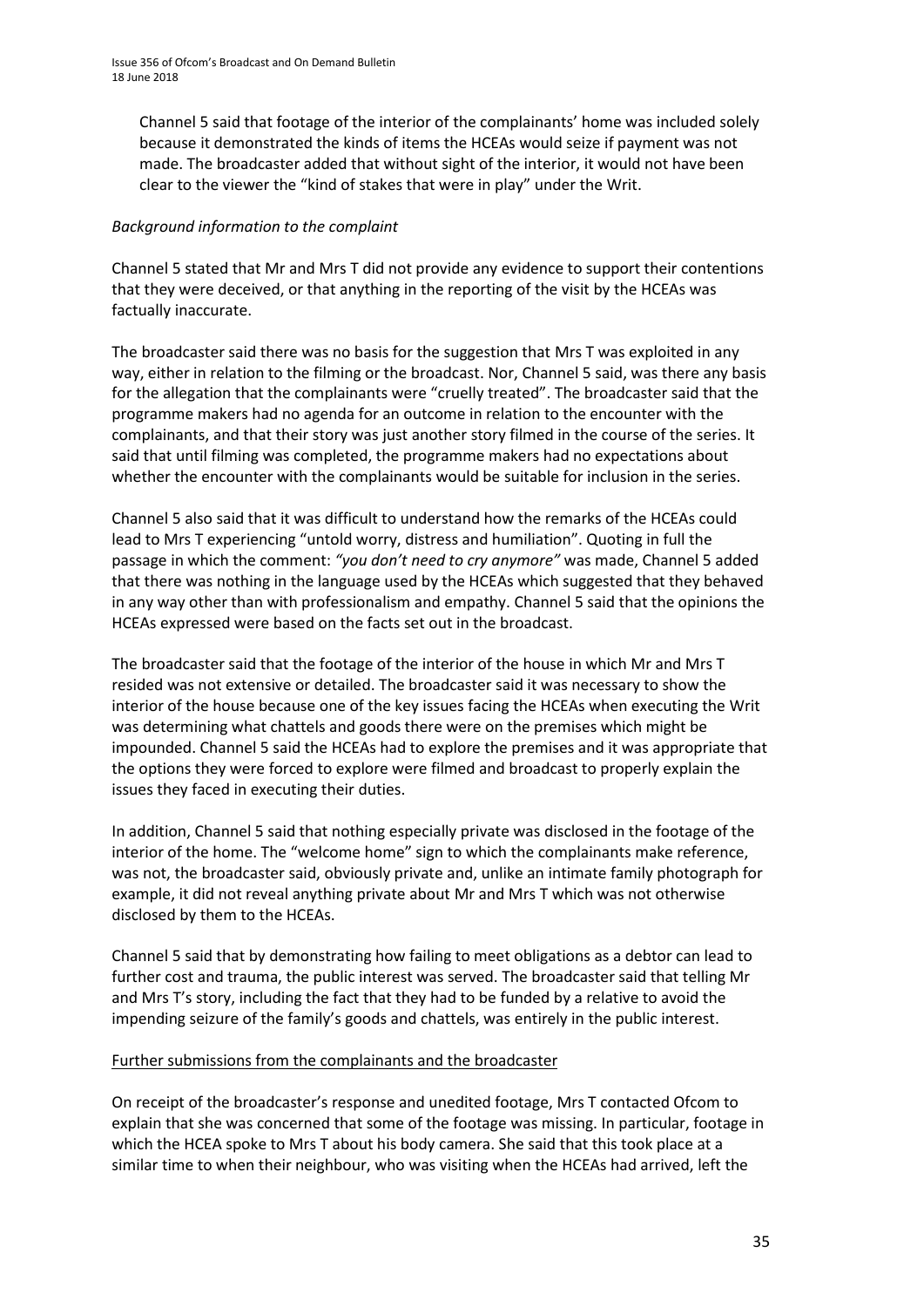home. Mrs T also said that she and Mr T were not told that the footage filmed by the other HCEA's body camera would be broadcast, nor were they informed that the other HCEA was recording at all.

Ofcom provided this further information to Channel 5 and it asked the programme makers to confirm that all of the unedited footage had been provided. In response, the programme makers said that they re-watched every frame of the footage filmed by the HCEAs' body cameras when the HCEA was in attendance at Mr and Mrs T's home and compared this with the transcripts. The programme makers also confirmed that the timecode on the recordings was continuous and that all the unedited footage and material reflected exactly what took place at the property and that nothing was missing.

The programme makers also said that there was no mention of the body cameras by the HCEAs throughout the visit. In particular, the programme makers said that they paid particular attention to when one of the HCEAs was in the hallway alone with Mrs T and there was no conversation to this effect or evidence that the sound had been dropped in some way. The programme makers added that the neighbour who Mrs T refers to may have been in the front room out of sight but was not seen in the footage and did not leave while the HCEAs were in attendance. Channel 5 also said that they checked with the programme makers in case the agents had subsequently returned to the property. They said that it would have been an "extraordinary thing for them to do" as "they never return after collection". In fact, the unedited footage showed that when the HCEAs left they got back into their vehicle and drove away.

### **Ofcom's First Preliminary View**

On 15 November 2016, Ofcom issued its first Preliminary View on this case that the complaint made by Mr and Mrs T should not be upheld. This was provided to the parties with an invitation for them to make representations. Neither party chose to make representations on the first Preliminary View.

Ofcom's consideration of Mr and Mrs T's complaint was put on hold pending the conclusion of our investigation into a complaint made by Miss F about separate edition of *Can't Pay? We'll Take it Away!*<sup>1</sup>

### **Supplementary material**

**.** 

During the course of our investigation in to Miss F's complaint, Channel 5 provided Ofcom with details of arrangements between the HCEA company and the programme makers regarding the provision and use of the body cameras worn by the HCEAs and the subsequent use of the material recorded (both visual and audio) on those body cameras. Channel 5 confirmed to Ofcom that these arrangements were also in place at the time that Mr and Mrs T were filmed and the programme broadcast.

In a document entitled "Main Contributor Release Form" ("Release Form") it was agreed between the programme makers and the HCEA company that:

<sup>1</sup> Complaint by Miss F made on her own behalf and on behalf of her uncle, and her parents about *Can't Pay? We'll Take it Away!*, Channel 5, 20 April 2016.

[<sup>\(</sup>https://www.ofcom.org.uk/\\_\\_data/assets/pdf\\_file/0018/107433/issue-340-broadcast-on-demand](https://www.ofcom.org.uk/__data/assets/pdf_file/0018/107433/issue-340-broadcast-on-demand-bulletin.pdf)[bulletin.pdf\)](https://www.ofcom.org.uk/__data/assets/pdf_file/0018/107433/issue-340-broadcast-on-demand-bulletin.pdf).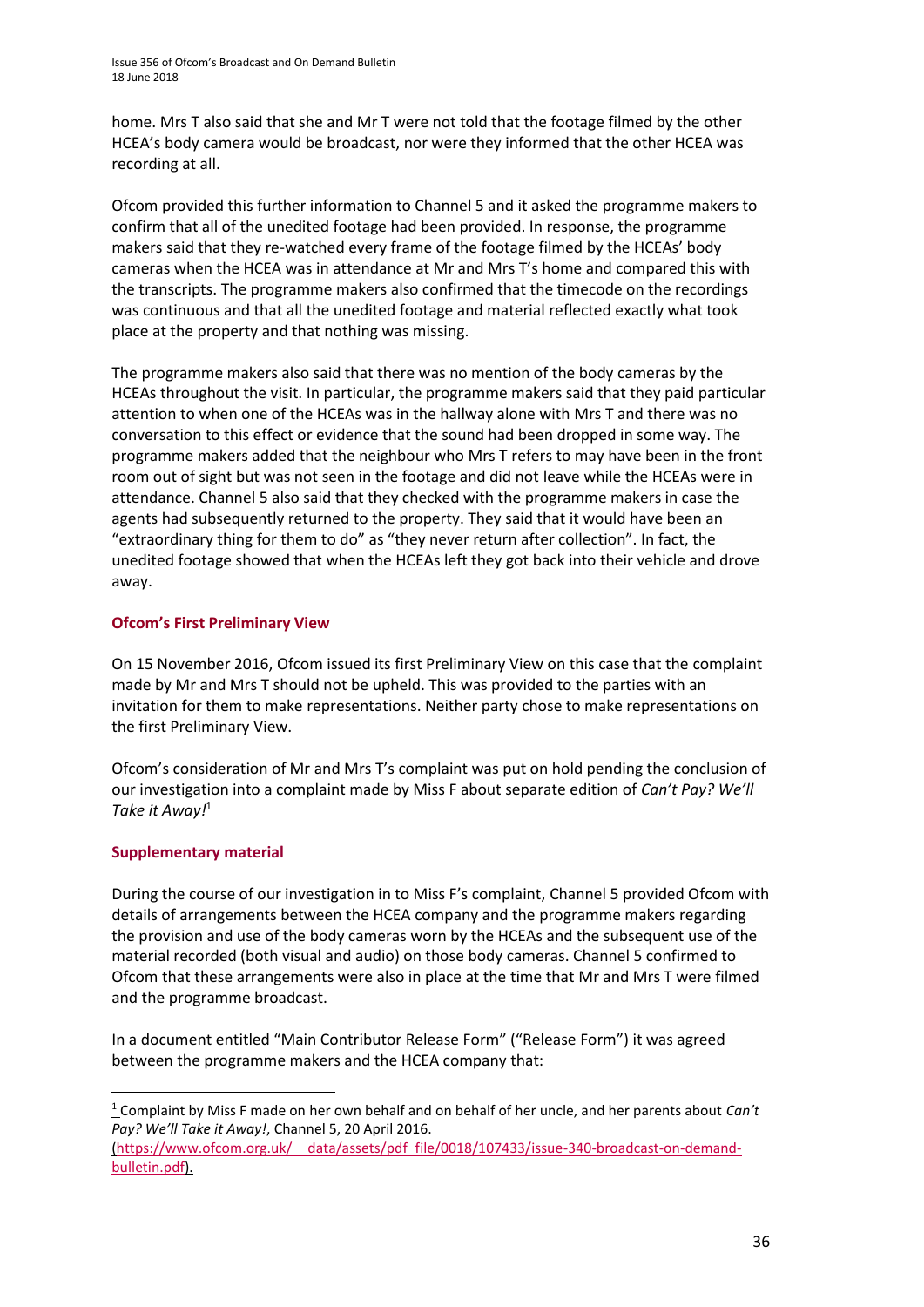- the body cameras would be provided to the HCEAs by the programme makers and that the HCEAs would film in the way that they would do normally (i.e. with their own cameras when not engaged in activities with the programme makers);
- the entire copyright in the material recorded by the body cameras belonged to the programme makers for the purposes of the programme; and,
- reasonable access to view the body camera material would be given to the HCEA company upon request, but that material remained the property of the programme makers.

The significant further detail regarding the ownership and use of the body cameras had not been disclosed by Channel 5 in the information it had provided to Ofcom in its statement in response to the complaint. In its initial statement, Channel 5 had said: "As a matter of usual policy, High Court Enforcement Agents wear body cameras which record their interactions with members of the public while they are carrying out their official Court duties. This is for the safety of the Agents as well as providing a record of their activities in case of complaint or inquiry". Channel 5 also provided Ofcom with the programme production "bible" which provided further detail about the relevant practices and procedures governing the activities of the production team in making *Can't Pay? We'll Take It Away*. In particular, the document stated that:

- each HCEA wore a body camera and a microphone with sound fed to a central recorder unit. Both the camera and the microphone recorded continuously while they dealt with a case;
- while HCEAs routinely wear body cameras, they are of low quality. Therefore, the programme makers replace them with their own, better quality body cameras and ensure that there is always a sound recordist on the shoots;
- the production team maintain the body cameras while filming and ensure that replacement batteries are carried, and the data backed up;
- if a "debtor" queries the use of the body cameras, the programme makers should respond that they are worn for the HCEAs' security, but that the material may be made available to the programme makers if it is in the public interest to show it; and,
- Ofcom does not view the filming by the HCEAs on the body cameras or the subsequent broadcast of the filmed footage as being surreptitious filming and so it can "be treated for all intent and purpose as being the same as your (i.e. camera crew) filming in most cases".

#### **Ofcom's Second Preliminary View**

Having reconsidered the balance between the competing rights of the complainant and the broadcaster under Articles 8 and 10 of the ECHR, and taking account of the supplementary material, Ofcom decided that it was not appropriate to continue with its first Preliminary View. We decided to withdraw it and issue a new, second Preliminary View.

On 28 February 2018, Ofcom issued its second Preliminary View on this case that the complaint should be upheld. Both the complainant and the broadcaster were given the opportunity to make representations on the second Preliminary View. The complainant did not submit any representations. Channel 5 made representations which are summarised below.

#### *Channel 5's representations*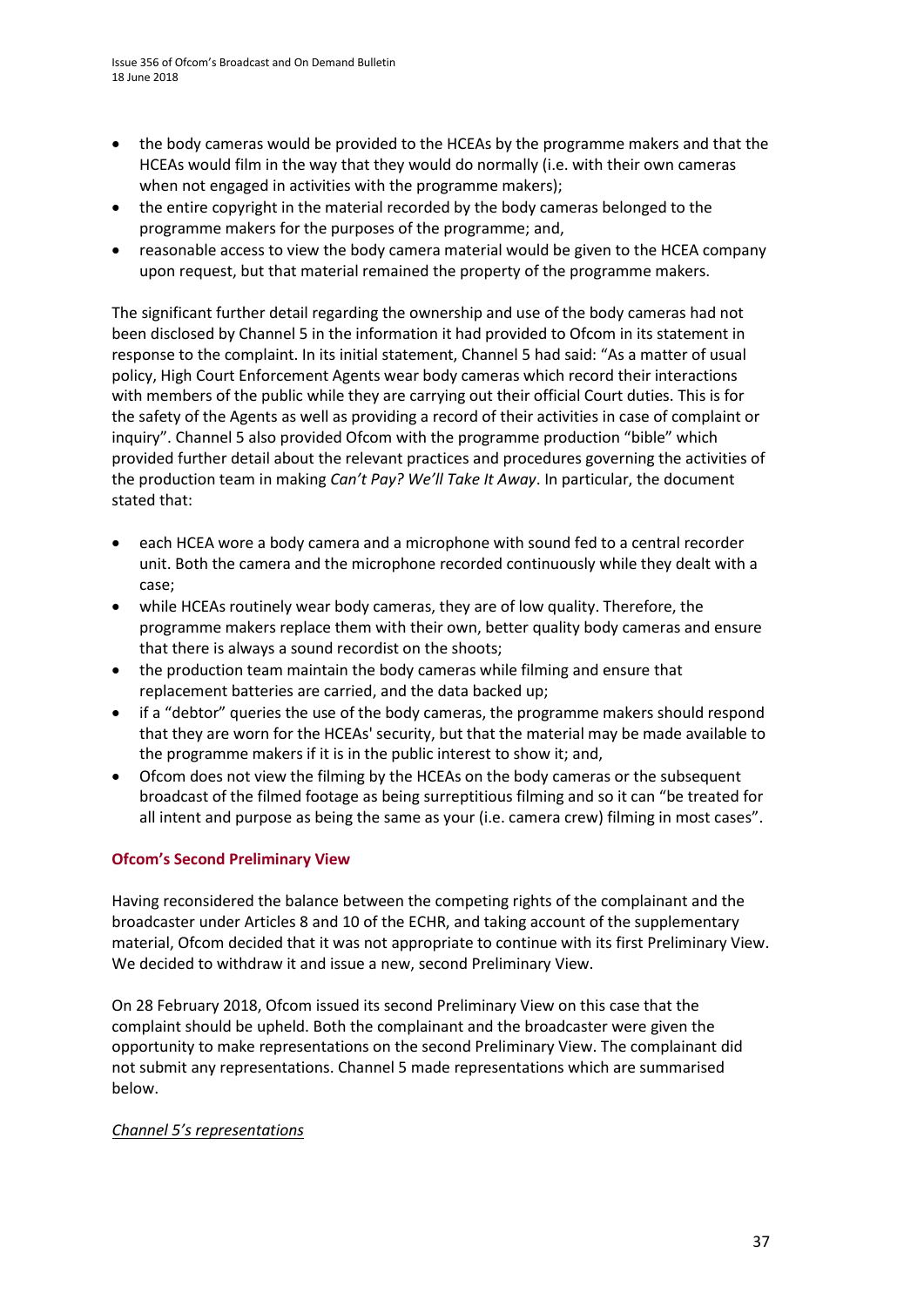Channel 5 said that it repeated and relied upon its earlier submissions. It also added the following representations.

#### *The Balancing Question*

Channel 5 said that it considered that, in its decision in *Miss F,* Ofcom did not follow the wellestablished methodology of the Strasbourg case-law in relation to the balancing of Article 8 and Article 10 rights. It referred particularly to the Grand Chamber cases of *Von Hannover v*  Germany (No 2)<sup>2</sup>, Axel Springer v Germany<sup>3</sup>, and Couderc v France<sup>4</sup>. It said that these cases identify the factors which must be considered when conducting the balancing exercise between the competing Article 8 and Article 10 rights. The first issue, to which the case law attributes particular importance, is whether the information is capable of contributing to a debate of general interest, there being little scope under Article 10 for restrictions on freedom of expression when a matter of public interest is at stake. Channel 5 said that the decisive question is whether the broadcast is capable of contributing to a debate of public interest.

Channel 5 said that the broadcast of the section of the programme featuring Mr and Mrs T was clearly capable of contributing to a debate of public interest, namely the manner in which civil judgments were enforced, the powers granted to HCEAs, and the consequences of not paying proper attention to personal debts. The broadcaster said that where, as in this case, the subject matter of a broadcast contained information which was of public interest, and the broadcast of the material is capable of contributing to a debate of general interest, then this should be accorded significant weight when conducting the balancing exercise.

Channel 5 said that the form of the expression, i.e. broadcasting the unobscured footage of Mr and Mrs T, was also protected under Article 10. It said that *Jersild v Denmark<sup>5</sup>* emphasised that it is not for the national authorities to:

*"…substitute their own views for those of the press as to what technique of reporting should be adopted by journalists. In this context the Court recalls that Article 10 protects not only the substance of the ideas and information expressed, but also the form in which they are conveyed".*

This principle, according to Channel 5, was recently reaffirmed in *Khuja v Times Newspapers*  Ltd and others<sup>6</sup>:

*"*…Does the public interest extend to PNM's identity? This case differs from earlier cases in which the same question has arisen because the order sought by PNM would not prevent the identification of a party to the criminal proceedings or even of a witness. To my mind that makes it even more difficult to justify an injunction, for reasons which I have given. But in any event, I do not think it can be a relevant distinction. The policy which permits media reporting of judicial proceedings does not depend on the person adversely affected

**.** 

4 [2015] ECHR 992.

6 [2017] UKSC 49.

<sup>2</sup> [2012] ECHR 228**.**

<sup>3</sup> [2012] EMLR 15.

<sup>&</sup>lt;sup>5</sup> [1994] 19 EHRR 1.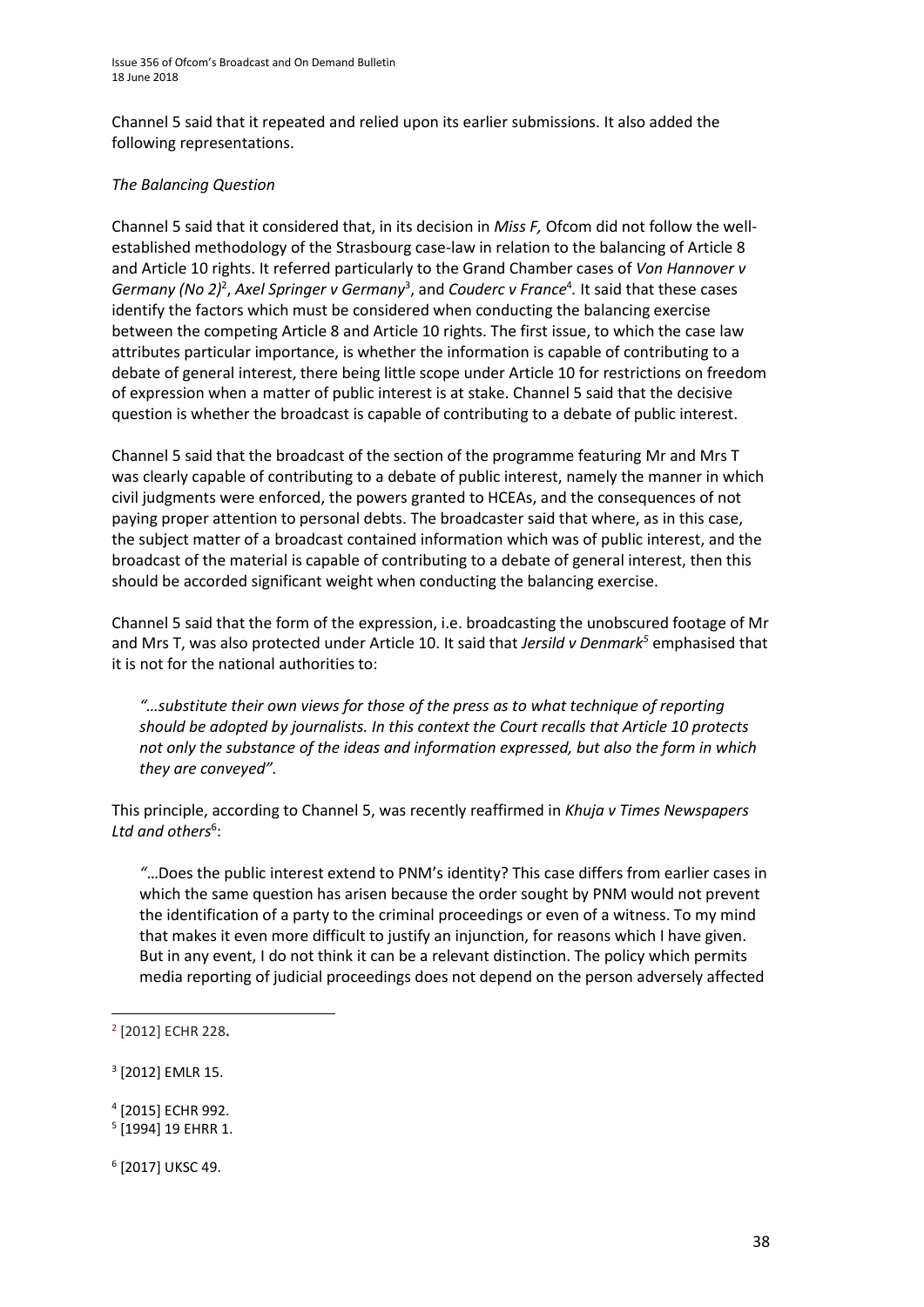by the publicity being a participant in the proceedings. It depends on (i) the right of the public to be informed about a significant public act of the state, and (ii) the law's recognition that, within the limits imposed by the law of defamation, **the way in which the story is presented is a matter of editorial judgment, in which the desire to increase the interest of the story by giving it a human face is a legitimate consideration. PNM's identity is not a peripheral or irrelevant feature of this particular story**" [Channel 5's emphasis].

The broadcaster said that the Article 10 rights of it and the programme makers to impart, and the audience to receive, the information in *Can't Pay? We'll Take It Away* must weigh heavily in the balancing exercise. It said that there must be very weighty privacy interests at stake if any restriction is to be placed on those Article 10 rights.

Channel 5 said that this should not be taken as suggesting that its Article 10 rights (and those of the audience) automatically take priority over any Article 8 right enjoyed by the complainants - neither right trumps the other. However, it said that, in the particular circumstances of this case, and the fact that the broadcast was capable of contributing to a debate of general interest, as opposed to other broadcasts where, say, the purpose of the broadcast is light entertainment or popular comedy, the caselaw establishes that very weighty privacy interests must be at stake if the intense focus on the interaction of the rights will swing against the Article 10 considerations.

Channel 5 submitted that when properly considered, the balancing equation must be between the heavily weighted public interest in broadcasting the programme, including the margin of appreciation to include footage of the complainants unobscured, and "such Article 8 rights as might arise in relation to the footage". It said that this position is fortified by the decision of Arnold J in *Ali v Channel 5 Broadcasting*<sup>7</sup> . The broadcaster said that, relevantly, the judge found that *Can't Pay? We'll Take It Away* contributed to a debate of public interest, and that there was a margin of editorial discretion given to Channel 5 in relation to the contents of such a programme. This discretion included the way the story is told, the tone of the programme, and any decision to use private information. However, Channel 5 said that on the facts of the *Ali* case, that judge held that the margin of editorial discretion was exceeded because the programme contained "the drama of the conflict between [the landlord's son and the claimants] which had been encouraged by Mr Paul Bohill [one of the HCEAs in that case] to make good television". Channel 5 said that the claimants in the *Ali* case had complained that a number of items of private information had been unlawfully broadcast, including:

- their images and identity;
- "extensive footage of the interior of their home at the time of the eviction, showing the state it was in when they were taken by surprise by the HCEAs and the film crew, including such details as the unmade bed in the downstairs bedroom", about which Mrs Ali was "particularly upset", the children's bedrooms, the bathroom/toilet and the family's personal possessions gathered into large bags;
- the sleepwear Mr Ali was wearing when first encountered by the HCEAs;
- the claimants' demeanour and visible distress;
- details of the claimants' receipt of benefits and the amount of those benefits;
- the circumstances leading to their eviction;
- the identification, by association, of the claimants' children;

1

<sup>7</sup> [2018] EWHC 298.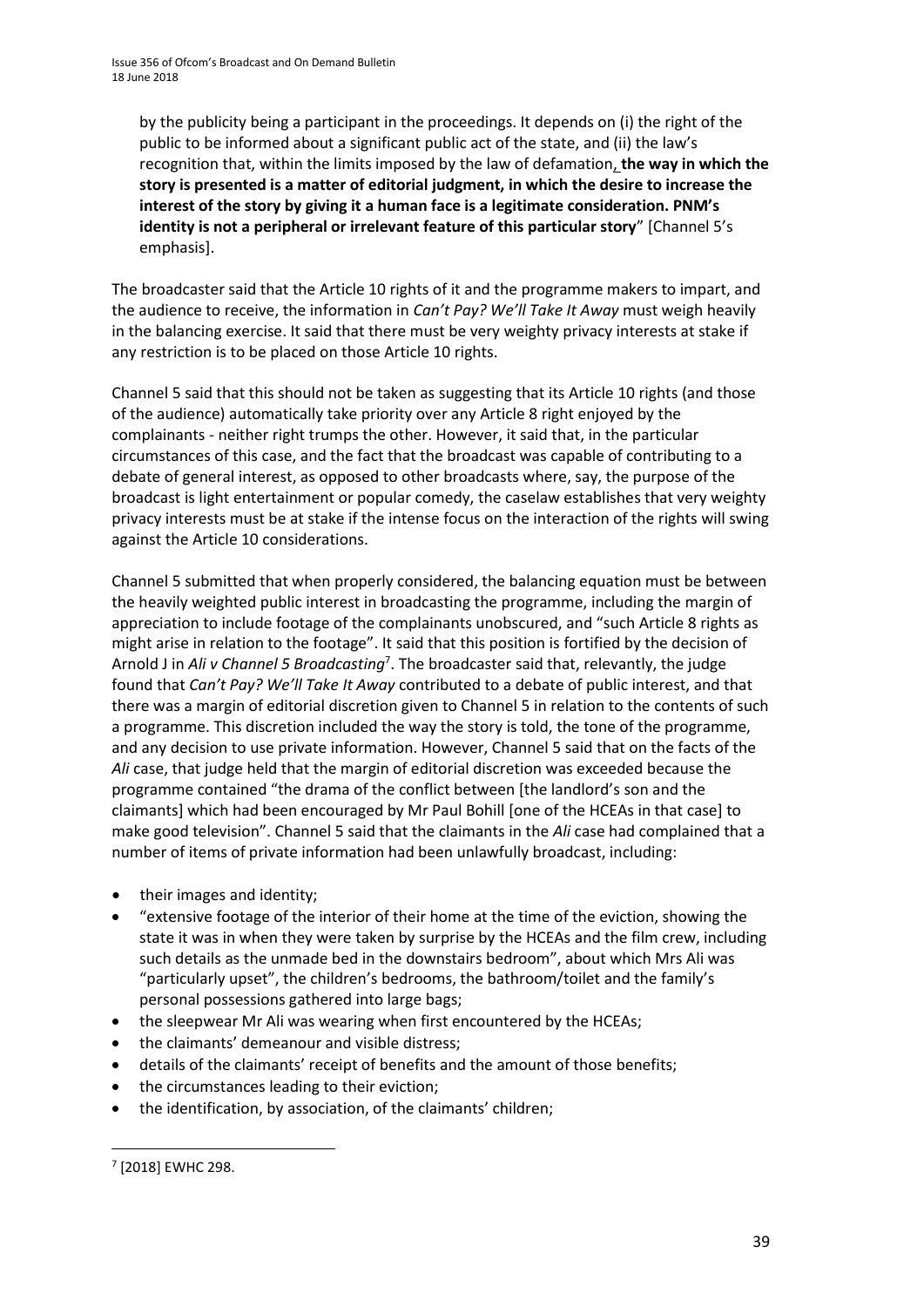Issue 356 of Ofcom's Broadcast and On Demand Bulletin 18 June 2018

- conflict with the landlord's son and associated distress; and,
- images of the claimants filmed on the HCEAs' body cameras about which the claimants had not been informed and which the claimants said in evidence they had not expected or foresaw might be broadcast on national television.

Channel 5 said that while the judge in the *Ali* case made a finding that the claimants had a reasonable expectation of privacy in relation to the matters they complained about, the only matter he identified as not in the public interest was the "drama of the conflict" with the landlord's son and associated distress. According to Channel 5 it was the inclusion in the broadcast of *that* information (the arguments and the distress caused by them), not the other material found to be private to the claimants, which the Judge identified as material where the balance came down in favour of Article 8. This was because of his finding that one of the HCEAs had encouraged that conflict to make "good television". Arnold J did not find that the other matters, although private to the claimants, did not go beyond what was justified by Channel 5's Article 10 rights. The broadcaster added that the claimants' counsel drew the judge's attention to Ofcom's decision in Miss F, but that the Judge found that decision, and earlier Ofcom decisions relating to the series, of "little assistance".

Channel 5 submitted that the *Ali* decision is an important recognition of the principle noted by Lord Rodger in *von Hannover v Germany<sup>8</sup>* :

*"…where the publication concerns a question "of general interest", article 10(2) scarcely leaves any room for restrictions on freedom of expression: Petrina v Romania…"*

It said that in Mr and Mrs T's case, the unedited material did not disclose any evidence of the kind of encouragement to make "good television" which Arnold J dealt with in *Ali*. In those circumstances, Channel 5 submitted that, consistently with the decision in *Ali*, Channel 5's editorial discretion to include information private to Mr and Mrs T was justified as it contributed to a debate of general interest.

#### **Filming Mr and Mrs T**

Channel 5 said that Ofcom appeared to accept that the body cameras worn by the HCEAs were worn openly by them. It said that any reasonable person ought to have understood that the body cameras were filming the activities of the HCEAs, and that no attempt was made to hide the fact that the HCEAs were filming.

The broadcaster said that while the body cameras were owned by the programme makers, they were not imposed on the HCEAs who would have worn body cameras when attending the enforcement against Mr T whether the programme makers were present or not. In other words, Channel 5 said that whether or not the programme was in production, and whether or not the programme makers had signed an access agreement with HCEA company, DBCL, (who direct the activities of the relevant HCEAs), the interaction between Mr and Mrs T and the HCEAs would have been filmed by the HCEAs.

Channel 5 quoted from Ofcom's second Preliminary View:

"The fact that the body cameras were worn with the prior objective of obtaining footage for the purpose of broadcast was not something which was explained to [Mr and Mrs T],

**.** 

<sup>8</sup> [2005] 40 EHRR 1.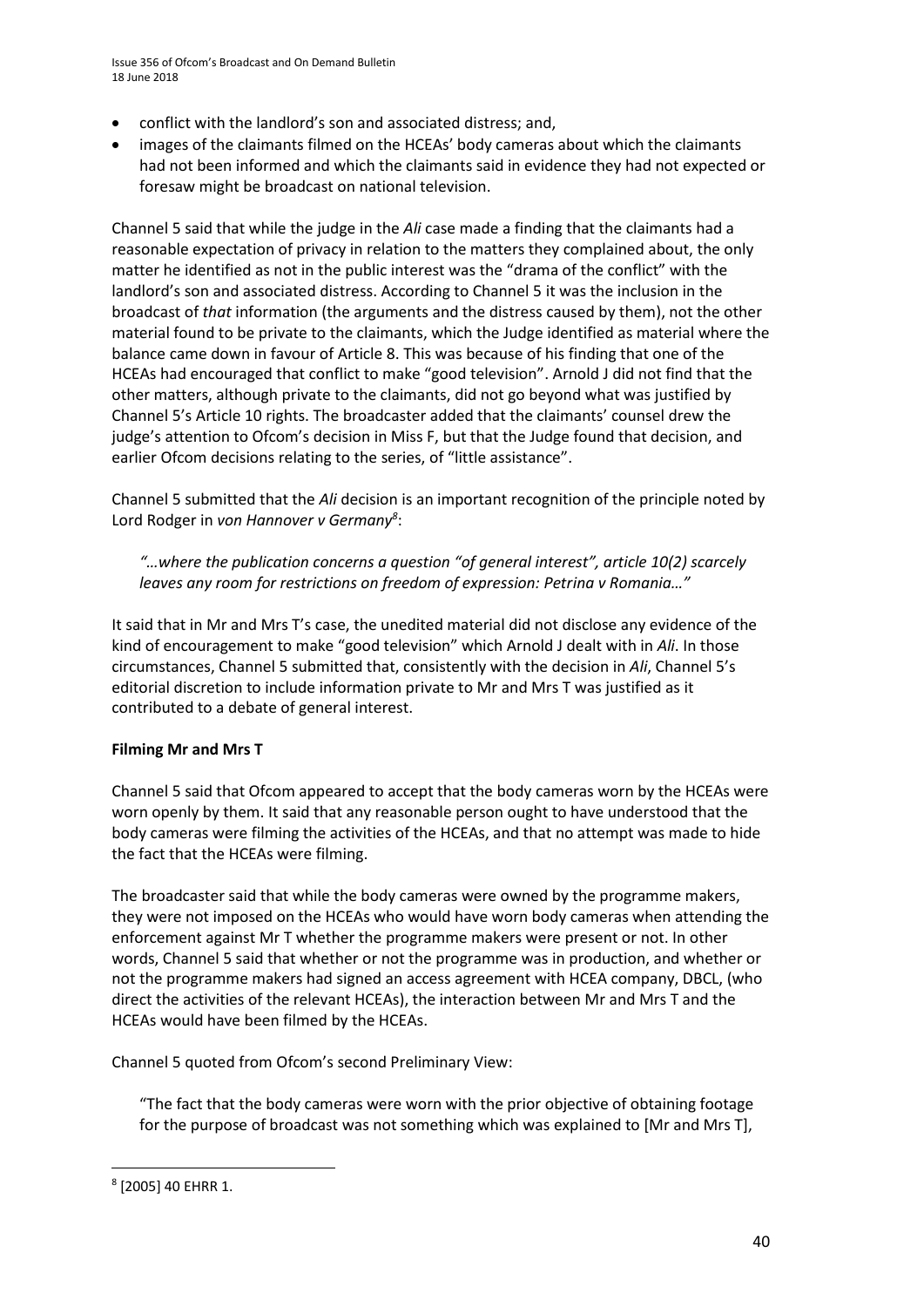nor would it have been something which they could reasonably have foreseen or appreciated. In Ofcom's view, this justifies classifying the manner in which footage as obtained as "surreptitious" in the sense envisaged by the Code [Ofcom's Broadcasting Code, "the Code"]. This would not be the case if [Mr and Mrs T] had been aware at the outset that the footage was to be used for potential broadcast (rather than simply for the HCEAs own official use)".

The broadcaster said that there were several points concerning this conclusion which it submitted required reconsideration [emphases are all Channel 5's]:

- i) In similar circumstances, the judge in the *Ali* case reached no adverse conclusions about Channel 5 despite the issue of "surreptitious footage". It said that the lack of consent and the lack of knowledge of the use to which the footage might be put, were squarely raised before him.
- ii) Ofcom did not take into account the fact that the filming by the body cameras *was* for the protection and safety of the HCEAs and overstates any other purpose: the footage was *not* filmed for the purpose of broadcast. Channel 5 said that it was filmed for the protection and safety of the HCEAs and on the basis that it could be reviewed by the programme makers for *possible* inclusion in a future broadcast. The fact of filming did not equate with the fact of broadcast.
- iii) This was not a case where Mr and Mrs T had been misled, in any way, about the footage obtained by the body cameras. Channel 5 said that there simply was *no* discussion about what the body cameras were for. If there had been, it said that there was no reason to believe that, in accordance with their standing instructions, the programme makers would not have advised Mr and Mrs T that the footage would be made available to Channel 5 and could be broadcast.
- iv) In essence, Channel 5 said that Ofcom has found that the arrangement between the programme makers and the HCEA company was unfair, but it said that unfairness in relation to the *making* of a programme was not a matter within the remit of Ofcom. The broadcaster said that this was easily tested by reference to situations where footage is filmed by HCEAs on their body cameras where no access agreement is in place (so that the debtors in question can never be told that the footage might be broadcast on national television). It said that in those cases, on the basis of previous decisions made by Ofcom in relation to observational factual documentaries, Ofcom would not consider that programme makers seeking and obtaining access to such footage after filming has taken place as being unfair to the debtors, or a contravention of their privacy rights. Logically, according to Channel 5, it follows that there can be no such finding in Mr and Mrs T's case. It said that it cannot be correct that the timing of an access agreement to body camera footage filmed by public officials will be determinative of whether or not the footage was obtained surreptitiously. Channel 5 said that some kind of deliberate deception is envisaged by the Code. None existed in the circumstances involving the filming of Mr and Mrs T.
- v) Nothing in the Code, or the "general law", suggests that a person needs to be told that they are being filmed for television in order for footage of them to be included in a television broadcast. Channel 5 said that to find, as Ofcom did, that the filming on the body cameras was surreptitious because Mr and Mrs T were not so told opened Ofcom up to accusations that it was acting *ultra vires***.** It said that absent the ordinary and expected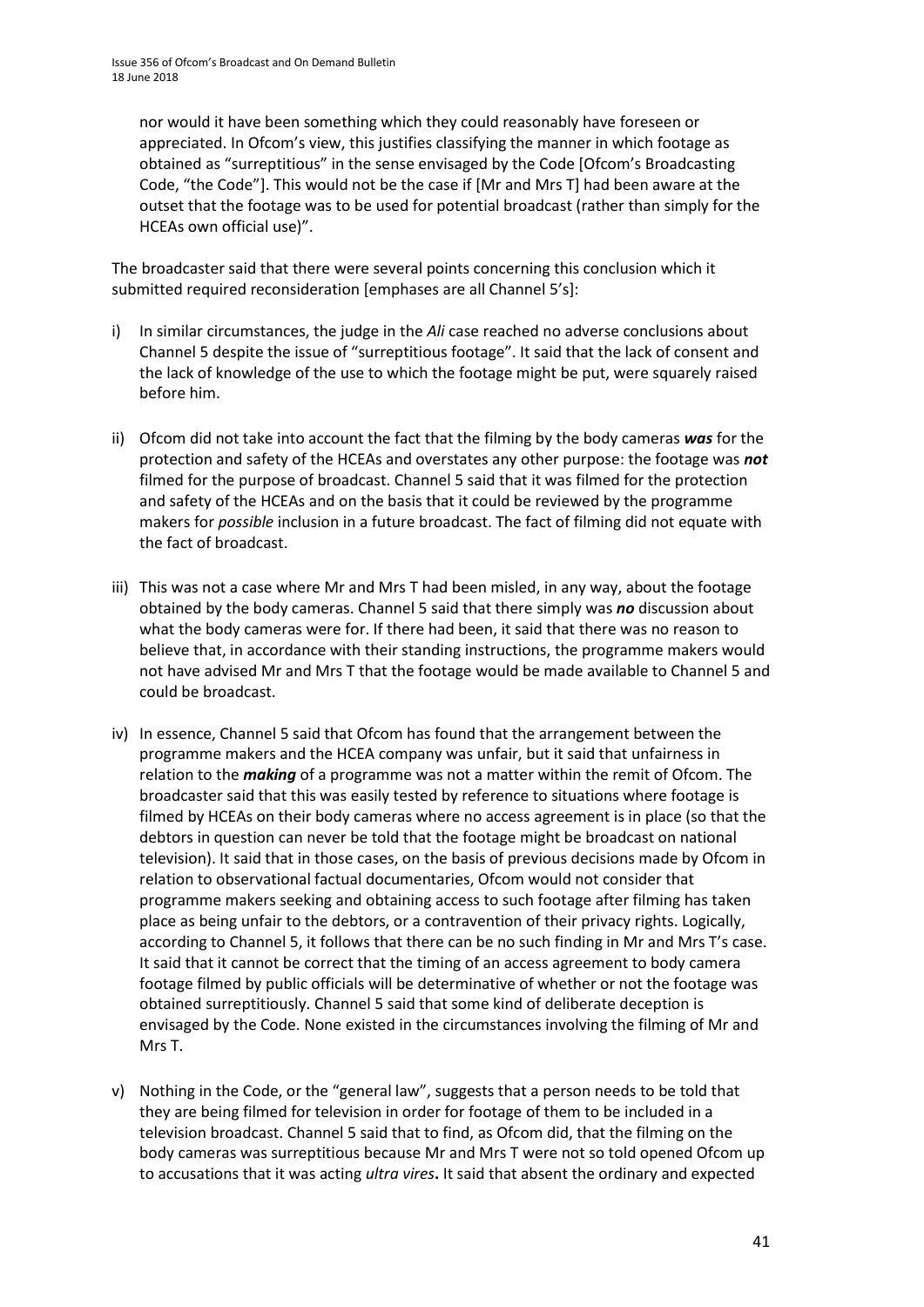processes involved in amending the terms of the Code, Ofcom has no ability to widen its powers in this way.

vi) This is not a case where the programme makers used "methods indiscriminately" or acted "in the speculative hope of gathering material for potential broadcast". Channel 5 said that the interaction between Mr and Mrs T and the HCEAs would have been filmed regardless of whether or not *Can't Pay? We'll Take It Away* was in production. This was not a case, Channel 5 said, where the programme makers picked out a story and asked for it to be filmed by the HCEAs on an entirely speculative basis.

Nor was it a case where the programme makers sought to use any method it could to gain footage of Mr and Mrs T for broadcast. The filming took part as an ordinary, unexceptional part of the activities of the HCEAs. The question of whether or not anything filmed could or should be broadcast was the subject of detailed and serious consideration by the programme makers, Channel 5, and their respective legal advisers. To suggest that what happened with the Mr and Mrs T was "akin to the programme makers leaving an unattended camera or recording device on private property without the consent of the occupiers" was unsustainable – the HCEAs wore the cameras openly and "no one should have been in any doubt that they were filming".

vii) The situation would be different, Channel 5 said, had Mr and Mrs T been actively misled in any way or if, for example, the programme makers had asked the HCEAs to film their interaction in circumstances where they otherwise would not. But this was not what happened.

Channel 5 submitted that, for these reasons, Ofcom's reasoning in its second Preliminary View and the resultant conclusion that the footage used in the broadcast was filmed surreptitiously was unsustainable.

#### **Warranted filming**

In Ofcom's second Preliminary View, as in *Miss F*, Ofcom stated:

"The Code states that "warranted" has a particular meaning. This is that, where broadcasters wish to justify an infringement of privacy, they should be able to demonstrate why, in the particular circumstances of the case, it is warranted. If the reason is that it is in the public interest, the broadcaster should be able to demonstrate that the public interest outweighs the right to privacy. Examples of public interest could include revealing or detecting crime, protecting public health and safety, exposing misleading claims by individuals or organisations or disclosing incompetence that affects the public".

Channel 5 said that accepting that analysis for present purposes, the filming in relation to Mr and Mrs T was in the public interest, because it dealt with the execution of the duties of a HCEA. In *Ali,* the judge accepted that *Can't Pay? We'll Take It Away* contributed to a debate of general interest but found that the focus of the segment concerning the Ali family was not "upon matters of public interest, but upon the drama of the conflict between Omar Amed and the Claimants, a conflict which had been encouraged by Mr Bohill to make 'good television'".

Here, Channel 5 said, the focus of the segment involving Mr and Mrs T was entirely about the debate of general interest – the consequences of debt, the consequences of the failure to settle debt, the powers of HCEAs when executing Writs and the possible consequences for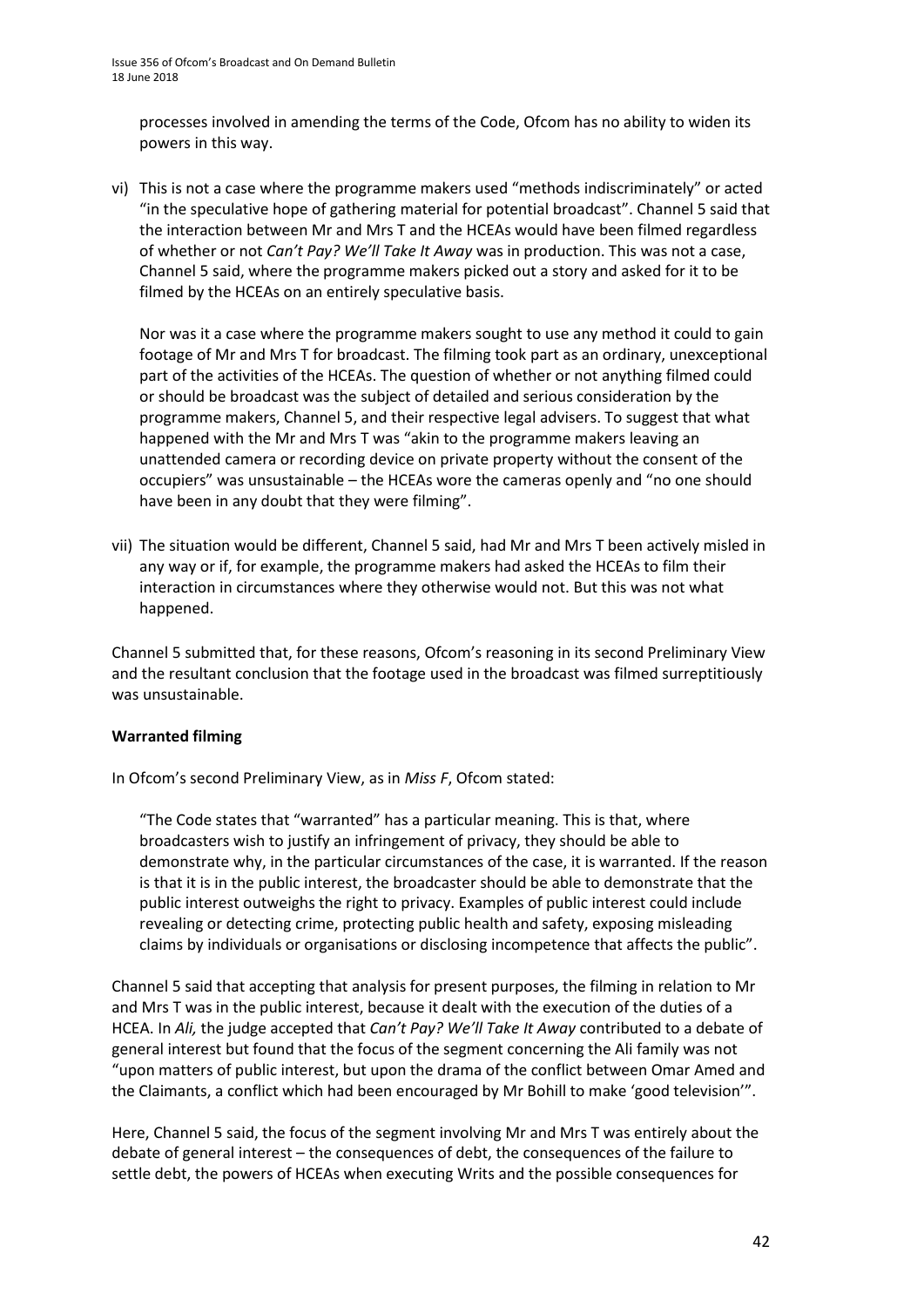family members of the debtor if debts are not paid. The broadcaster said that the segment did not stray into any ancillary area. Accordingly, on the basis of *Ali*, it said that there was no basis upon which Mr and Mrs T could base a "justification for restricting Channel 5's Article 10 rights and the concomitant editorial discretion as to the way the story was told and its tone". The broadcaster said that the inclusion of information private to Mr and Mrs T was justified as a contribution to a debate of general interest.

Channel 5 said that for all of these reasons, there was no basis for Ofcom to hold that the filming in question, and the broadcast of that footage, was unwarranted.

#### **Information disclosed by Mr T**

Channel 5 said that Ofcom did not give sufficient consideration to the significance of the personal information that Mr T willingly divulged to the programme makers in his filmed interview, which he knew could have been included in the broadcast. The disclosure made by Mr T was significant and made in the expectation that it might be broadcast.

It said that Ofcom identified ten issues captured on the body cameras that it considered private to Mr and Mrs T. The fact that their previous digital marketing company owed £35,000 in VAT and that it was being wound up under a voluntary arrangement were not private matters; searches of the public record would reveal those facts. Channel 5 said that all of the other matters specifically identified by Ofcom were matters essentially disclosed by Mr T in his interview. Indeed, it would be fair to say that the material disclosed in the interview provided *more* private information about Mr and Mrs T's family than that identified by Ofcom. Given that Mr T disclosed that information in the expectation that it would be televised as part of the broadcast, Channel 5 said that there was little basis for suggesting it retained the protection of Article 8.

#### **Restricting Article 10 rights**

Channel 5 said that Ofcom rested its decision that the Article 8 rights of Mr and Mrs T justified a restriction on Channel 5's Article 10 rights on the basis that the body camera footage was obtained surreptitiously and:

- was filmed inside the family home;
- showed the family under pressure and/or distressed;
- showed the personal items and furnishings in the family home;
- was obtained without the consent of any member of Mr and Mrs T's family;
- showed intimate exchanges between family members; and,
- showed the pressure the family were placed under as the HCEAs went about their duties.

Channel 5 said that none of these matters, singly or in combination, were sufficient to persuade the Court in *Ali* that Channel 5's Article 10 rights should be restricted. The court considered them all to be personal consequences and part of the impact of the enforcement process upon the Ali family, and Mr and Mrs Ali in particular. It said that they were matters which did "contribute to a debate of general interest". Alone, they did not justify any restriction of Channel 5's Article 10 rights or any limitation of its editorial discretion about how to tell a story of general public interest.

The broadcaster said that the situation in *Ali* was not relevantly distinguishable from the situation in Mr and Mrs T's case, although it could be argued that the footage of the Ali family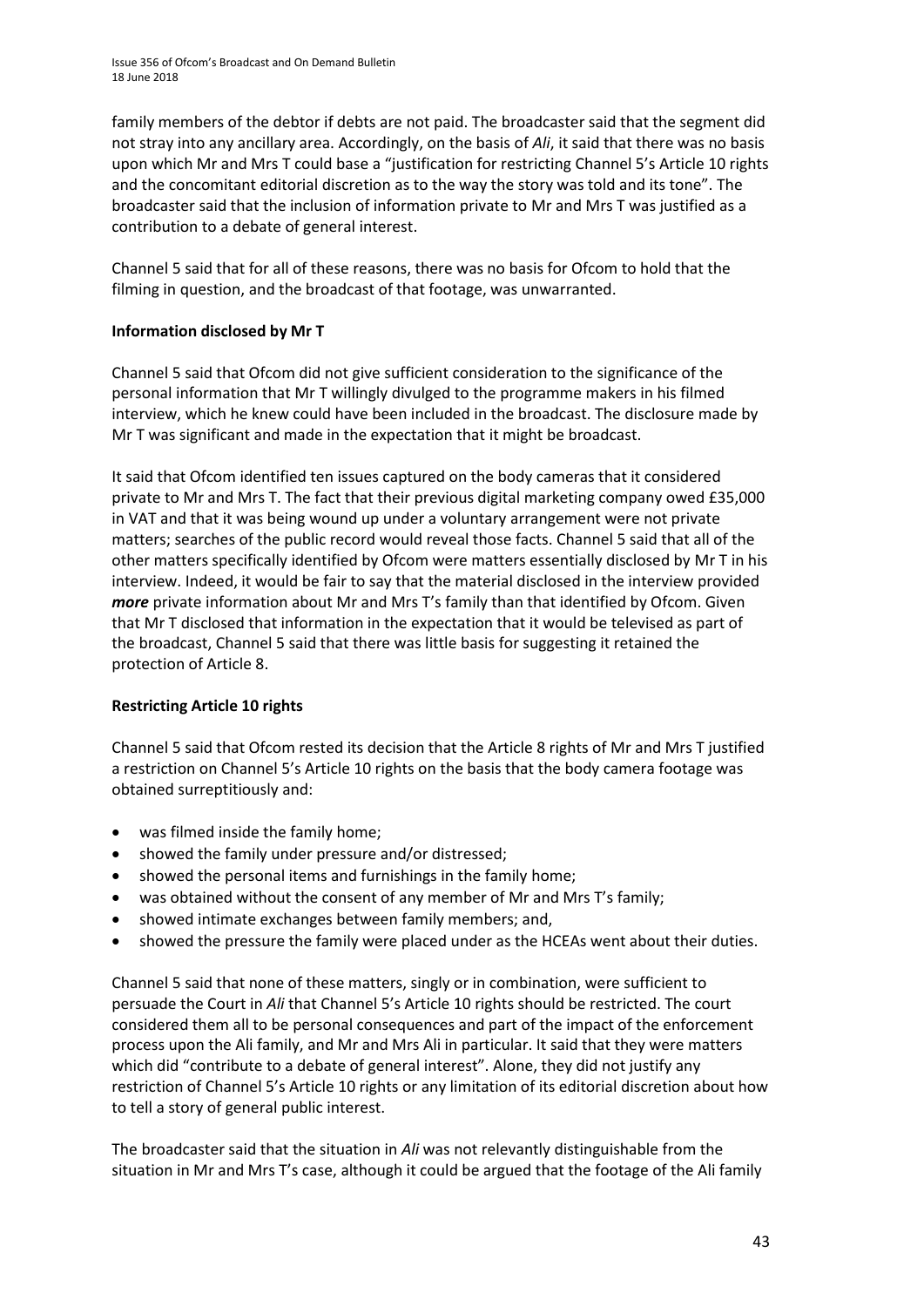to which the court did not take issue in the programme was capable of causing them greater distress than that stated by Mr and Mrs T. No complaint was made about any interference with the privacy rights of Mr T's uncle and the segment focuses exclusively on the enforcement action.

Accordingly, on the authorities, Channel 5 submitted that the inclusion of the body camera footage was a matter squarely within the editorial discretion afforded to Channel 5. The fact that Mr and Mrs T thought that the inclusion of particular matters was "not necessary" was not a relevant consideration. The broadcaster said that in the circumstances of this case, there was no sufficient reason to fetter that discretion, or otherwise restrict Channel 5's Article 10 rights.

In conclusion, for the reasons above and given in Channel 5's earlier submissions, the broadcaster said that it did not believe that there has been any unwarranted invasion of the privacy of either Mr or Mrs T. Channel 5 said that Ofcom's first Preliminary View in this matter was correct and should be reinstated.

#### **Decision**

Ofcom's statutory duties include the application, in the case of all television and radio services, of standards which provide adequate protection to members of the public and all other persons from unwarranted infringement of privacy in, or in connection with the obtaining of material included in, programmes in such services.

In carrying out its duties, Ofcom has regard to the need to secure that the application of these standards is in the manner that best guarantees an appropriate level of freedom of expression. Ofcom is also obliged to have regard, in all cases, to the principles under which regulatory activities should be transparent, accountable, proportionate and consistent and targeted only at cases in which action is needed.

We carefully considered all the relevant material provided by both parties. This included a recording and transcript of the programme as broadcast, and both parties' written submissions and supporting material. We also examined the unedited footage of the HCEAs' visit to Mr and Mrs T's home as well as the unedited footage filmed by the programme makers. We also took account of the supplementary material relating to the body camera arrangements between the HCEA company and the programme makers and Channel 5's representations on Ofcom's second Preliminary View. Ofcom considered the representations made by the broadcaster on its reasoning (insofar as they are directly relevant to Ofcom's consideration of the complaint as entertained) and concluded that the points raised did not materially affect its decision to uphold the complaint.

In Ofcom's view, the individual's right to privacy under Article 8 of the ECHR has to be balanced against the competing rights of the broadcaster's right to freedom of expression and the audience's right to receive information under Article 10. Neither right as such has precedence over the other and where there is a conflict between the two, it is necessary to intensely focus on the comparative importance of the specific rights. Any justification for interfering with or restricting each right must be taken into account and any interference or restriction must be proportionate.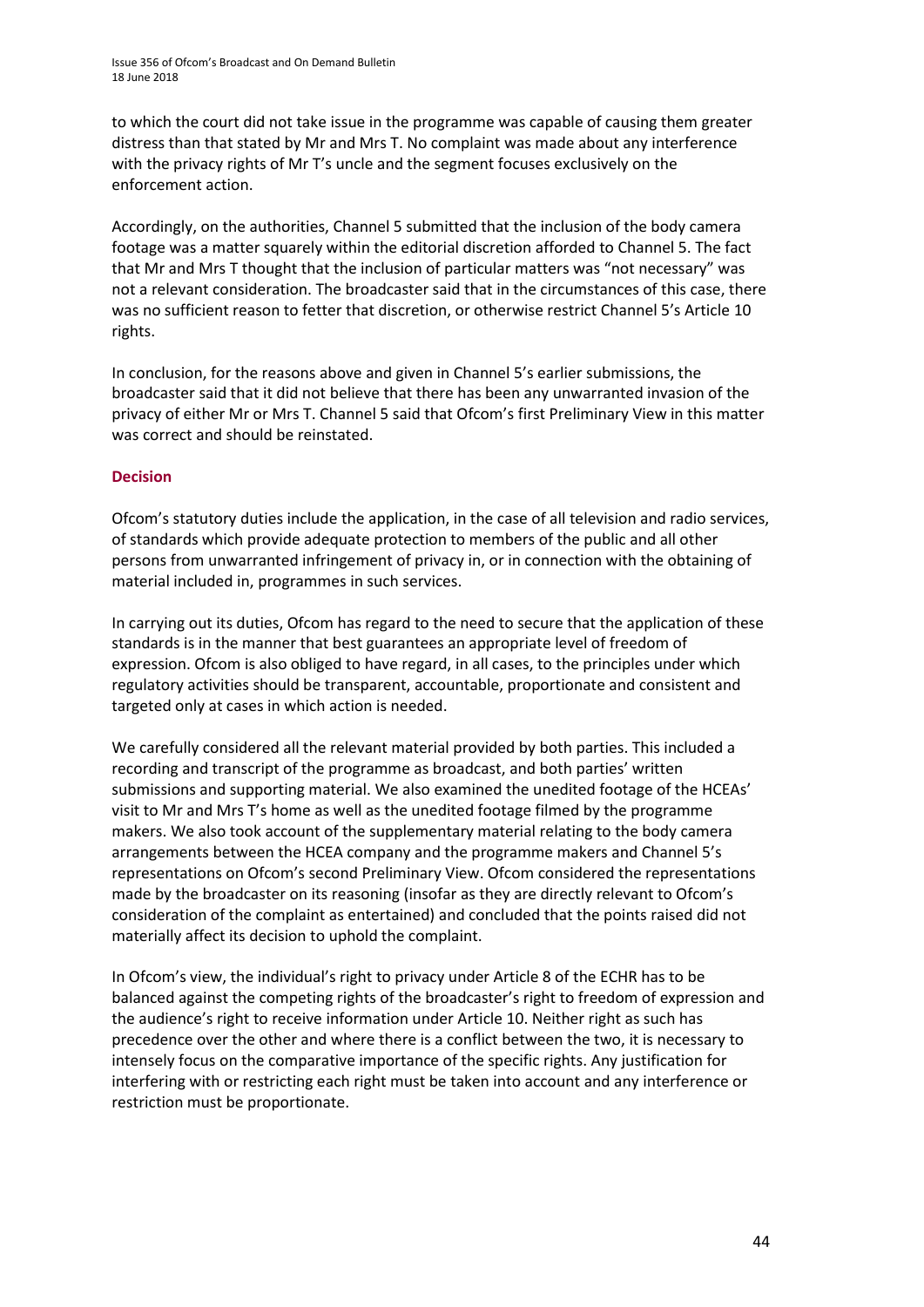This is reflected in how Ofcom applies Rule 8.1 of the Code which states that any infringement of privacy in programmes, or in connection with obtaining material included in programmes, must be warranted.

In addition to this rule, Section Eight (Privacy) of the Code contains "practices to be followed" by broadcasters when dealing with individuals or organisations participating in, or otherwise directly affected by, programmes, or in the making of programmes. Following these practices will not necessarily avoid a breach of Rule 8.1 and failure to follow these practices will only constitute a breach where it results in an unwarranted infringement of privacy.

a) Ofcom considered Mr and Mrs T's complaint that their privacy was unwarrantably infringed in connection with the obtaining of the material included in the programme as broadcast as set out under the "Summary of the Complaint section" above.

Ofcom had regard to Practices 8.5, 8.7 and 8.9 of the Code. Practice 8.5 states that any infringement of privacy in the making of a programme should be with the person's and/or organisation's consent or be otherwise warranted. Practice 8.7 states that if an individual or organisation's privacy is being infringed, and they ask that the filming, recording or live broadcast be stopped, the broadcaster should do so, unless it is warranted to continue. Practice 8.9 states that the means of obtaining material must be proportionate in all the circumstances and in particular to the subject matter of the programme. Ofcom also had regard to Practice 8.13 which states that surreptitious filming or recording should only be used where it is warranted.

We assessed the extent to which Mr and Mrs T had a legitimate expectation of privacy in the particular circumstances in which the relevant material was obtained. The test applied by Ofcom as to whether a legitimate expectation of privacy arises is objective: it is factsensitive and must always be judged in light of the circumstances in which the individual concerned finds him or herself.

The unedited footage showed that most of the filming of Mr and Mrs T was from the cameras worn by the HCEAs in their private home discussing their financial and personal circumstances with the HCEAs. In particular, Mr T was filmed as he explained the circumstances which had led to the Writ being issued against him; that he was in the process of winding up their previous digital marketing company due the financial difficulties it faced; and, that they had recently set up a new company. He was also filmed as he discussed with his wife and the HCEAs how best to resolve the matter, in particular, that he was currently unable to pay the money owed and needed a family member to repay the debt on his behalf. Further, Mr T was filmed as he disclosed that he and his wife had recently returned from a life in Spain where they had been living to reduce their outgoings because they were in debt; and, that they had rented their house in the UK to pay for the mortgage on the property and their rent while they were living in Spain. Also, the interior of Mr and Mrs T's home, including several rooms and their personal belongings, as well as a poster made by their friends welcoming Mr and Mrs T home, were filmed as the HCEAs assessed whether or not there were any items of value in the property. The filming also revealed that they had little furniture and that their belongings were in disarray and mostly still in removal boxes.

We acknowledged from the unedited footage that Mr T later agreed to be filmed by the main camera crew outside his property in which he spoke about the matters raised in conversation with the HCEAs inside his home. We recognised that Mr T was filmed on his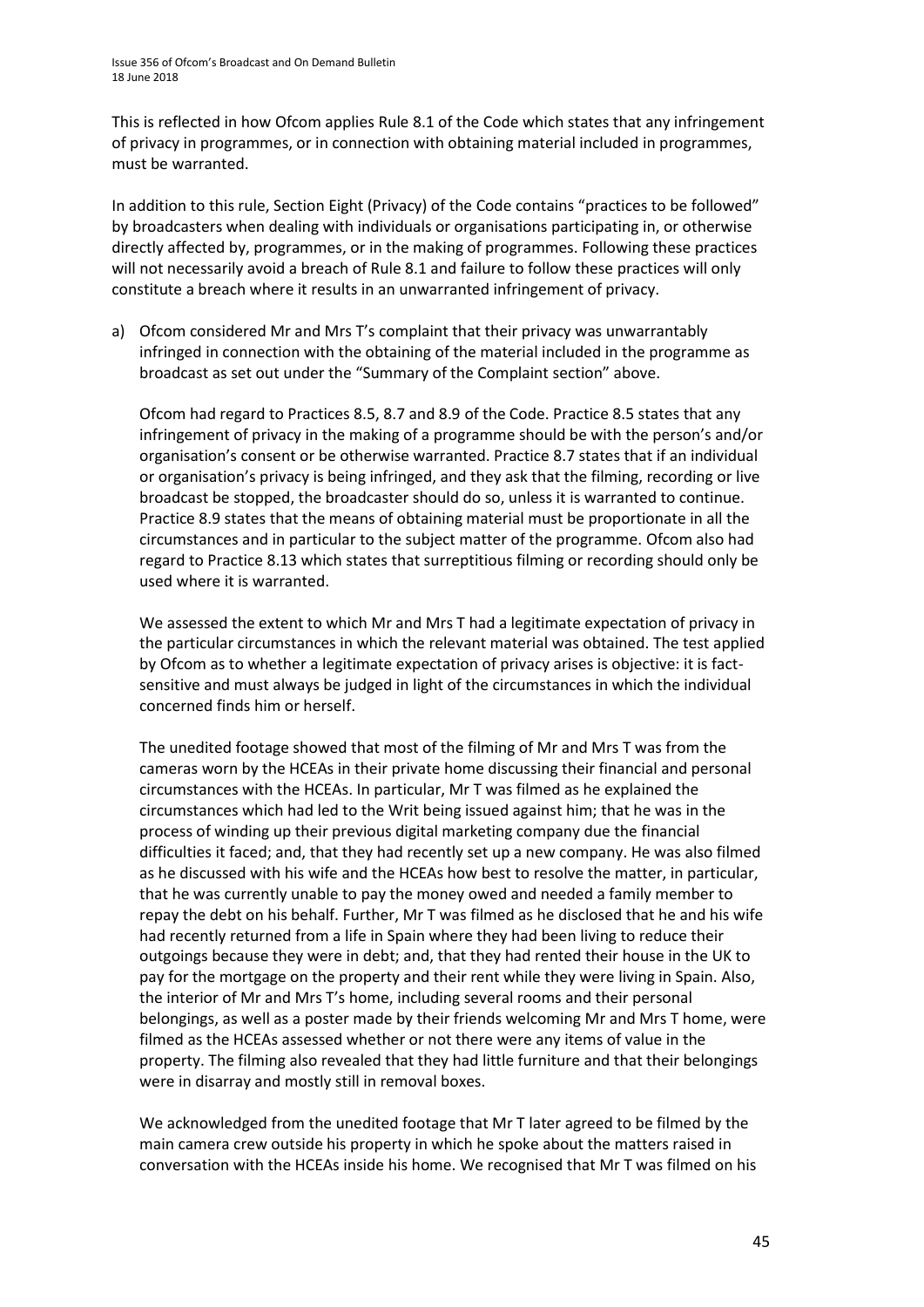doorstep and by the programme makers outside his property. However, we understood from Mr T's complaint that his concerns related solely to the material filmed by the HCEAs' body cameras while they were inside his home.

Ofcom considered that from the outset of filming, Mr T had been aware of, and had asked about, the presence of the broadcast cameras used by the camera crew to film the HCEAs and that he had made it clear that he did not want the programme makers to film inside the house or to film his wife and, later, his uncle. The following conversations from the unedited footage illustrated this:

When the HCEAs arrived at Mr and Mrs T's home and were invited in, the following exchange took place [Ofcom's emphases]:

| MrT:       | "They're not coming in [i.e. the camera crew].                                                                                                            |
|------------|-----------------------------------------------------------------------------------------------------------------------------------------------------------|
| Mr Anglin: | No, no, but there's a film crew, that's my colleague [Mr O'Shaughnessy].                                                                                  |
| MrT:       | Hello [to Mr O'Shaughnessy].                                                                                                                              |
| Mr Anglin: | Um, to let you know, there is a film crew out there.                                                                                                      |
| MrT:       | Right.                                                                                                                                                    |
| Mr Anglin: | They follow us about in relation to Channel 5.                                                                                                            |
| MrT:       | Right.                                                                                                                                                    |
| Mr Anglin: | I would suggest you speak with them. I'm not saying they're going to show<br>anything, it's not my call. They would explain to you what your position is. |
| Mr T:      | OK".                                                                                                                                                      |

Mr T also told the HCEAs that a neighbour was in the house and was *"just about to ask her to go, but not with a TV crew in there"* 9 .

Later in the unedited footage, the following exchange took place between Mr Anglin and Mr and Mrs T:

Mr Anglin: *"Like I explained to your husband, there's a film crew outside.*

Mrs T: [unclear].

1

Mr Anglin: *Let me just explain. They, they, um, they follow us up and down the country for Channel 5, Can't Pay, We'll Take It Away. You may not have – I'm not too sure what your options are with them, but I'd suggest that you speak with them, so you know what those options are. Because they can explain to you – they'll be able to explain to you what – what your rights* 

 $9$  Since the camera crew never entered the house and it was clear from the footage when viewed in its full context that Mr T was not referring to the body cameras worn by the HCEAs Ofcom assumed that Mr T was referring to the camera crew outside the house and had meant to say: *"out there"*, rather than: *"in there"*.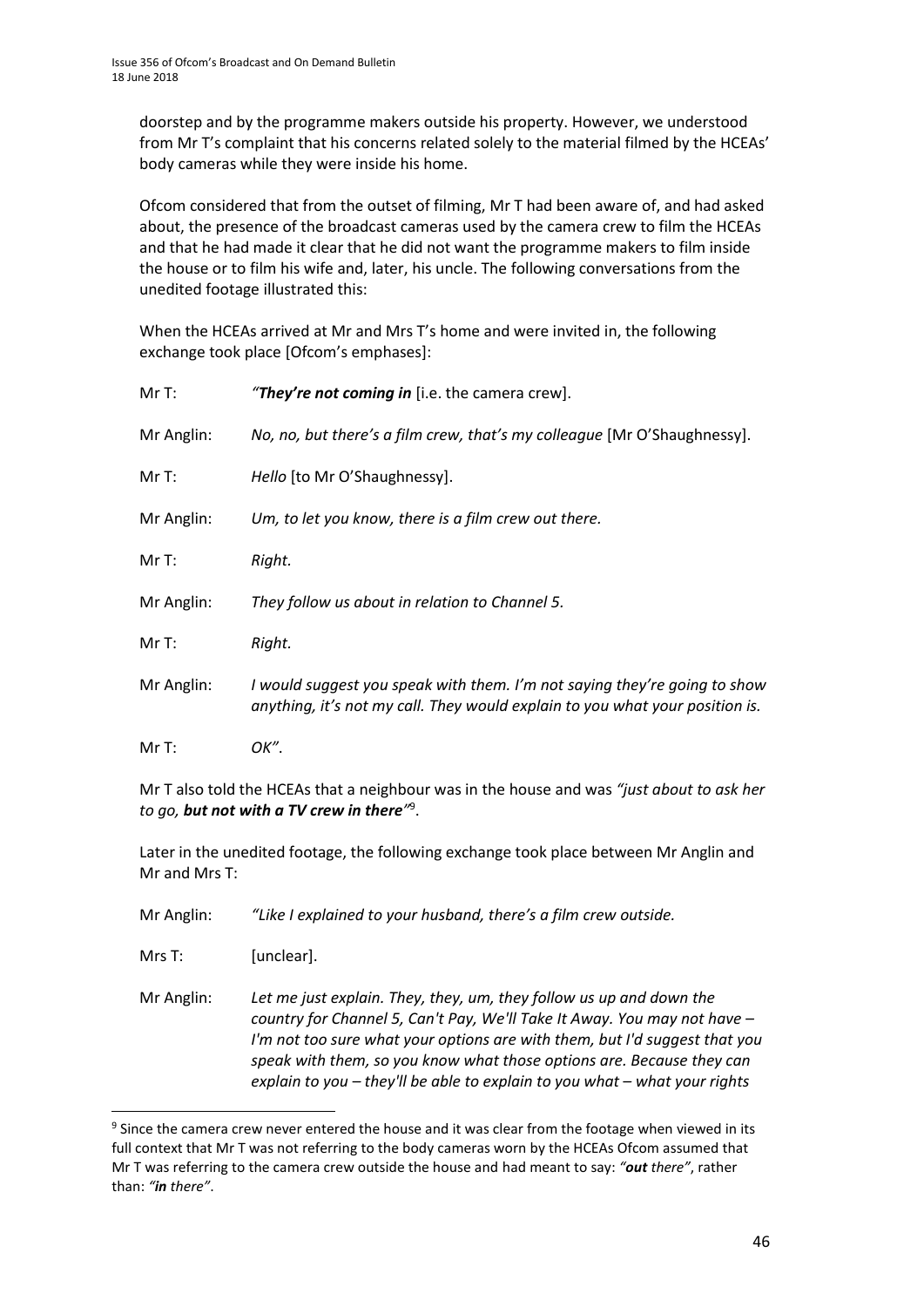*are, which are – so if nothing else, they'd be interested in – in trying to help you, in some respect.*

- Mr T: *Well, how are they going to do that?*
- Mr Anglin: *Well you need to speak to them because one, you need to know what rights you have in relation to what they do, in relation to whether or not this will be shown or not shown, I don't know if it will be. Other than them following us about I don't have an awful lot to do with them in that respect. And I don't wanna say anything that is incorrect, so what I can do, the – one of them can come in without their camera and have a chat with you so that you know where you stand. Ok… That's probably the best way if you don't want them in here, 'cos they're filming outside anyway.* [unclear].
- Mr T: *Well, if you ask them... We don't want a film crew in.*
- Mr Anglin: *No, one member will come in and explain. It's easier that way, so I don't get anything wrong, they can explain where they stand with what they do"*.

At this point, one of the programme makers entered Mr and Mrs T's house and explained that they are working on behalf of the production company that makes *Can't Pay, We'll Take It Away* for Channel 5. He said that they followed the HCEAs wherever they go on every job and asked Mr and Mrs T if they were happy for the camera crew to come in to their house to follow the story:

Mr T: *"Er, no.*

Crew member: *You'd rather us stay outside?*

Mr T: *Yeah.*

Mrs T: *Yeah, I mean this is our, you know, this is our personal home…*

Crew member: *Yeah"*.

Further on in the unedited footage, the HCEAs and Mr and Mrs T were discussing how the debt would be being paid by Mr T's uncle who was on his way to the house. The following exchange took place:

Mrs T: *"You won't – you won't film him outside?*

Mr O'Shaughnessy: *Well they'll – they'll – let me deal with that now.*

Mrs T: *No, I don't want him filmed,* [Mr T].

Mr Anglin: *Ok, we'll deal with that. We'll deal with that.*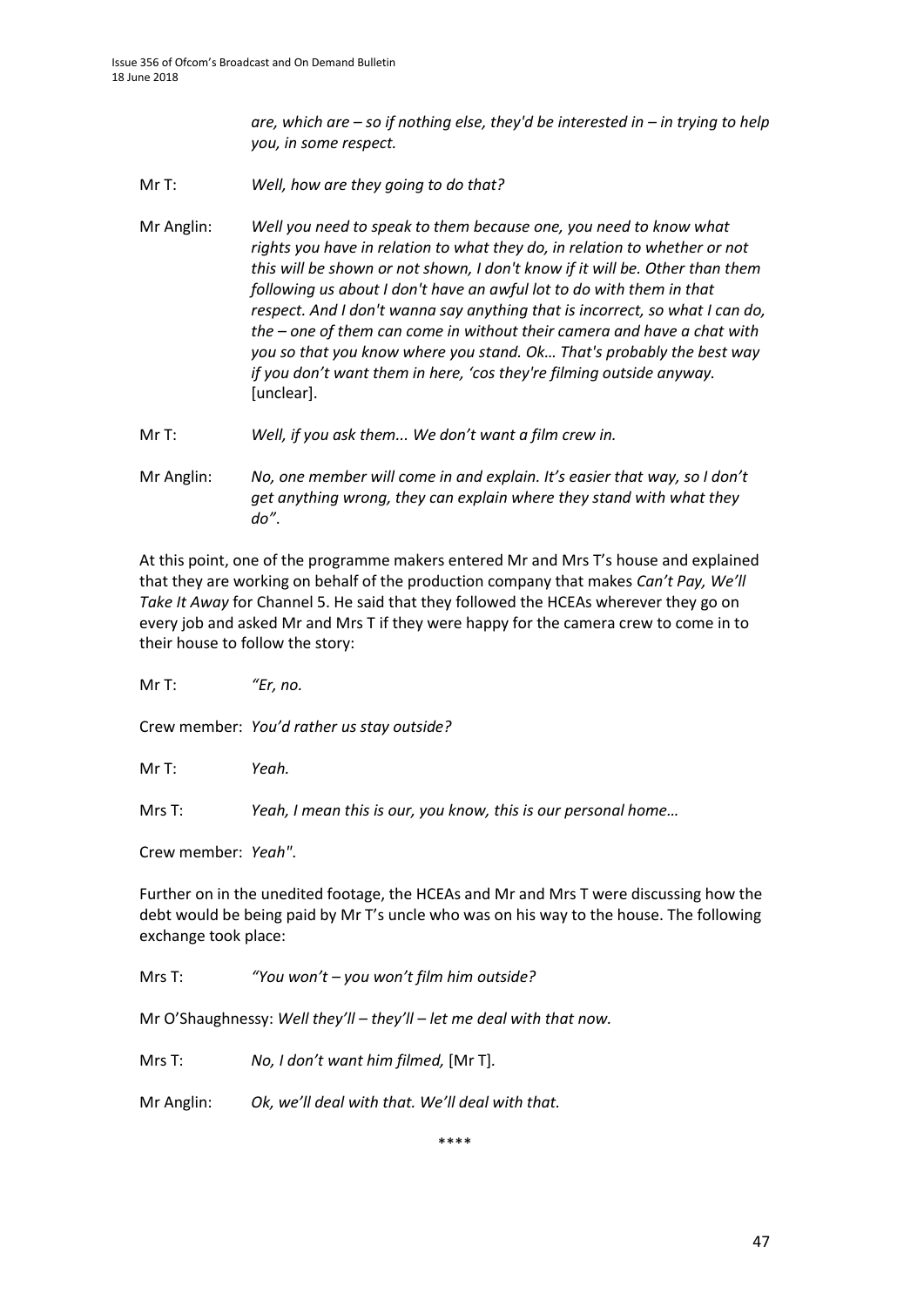- Mr Anglin: *Well, if he's* [the uncle] *coming in 15 minutes, my colleague is going to speak to the film crew outside to make them aware of what's going on and they're going to*…
- Mrs T: *If they* [unclear] *that they won't film*, [unclear] *he won't come* [unclear].
- Mr Anglin: *I understand that, but my colleague will deal with that. We'll be able to address that*.

[to Mr T] *Yeah, feel free to. Um and it's a good idea to speak to them just in – you know, because you might have a right grievance and you need to put your side. Um I don't know what they do and – I don't even know when I'm on. You know, um that's that, I mean the programme's on tonight at nine o'clock, I don't think I feature, but the first I'll know about it is well if it's in the TV guide. It's like I do so much of it over the period and I don't know what they do and what they're not gonna do"*.

Later in the unedited footage, when speaking to the programme makers outside in the road, the following exchange took place between them and Mr T about filming his uncle:

Crew member: *"How would you feel about us filming the last process with your uncle?*

Mr T: *Er, I'd rather not. He's 80. Um and my wife's like quite really upset, so er I'd rather not.*

#### Crew member: *I totally understand that. We'll, um, we'll stay outside. Ok. We'll – we'll come in and give you our details after"*.

Ofcom was told by Channel 5 in its statement that the HCEAs routinely wore body cameras during their work "for their safety and in case of complaint or inquiry" and that these cameras "were not hidden". However, in this instance, the body cameras being worn were, in fact, provided to the HCEAs by the programme makers with a view to potentially including all or part of the HCEAs' interaction with Mr and Mrs T in the programme as broadcast.

In considering the way this material was obtained, we took account of Practice 8.13 which states that "surreptitious filming or recording should only be used where it is warranted. Normally, any infringement will only be warranted if: there is a *prima facie* evidence of a story in the public interest; there are reasonable grounds to suspect that further material evidence could be obtained; and, it is necessary to the credibility and authenticity of the programme".

The Code defines "surreptitious filming and recording" as including "the use of long lenses or recording devices, as well as leaving an unattended camera or recording device on private property without the full and informed consent of the occupiers or their agent. It may also include recording telephone conversations without the knowledge of the other party, or deliberately continuing with a recording when the other party thinks that it has come to an end".

We did not accept Channel 5's representations on the second Preliminary View that Ofcom had not taken into account that the filming by the body cameras was for the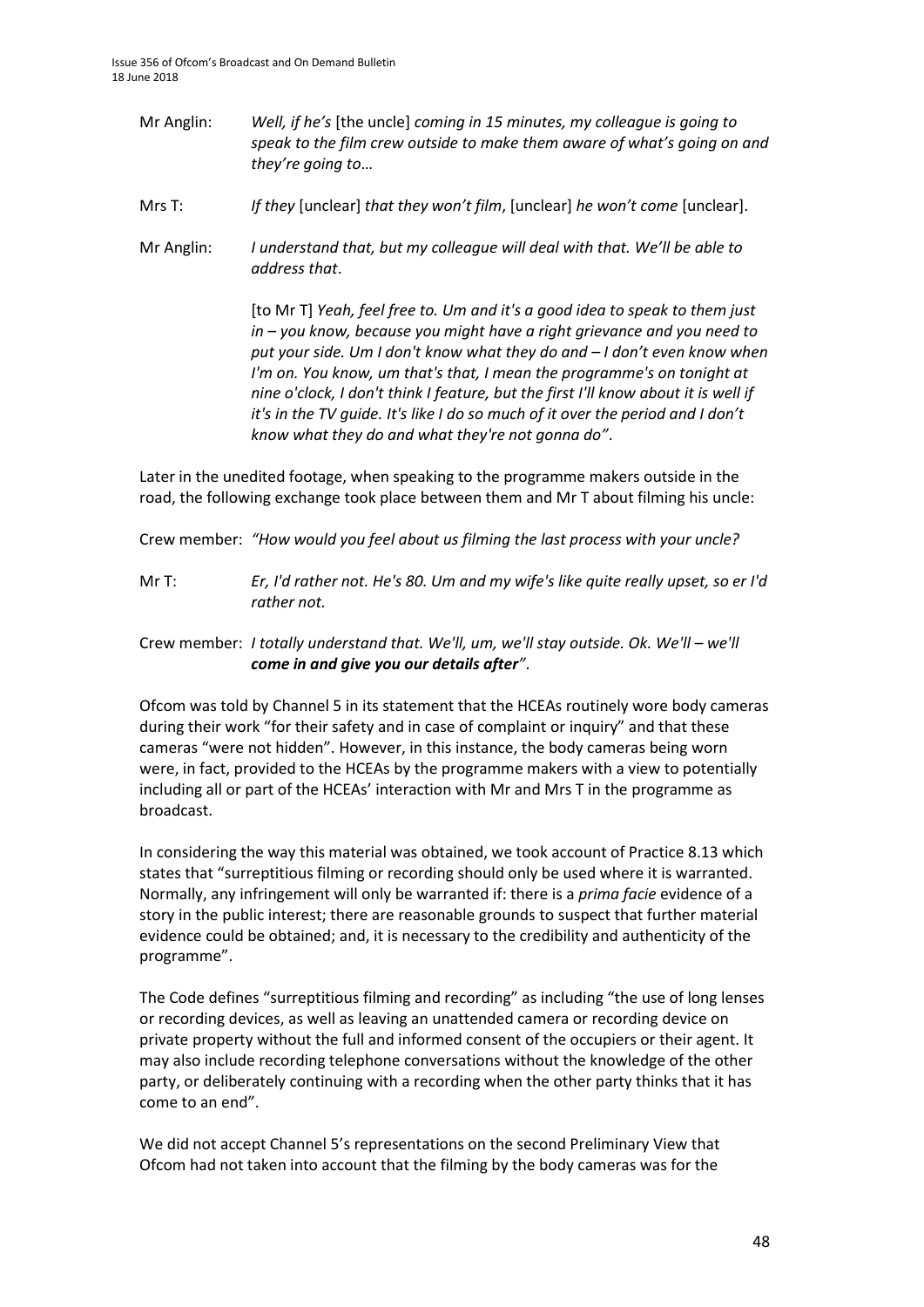protection and safety of the HCEAs and that Ofcom overstates any other purpose. Channel 5's initial statement said that HCEAs routinely wore body cameras to record their interaction with members of the public while they are carrying out their official duties and that this was for personal safety reasons and in case of a complaint or inquiry. Ofcom had understood from this statement that these cameras belonged to the HCEAs and were used by them primarily for that purpose. However, the "Supplementary material" relating to the body cameras revealed that the body cameras were, in fact, the property of the programme makers who owned the entire copyright in the material recorded by the body cameras and had control of access to the footage by the HCEA company. As it had not been aware of the existence of these arrangements, Ofcom had reasonably assumed from the information originally provided by Channel 5 that the body cameras belonged to the HCEAs and therefore that the footage captured by them was taken and retained for official purposes.

Ofcom considered that it was apparent from these arrangements that the body cameras were not being worn by the HCEAs solely for the benefit of the HCEAs. Rather, the provision of the cameras by the programme makers and their ownership of the footage unequivocally showed the existence of an advance arrangement between the programme makers and the HCEA company which provided the programme makers with unfettered access to the footage recorded by the body cameras. A fundamental purpose of the cameras, therefore, was for the programme makers to obtain and retain footage for potential broadcast. The ownership and operation of the cameras guaranteed them exclusivity to the material recorded and enabled free, uninhibited access to Mr and Mrs T's home as they interacted with the HCEAs. This afforded the programme makers a level of access that exceeded substantially any exposure which anyone in Mr and Mrs T's position could possibly have expected at the time. As a consequence, the programme makers acquired access to unguarded interactions and disclosures within the confines of the domestic home and were able to observe and record sensitive and intimate exchanges between Mr and Mrs T, Mr T's uncle, as well as with the HCEAs themselves, during a stressful and emotional event.

From the complaint made to Ofcom and the unedited footage provided by Channel 5, we observed that at no time during the filming were Mr and Mrs T made aware that the body cameras and the material recorded by them belonged to the programme makers and could subsequently be used in the television programme and this was not something they could reasonably have foreseen or appreciated. In fact, the actions of the programme makers in agreeing not to come inside the house and the various conversations between Mr and Mrs T and the HCEAs about the filming gave every indication that this was not the case. We recognised that broadcasters often obtain material for broadcast from third parties, but in this case, a camera crew was visibly present, and they agreed not to enter the house to film. We took into account the following exchange in the unedited footage between one of the HCEAs, the programme makers, and Mr and Mrs T about whether the programme makers could film inside their house [Ofcom's emphases]:

Mr Anglin (to the programme makers):

*"They're happy for a member of the crew to come in without the camera crew to speak to them.*

\*\*\*\*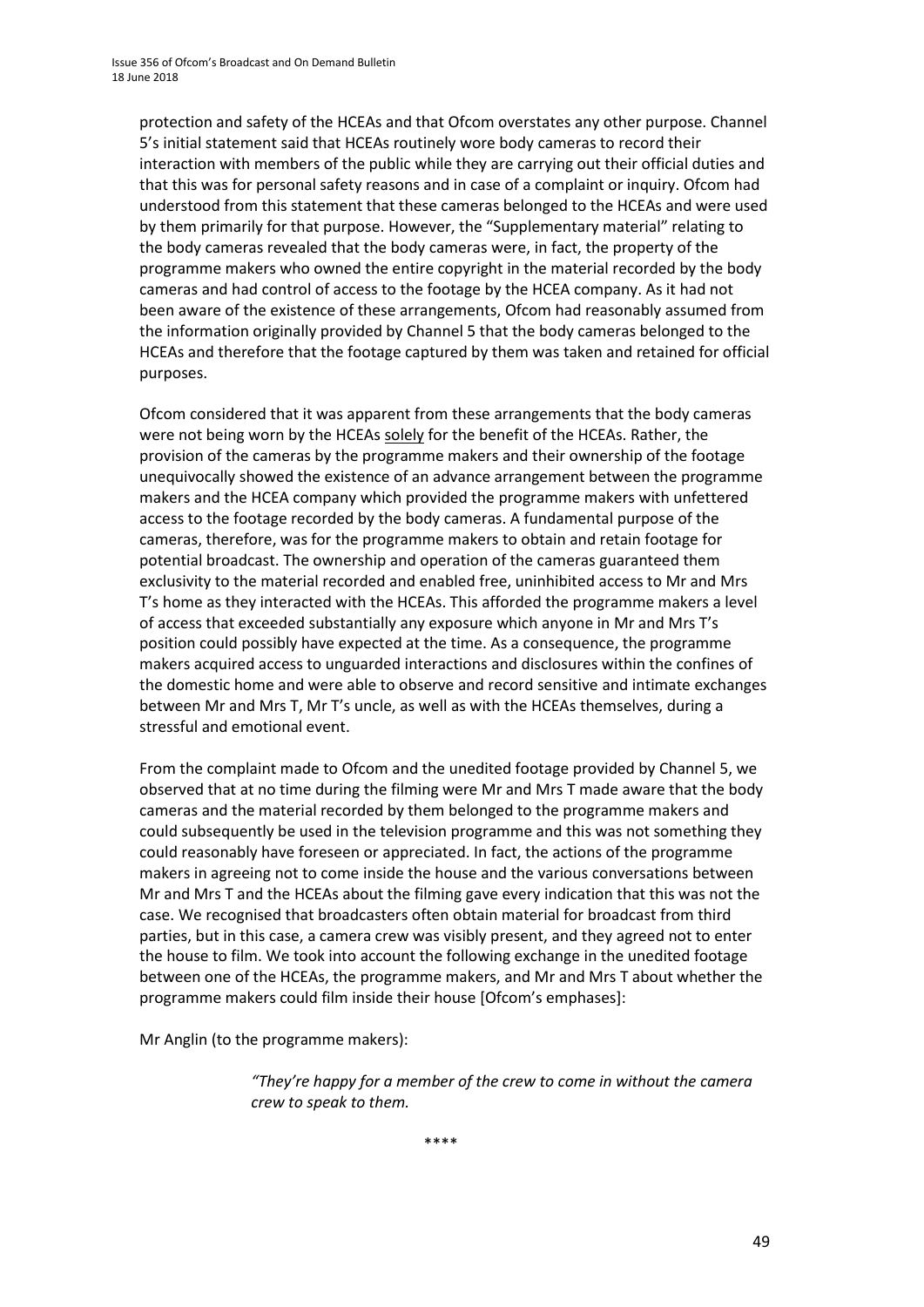| We don't want a film crew in.<br>MrT: |
|---------------------------------------|
|---------------------------------------|

Mr Anglin: *No, one member will come in and explain. It's easier that way, so I don't get anything wrong, they will explain where they stand with what they do.*

Mr T: *Shut the door please. Can you shut the door please?*

Crew member: *Yeah, sorry.*

*Hi, my name's* [first name – who then explained the purpose of the filming by the camera crew].

*…Um, are you happy for us to continue, to come in here and follow the story?*

Mr T: *Er, no.*

Crew member: *You'd rather us stay outside?*

Mr T: *Yeah.*

Mrs T: *Yeah. I mean this is our, you know, this is our personal home. It's…*

Crew member: *Yeah.*

Mrs T: *That you can't get across in a film.*

Crew member: *Ok.*

Mrs T: *It's already hard enough as it is.*

Crew member: *Ok, well as you can imagine, we go for all sorts of different stories, er with the agents, some of them, you know, are very – are very upsetting to do, very, er aggressive. I think this has a – from what I can gather, that you've got quite a strong case, um you know, you sound like quite honest people to me, so if, you know, you'd like to give your side of the story and want to give your version of the facts, that's something we'd be very interested in broadcasting as well. So, if you want to talk to the agents first and then I'll come back and speak to you at the end of the* (unclear), *alright?*

Mr T: *Yeah. But that doesn't help the situation.*

Mr Anglin: *It might do because if they did decide to show it, it would go out very onesided, and about two million people watch this programme every week. However, you might be able to bring some balance to it. That's completely up to you, it's not me to* [unclear] *it's…"*.

In our view, this conversation and the subsequent action of the programme makers in withdrawing from the house would have sent a clear message to Mr and Mrs T that their interactions with the HCEAs inside their home would not be filmed by the programme makers for potential use in a television programme. This was misleading as it was in direct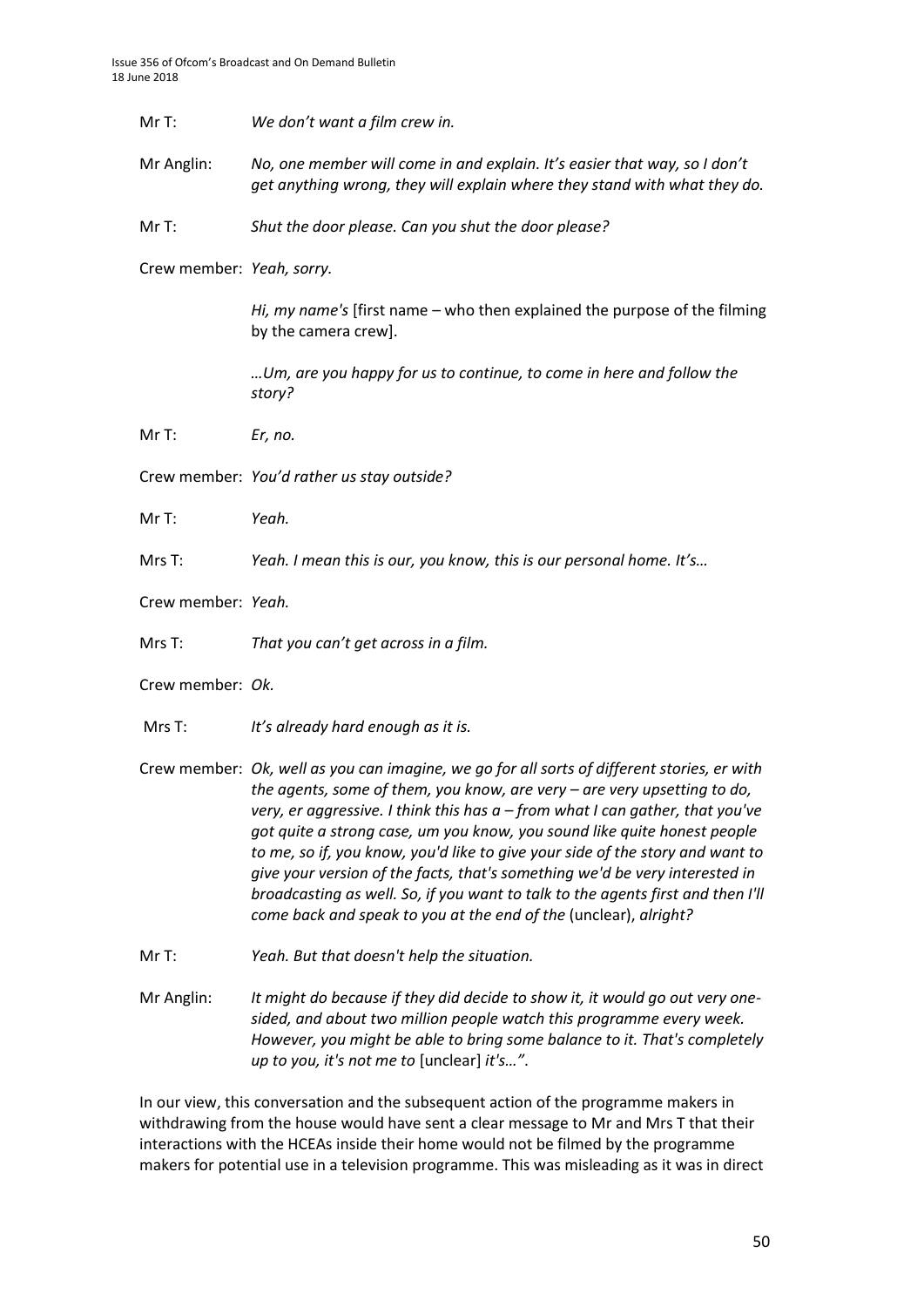contrast to the actual position in light of the programme makers' access to the material recorded by the body cameras. Indeed, from the unedited footage, we recognised that the entire conversation between the HCEAs and Mr and Mrs T (and later with Mr T's uncle) inside the house was being relayed live via an audio feed to the programme makers outside the house, thereby enabling the programme makers to listen to the entire interaction between Mr and Mrs T and the HCEAs as it happened without the complainants' knowledge. Neither the programme makers nor the HCEAs informed Mr and Mrs T of this fact at any time during the filming.

In these circumstances, it was significant that Mr and Mrs T were not made aware of the programme makers' use of the body cameras, or the potential consequences of that filming. Taking all these factors into account, Ofcom considered that the material recorded of Mr and Mrs T and the interior of their home by the body cameras had been obtained by the programme makers surreptitiously notwithstanding the fact that the body cameras themselves were worn openly. An intrinsic purpose of the filming from these cameras was to obtain footage for potential broadcast and Mr and Mrs T were not made aware of this, irrespective of whether or not they were nevertheless aware of the body cameras. As a result, Mr and Mrs T would not have understood the full significance of the body cameras, particularly as they understood that the cameras belonging to the programme makers had remained outside the property. In these circumstances, the actions of the programme makers were akin to deliberately continuing with a recording when the other party thinks that it has come to an end. Similarly, by not making Mr and Mrs T aware of the full significance of the body cameras, the method in which this footage and the accompanying audio was obtained was akin to the programme makers leaving an unattended camera or recording device on private property without the consent of the occupiers. For all these reasons, Ofcom did not accept Channel 5's argument (made in response to the second Preliminary View) that Mr and Mrs T had not been misled in relation to the filming.

Channel 5 submitted that the execution of a writ issued by the High Court is a public matter and that in this case, the execution of the writ was not a matter connected with the complainants' private lives. It also said that the activities of HCEAs, the kinds of difficulties they face when executing their duties, the way the law is utilised or ignored and the impact on the lives of those affected by the activities of HCEAs are all matters of acute public interest. However, in Ofcom's view, none of these arguments pointed to a *prima facie* story in the public interest of a type or order which would ordinarily warrant the use of surreptitious filming (as envisaged by Practice 8.13), particularly as the filming itself took place in a private home and concerned not simply the fact of the Writ or its enforcement, but Mr and Mrs T's personal reaction to that event and their intimate interactions with one another in light of the situation which confronted them in their own home.

Ofcom's decision on the issue of surreptitious filming has regard to the fact that an advance arrangement was in place between the programme makers and the HCEA company. This arrangement provided the programme makers with unfettered access to the footage recorded by the body cameras for the purposes of broadcast before any footage had been captured and in the absence of any *prima facie* evidence in this case of a sufficient public interest which would justify any privacy intrusion which would potentially arise from obtaining access to the official footage in question. Contrary to Channel 5's assertions in its representations on the second Preliminary View, Ofcom considered that this was a case in which the programme makers acted "in the speculative hope of gathering material for potential broadcast".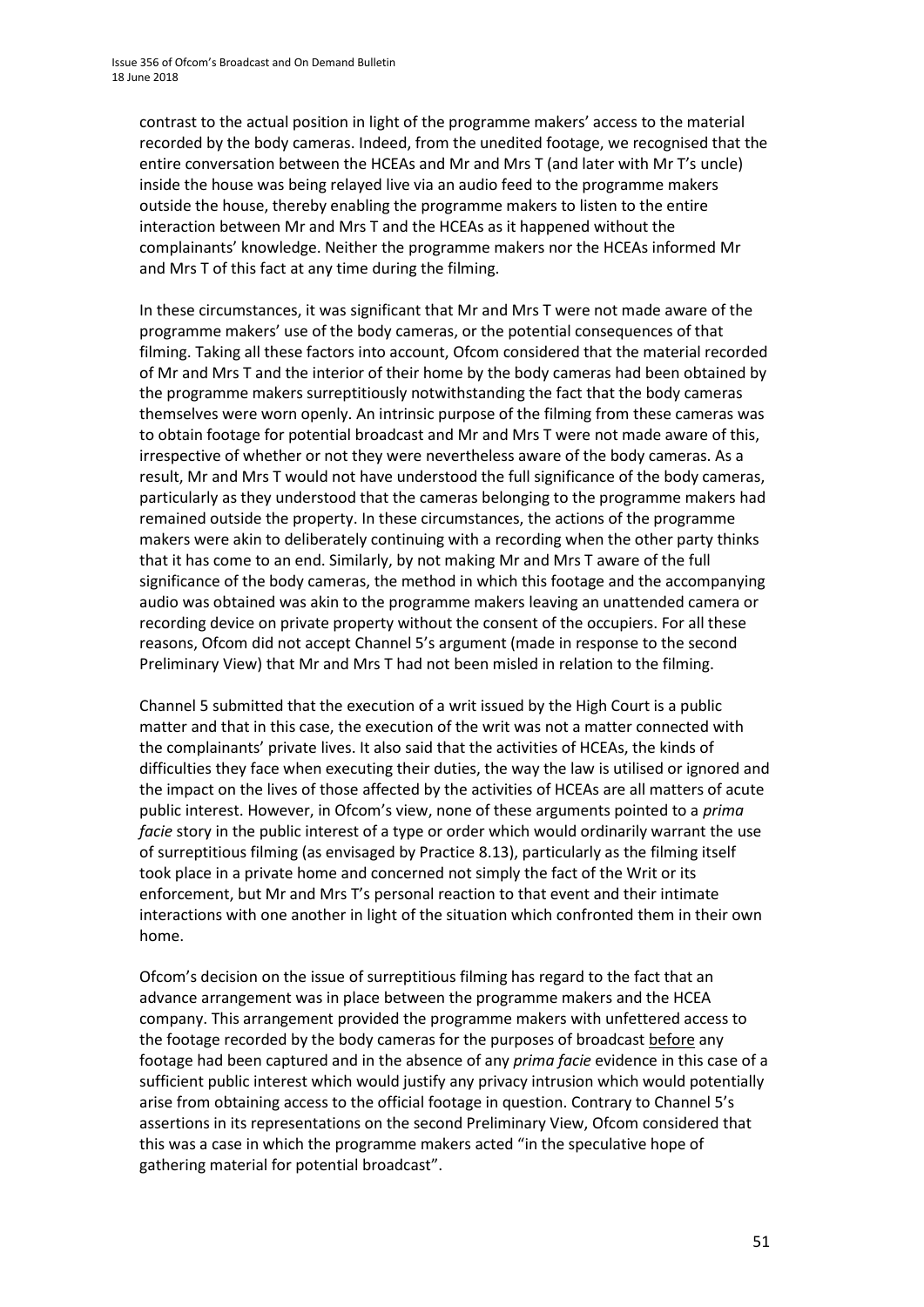For the sake of clarity, while the ownership of the body cameras and the copyright in the footage was a notable feature of the arrangement, it was the fact that the body cameras were worn with the prior objective of obtaining footage for the purpose of broadcast, rather than the fact of the ownership itself, which was the material consideration in this part of Ofcom's analysis (not least as it served to define the purpose for which the footage was obtained in the first place and allowed the programme makers unfettered access to, and use of, the footage which was recorded as a consequence).

The fact that the body cameras were worn with the prior objective of obtaining footage for the purpose of broadcast was not something which was explained to Mr and Mrs T, nor would it have been something which they could reasonably have foreseen or appreciated. In Ofcom's view, this justifies classifying the manner in which footage was obtained as "surreptitious" in the sense envisaged by the Code. This would not be the case if Mr and Mrs T had been made aware at the outset that the footage was to be used for purposes of potential broadcast (rather than simply for the HCEAs own official use).

It is important for Ofcom to stress here that the Code does not prohibit the use of surreptitious filming. Indeed, it can be an important means of enabling broadcasters to obtain material evidence where, as envisaged by Practice 8.13, there is a *prima facie* evidence of a story in the public interest; there are reasonable grounds to suspect that further material evidence could be obtained; and, it is necessary to the credibility and authenticity of the programme. These important prior considerations, which arise because of the potentially significant privacy consequences which surreptitious filming may cause are designed to ensure that broadcasters do not use such methods indiscriminately, or without due cause in the speculative hope of gathering material for potential broadcast.

In this case, however, Ofcom does not accept that the public interest arguments submitted by Channel 5 were of sufficient order and weight to warrant filming of this nature in the circumstances, particularly given that the filming took place within the confines of a domestic home and was thereby able to record intimate and sensitive interactions between Mr and Mrs T and the HCEAs in that context. In Ofcom's view, although Mr T was the subject of the High Court enforcement process, neither that fact, nor the public interest in programming which seeks to shed light on the issues and difficulties encountered by HCEAs, warranted the decision of the programme makers and Channel 5 to obtain footage of these particular events inside the complainants' family home in this manner.

It is also important to emphasise that a failure to follow any of the practices in the Code will only constitute a breach of the Code where it results in an unwarranted infringement of privacy. In other words, a finding that a broadcaster has failed to follow Practice 8.13 (in relation to surreptitious filming) does not, in and of itself, automatically lead to an unwarranted infringement of privacy. Ofcom therefore proceeded to consider whether the complainants held a legitimate expectation of privacy in relation to the obtaining of the footage.

Ofcom considered that, ordinarily, personal and financial conversations and negotiations in which the individuals concerned felt that they could speak openly and where they understood that the matter they were talking about would be treated in confidence, could reasonably be regarded as sensitive and attract an expectation of privacy. Further, we consider that such conversations, particularly where they take place within the confines of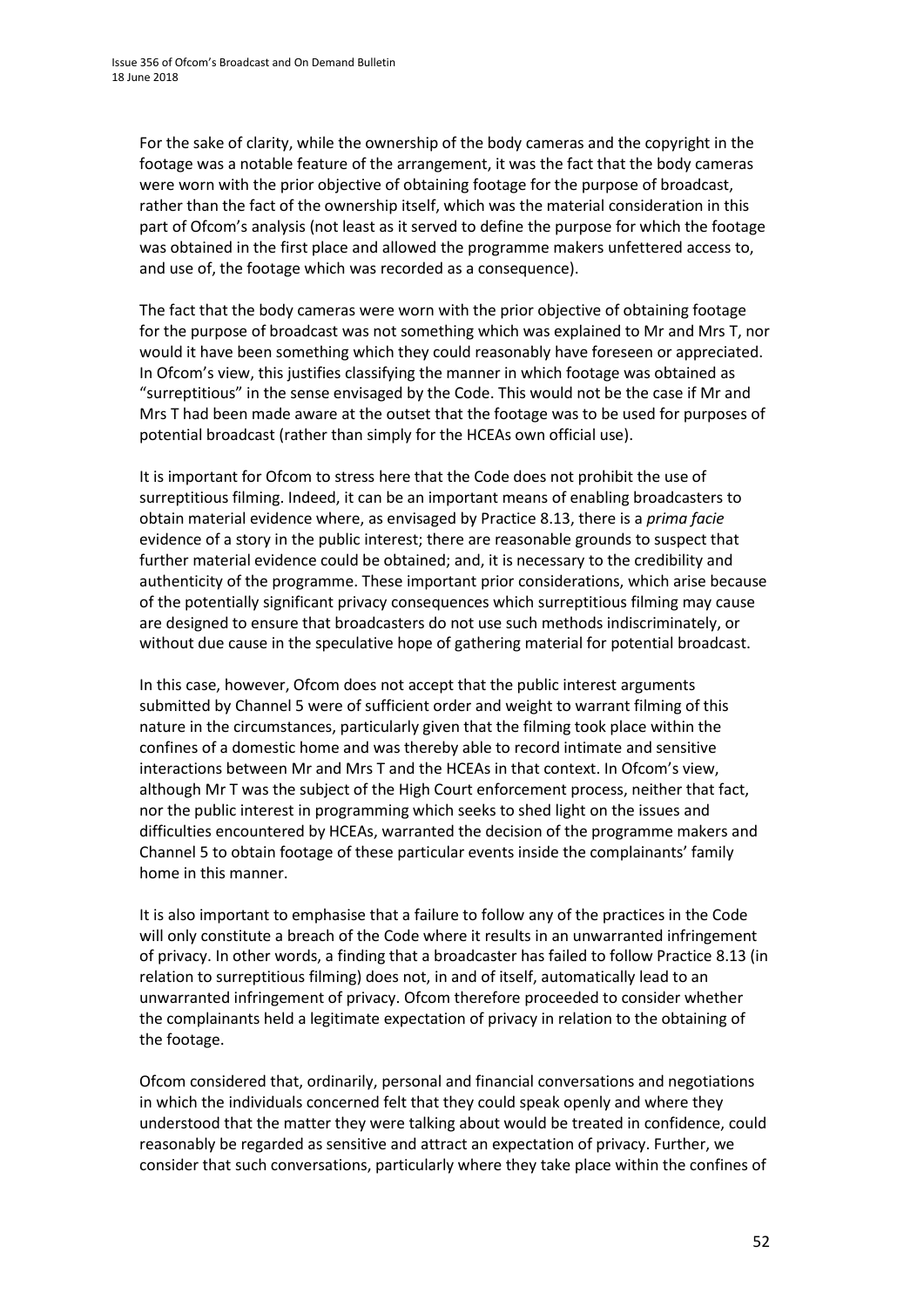a person's home and where those involved are discussing potentially being unable to settle the debt themselves, is a situation that could reasonably be characterised as distressing and sensitive for those involved. We recognise too that the execution of the Writ may have been a matter of public record, however, we do not consider that this fact, of itself, prevents a person subject to those proceedings from having an expectation of privacy in relation to the matter.

#### *Factors specific to Mr T*

In this case, Mr T was approached by the HCEAs without any prior warning that they would be accompanied by a camera crew. He was questioned about an outstanding debt and informed that there was a Writ against him and his company which allowed the HCEAs to seize items in the property if the debt was not repaid in full forthwith. Mr T was therefore obliged to respond to the HCEAs and to discuss financial matters with them irrespective of the presence of the cameras.

Additionally, the conversations took place within Mr and Mrs T's home without the camera crew being present and were filmed solely by the body cameras belonging to the programme makers and worn by the HCEAs. As set out above, the evidence strongly suggested that Mr and Mrs T were not aware that this material might be broadcast. Both Mr and Mrs T were therefore considerably more unguarded when dealing with the HCEAs than might have been the case if they had reason to believe that they were still being filmed for the purposes of a television programme.

The information revealed by Mr T during his conversation with the HCEAs included the following in particular:

- their previous digital marketing company owed about £35,000 in VAT and they were in the process of an individual voluntary arrangement to wind it up;
- the company was in trouble following a project which fell apart after several months when the client pulled out and disputed the work they had done;
- they could not afford to pay any debts, so they rented out their house and moved to Spain to reduce their outgoings;
- they used the income from renting their house to keep the mortgage going and to pay their rent in Spain;
- as a result, they just managed to "survive" and to keep the house from being repossessed;
- they did not have a bank account in Spain and they had left their car behind as it had broken down and they couldn't repair it;
- they had returned from Spain in a rented van with their few belongings;
- they could not afford to go bankrupt and had only one bank account, which had no money in it;
- they were living off the new business which they were trying to get off the ground; and,
- they had no property of value other than a nine-month old computer.

As mentioned above, although Mr T's complaint appeared to concern solely the material obtained by the HCEAs, he had agreed to be filmed by the programme makers outside the property. This material was not subsequently included in the programme as broadcast, but it was clear from the unedited footage that Mr T was happy to be interviewed on camera by the programme makers in order to explain his version of events and that he spoke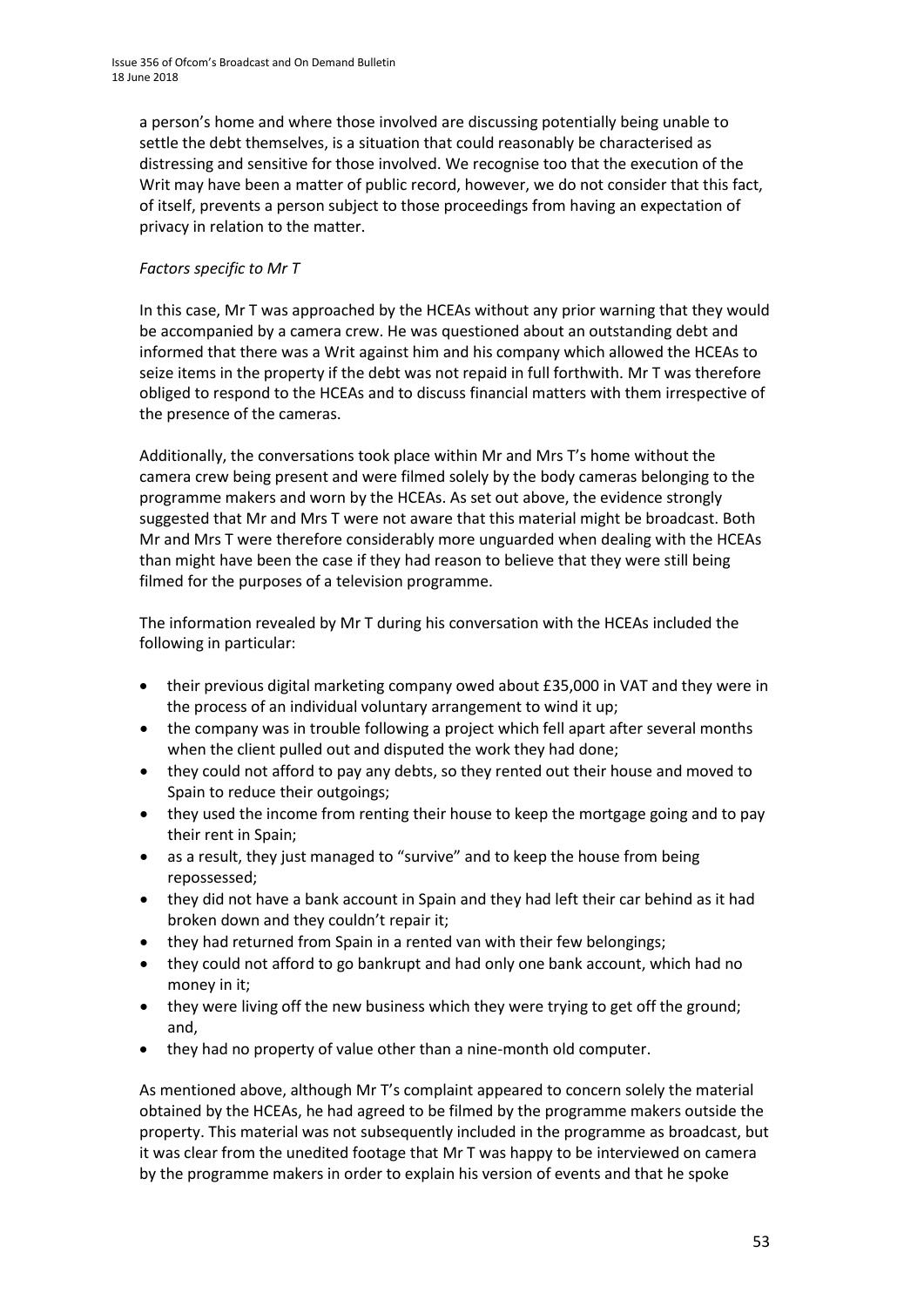freely about matters to do with his financial and personal circumstances during that interview.

In particular, Mr T disclosed the following information to the programme makers outside the house:

- they did not know about the county court judgment until after it had happened;
- they had just come back from Spain and were trying to get their life back on track;
- their digital marketing business got into debt and they could not get a bank loan;
- they could not pay the VAT they owed because they were paying staff wages;
- they were also unable to pay their mortgage;
- the company was in trouble following a project which fell apart after several months when the client pulled out and disputed the work they had done;
- the client who pulled the project was a difficult customer who had been "to-ing and fro-ing" for several months. He wanted his deposit back, but they had already done work to at least the value of the deposit;
- they were in debt and just could not "survive" so they moved to Spain to reduce their outgoings and to try to keep the business going, but finally they could not do it;
- they returned because Mrs T was homesick;
- they were now finally back on track with the house, which was not going to be repossessed, and they were going to start again from scratch and had very little to live off;
- Mr and Mrs T were working together so they could reduce their outgoings and not have to pay for any staff; and,
- Mr T had previously had a landscaping business which had also closed down as a result of going into debt.

It was evident from the above that Mr T had openly disclosed a large amount of the information relating to his financial and personal circumstances to the programme makers that he had disclosed to the HCEAs inside the house. As Channel 5 pointed out in its representations on the Second Preliminary View, Mr T had disclosed this information in the expectation that it would be broadcast. Channel 5's representations echoed Ofcom's view that these factors brought into question the extent to which that information was private and could continue to attract a legitimate expectation of privacy. However, the nature of the material captured by the body cameras inside the house covered a broader range of private information which included Mr T's initial reactions to the HCEAs as well as footage of him inside his private family home, an environment which he had specifically told the programme makers they were not allowed to enter, and they had expressly agreed not to do so. The filming followed the HCEAs around the house as they discussed the issues with Mr and Mrs T and assessed whether or not there were any items of value in the property. This included filming of the pressurised financial negotiations which took place between the HCEAs and Mr T as they tried to reach an agreement to settle the matter. It also included Mr and Mrs T's discussion with the HCEAs about Mr T's 79-year old uncle and whether he might be able to help them. As to the interior of their home, the filming captured several rooms and the contents of their house, including their personal belongings and a poster made by their friends welcoming them home. The filming also recorded the fact that they had little furniture and that their belongings were in disarray and mostly still in removal boxes.

Therefore, we considered that while Mr T may have chosen later to disclose their financial and personal circumstances to the programme makers outside the house, it was also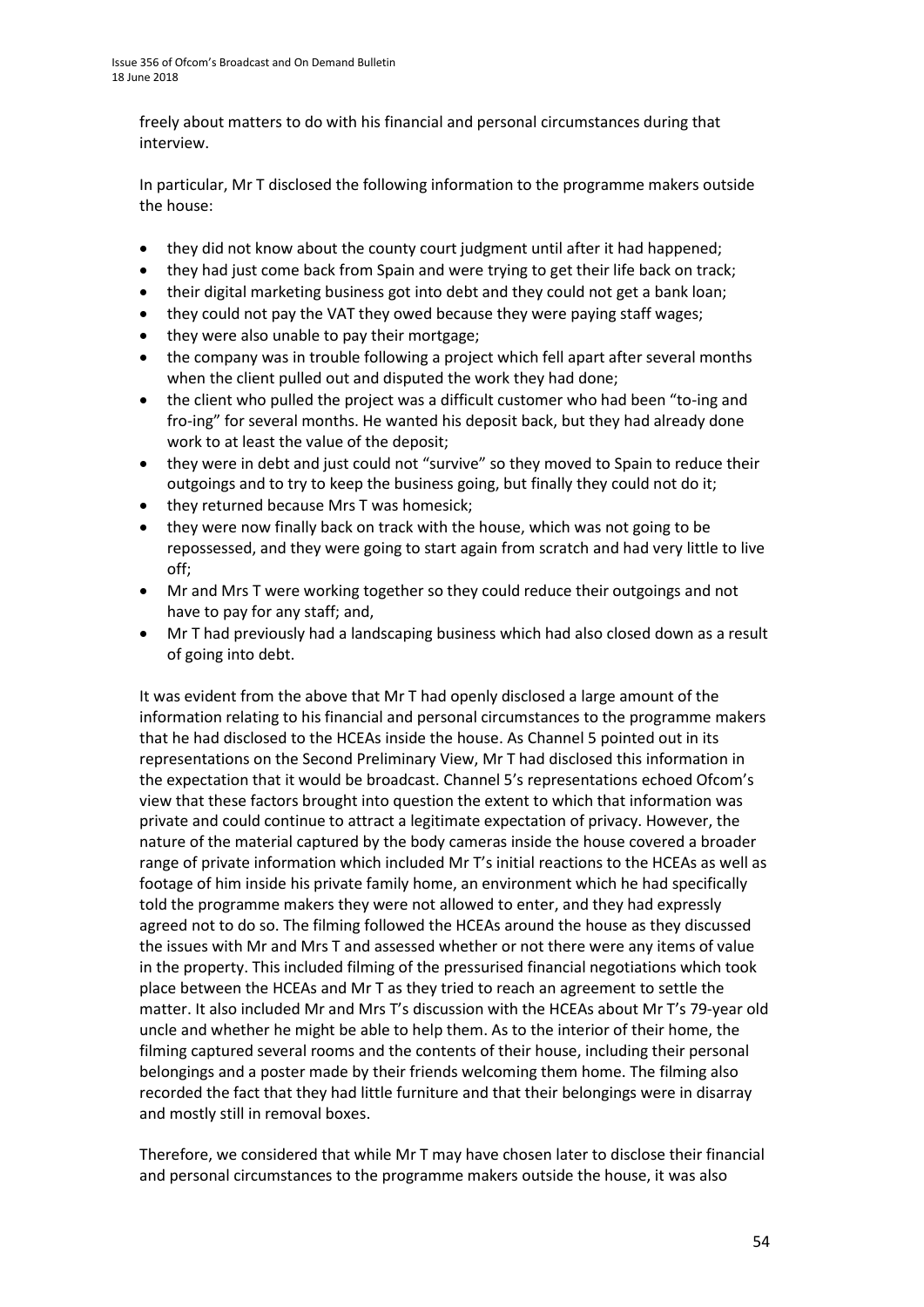important to take into account the wider circumstances of the filming inside the house. This included the private and personal environment in which Mr T was filmed by the HCEAs' body cameras, the sensitive and personal nature of the information that was captured as well as his reaction to the HCEAs, and the intimate exchanges between him and his wife and uncle.

#### *Factors specific to Mrs T*

From both the unedited and the broadcast footage, we took into account that Mrs T was filmed in her private property discussing her financial and personal circumstances with the HCEAs. In particular, she was filmed as she explained that she and her family did not have the ability to pay the money owed; that she was married; that she and her husband had recently returned from living in Malaga for two years, because they were homesick; and, that they had rented their house in the UK to pay for the mortgage on the property and their rent while they were living in Spain. Also, as in relation to Mr T, we noted that the interior of Mrs T's home and her personal belongings were filmed as the HCEAs assessed whether or not there were any items of value in the property.

We acknowledged that Mrs T was not personally named on the Writ but that she was also a director of the company named on the Writ and had chosen to involve herself in the situation. In any event, we noted that the majority of the conversations were taking place within the confines of Mr and Mrs T's home and if she was to assist Mr T she would need to discuss matters with him and the HCEAs irrespective of the presence of the cameras. In addition, we recognised that during some of the unedited footage, Mrs T was clearly distressed as she discussed the matters with Mr T and the HCEAs.

As above, we took into account that Mr T chose to discuss his and Mrs T's financial and personal circumstances with the programme makers later outside the house and that this had the effect of limiting the factual information over which Mrs T might retain an expectation of privacy. We also took into account from Mrs T's conversation with the HCEAs inside the house that some of the information she gave was not mentioned by Mr T in his conversation with the programme makers. For example, she said more about their time in Spain, explaining where they had been living and how long they had been there. She also discussed the size of their mortgage and the fact that no one in their families had any money and told the HCEAs that they had no children and spoke about their four dogs. As in relation to Mr T, we took into account that the body cameras worn by the HCEAs captured footage of Mrs T inside her property and her reactions to and discussions with Mr T and the HCEAs about matters connected with the Writ as the pressurised financial negotiations with the HCEAs took place. Significantly, this included filming Mrs T as she became increasingly upset. It also included filming Mrs T as they discussed involving Mr T's 79-year old uncle who lived locally and her concerns about doing so.

Therefore, while Mr T may have chosen later to disclose their financial and personal circumstances to the programme makers outside the house, it was also important to take into account the wider circumstances of the filming inside the house. This included the private and personal environment in which Mrs T was filmed by the HCEAs' body cameras and the sensitive and personal nature of her conversations with them, as well as the intimate exchanges between her and her husband and his uncle. Additionally, Mrs T was filmed while she was visibly distressed.

*Mr and Mrs T's legitimate expectation of privacy*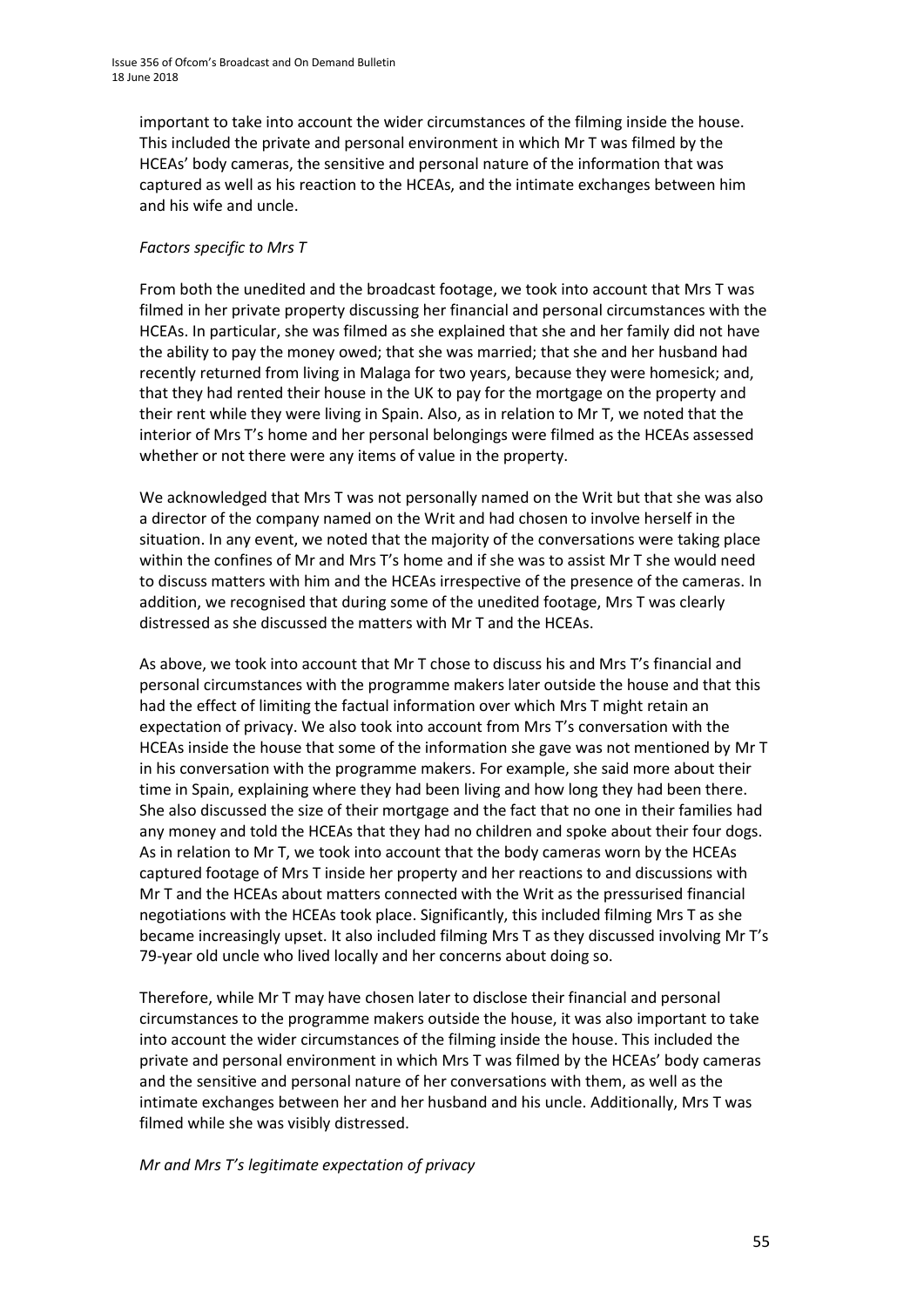Ofcom took into account Channel 5's assertion that the execution of a Writ is a public matter, not a private one, and that the execution of the Writ was not a matter connected with the complainants' private lives, but a public matter. We considered that while the existence of a county court judgment may be considered a matter of public record and may not, therefore, be information in relation to which Mr and Mrs T had a legitimate expectation of privacy, the information captured by the filming of Mr and Mrs T went beyond the fact of the debt and the personal consequences and impact of the enforcement process on them. Ofcom did not agree that the events surrounding the enforcement of a debt were necessarily a matter of public record, or that there can be no legitimate expectation of privacy in relation to those events (and especially not where those events take place within the confines of a private, family home). In this instance and taking account of the information freely disclosed later by Mr T to the programme makers in his conversation with them outside the house, in Ofcom's view the nature of much of the information contained in the obtained footage was sensitive and constituted an intrusion into Mr and Mrs T's private and family life. Ofcom considered that this went beyond the information which might otherwise have been in the public domain as a consequence of the court enforcement process.

As mentioned previously, the test as to whether a legitimate expectation of privacy arises is objective: it is fact sensitive and must always be judged in light of the circumstances in which the individual concerned finds him or herself<sup>10</sup>. The location where the filming occurred was one of several factors that was relevant to Ofcom's consideration of this case. Taking into account all the circumstances in this case, in our view the events involving Mr and Mrs T which the footage captured could reasonably be characterised as highly sensitive to them and plainly came within the scope of "private and family life" and thus engaged Article 8. Therefore, we considered that the situation Mr and Mrs T were in attracted a legitimate expectation of privacy.

Given all the factors above, and taking into account the use of surreptitious filming and its consequences, and notwithstanding the Writ and the fact that Mr T had spoken to the programme makers later to explain his version of events, Ofcom considered that the interference with Mr and Mrs T's privacy which was caused by the obtaining of this material with a view to its being broadcast was significant.

#### *Whether the infringement was warranted*

**.** 

There was no dispute between the parties that the complainants' consent was not sought for the filming and subsequent broadcast of the footage included in the programme. Therefore, it was not necessary for Ofcom to consider this point further. We therefore went on to consider whether the infringement of Mr and Mrs T's legitimate expectation of privacy was warranted on these facts.

<sup>10</sup> See, for example, Anthony Clarke MR in *Murray v Express Newspapers Ltd* [2009] CH 481, at para 36: *"the question whether there is a reasonable expectation of privacy is a broad one, which takes account of all the circumstances of the case. They include the attributes of the claimant, the nature of the activity in which the claimant was engaged, the place at which it was happening, the nature and purpose of the intrusion, the absence of consent and whether it was known or could be inferred, the effect on the claimant and the circumstances in which and the purposes for which the information came into the hands of the publisher"*.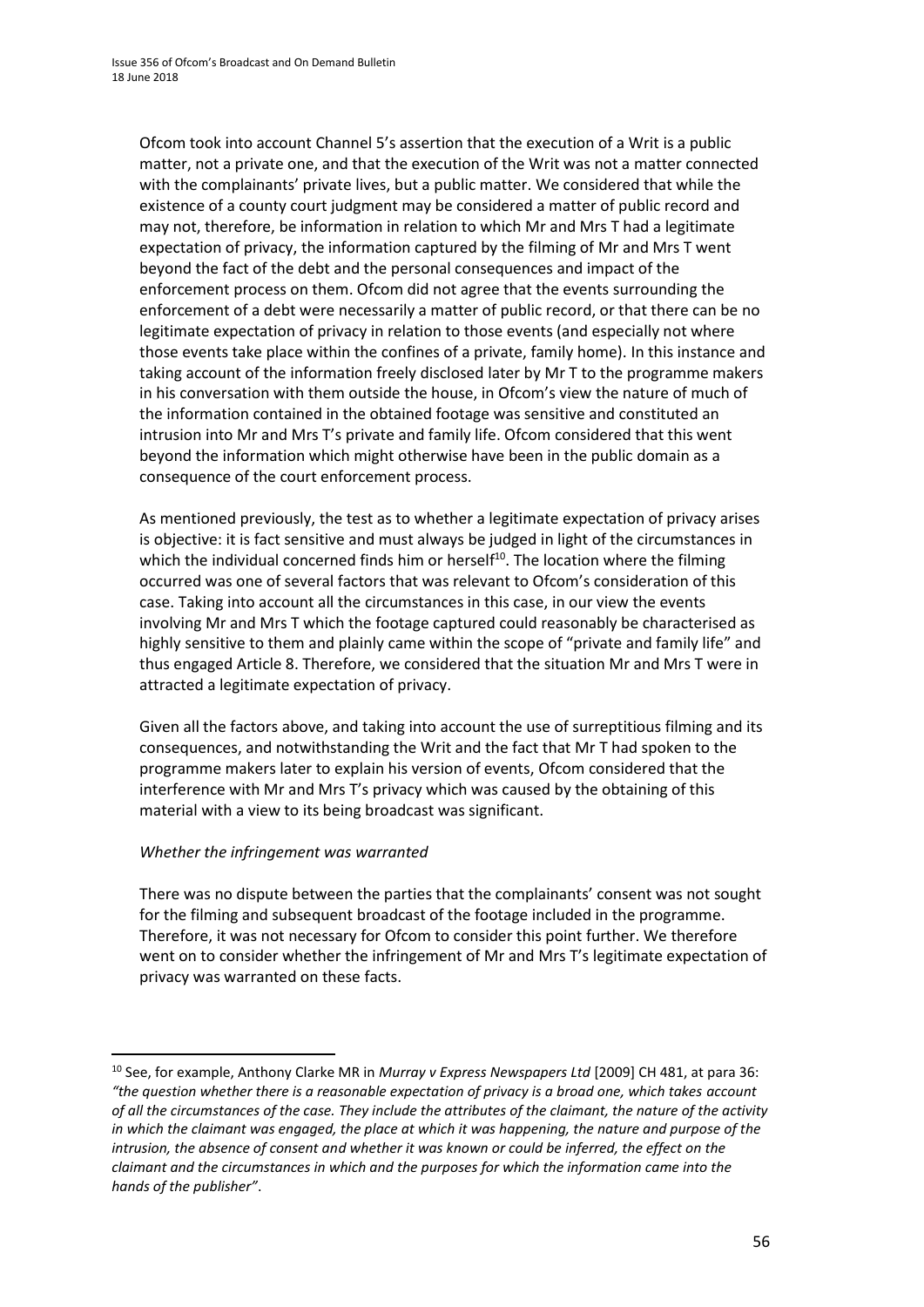The Code states that "warranted" has a particular meaning. This is that, where broadcasters wish to justify an infringement of privacy, they should be able to demonstrate why, in the particular circumstances of the case, it is warranted. If the reason is that it is in the public interest, then the broadcaster should be able to demonstrate that the public interest outweighs the right to privacy. Examples of public interest could include revealing or detecting crime, protecting public health and safety, exposing misleading claims by individuals or organisations or disclosing incompetence that affects the public.

We took into account Channel 5's argument that there was a public interest in the filming (and subsequent broadcast) of the footage in that it showed the activities of the HCEAs while executing their official duties. We also considered Channel 5's representations that the enforcement of the debt was a public matter and that there is a clear public interest in seeing the activities of the HCEAs in the course of executing their official duties.

Ofcom did not agree with Channel 5's interpretation of the decision in *Ali v Channel 5* in its representations on the second Preliminary View. While the Court did accept that the principle of open justice entitled Channel 5 to report that a county court had made an Order for possession and the High Court had issued the Writ against the claimants, the Judge did not accept that this justified broadcasting the information at issue, which was not a foreseeable consequence of the claimants' failure to comply with the Order for Possession, or of their eviction. The Judge rejected all of the grounds relied on by Channel 5 to argue that the claimants did not have a "reasonable expectation of privacy", finding that the claimants had a reasonable expectation of privacy in respect of all the material broadcast. Weighing up the respective ECHR rights of the parties, the Judge decided that the balance came down in favour of the claimants' Article 8 privacy rights. While he accepted that Channel 5 had editorial discretion in the tone and way it told the story, he did not accept that Channel 5's editorial discretion extended to the decision to include the private information, unless it was in the public interest to do so. On the facts in *Ali* the Judge considered that overall the programme did contribute to a debate of general interest, but that the inclusion of the claimants' private information went beyond what was justified for that purpose. The Judge went on to say that the focus of the programme was upon the drama of the conflict which had been encouraged by the HCEA to make "good television".

Applying the same approach as the Court in *Ali,* Ofcom accepted that the public interest was engaged in making this programme in that it illustrated the type of interaction HCEAs routinely engage in and the difficulties experienced by people in the position of Mr and Mrs T. Ofcom also accepted that Channel 5 had editorial discretion in the tone and way it told the story and that its editorial discretion extended to the decision to include the private information – but only if the inclusion of the private information at issue was justified in the public interest. Therefore, being satisfied that the complainants had a legitimate expectation of privacy, Ofcom intensely focussed on the weight of the comparative rights under Articles 8 and 10 that are in issue in order to decide where the balance lies in these particular circumstances. On the facts of this case, we considered that the interference with Mr and Mrs T's rights to privacy was particularly serious, particularly in light of the manner in which the footage was obtained within the family home, and the sensitive and intimate matters which were recorded about their private and family life. While we recognised that Mr T's debt related to his business, that the Writ was in both his company's name and his own name and that he had openly spoke about the matters raised in conversation with the HCEAs inside his home, we considered that the level of interference with Mr and Mrs T's legitimate expectation of privacy was significant. We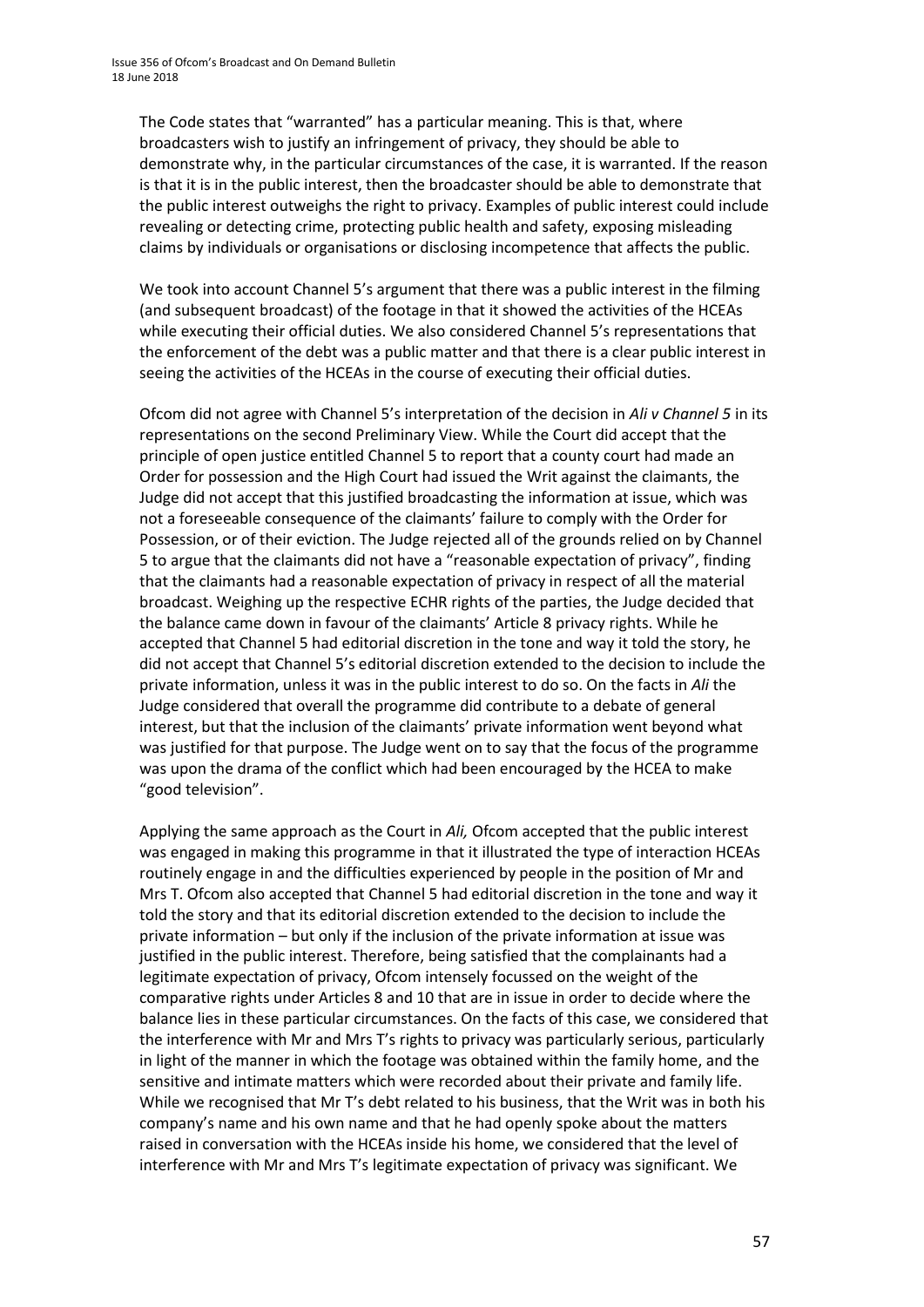recognise that there is a public interest in the work of the HCEAs. However, in Ofcom's view, Mr and Mrs T's legitimate expectation of privacy was of such a nature and gravity as to outweigh the public interest in programming of this nature and the wider Article 10 rights of the broadcaster and programme maker.

Ofcom also considered whether, in accordance with Practice 8.9, the material had been obtained proportionately in all the circumstances. The footage was obtained while the programme makers accompanied the HCEAs in carrying out their duties. The filming by the camera crew appeared to be open and unobtrusive and took place outside Mr and Mrs T's home. However, as set out already above in relation to Practice 8.13, we considered that the manner in which the footage inside her home was obtained was surreptitious. In Ofcom's view, the use of surreptitious filming in this instance was not warranted, particularly as it took place in a private home and therefore allowed the programme makers unfettered access to intimate family interactions. As mentioned above, although the fact of the enforcement of a Writ may be a matter of public record, it does not follow that its consequences and impact for a debtor are also necessarily public matters in respect of which no legitimate expectation of privacy arises. Nor does it follow that intrusive footage capturing the debtor's reaction and intimate exchanges between the debtor and their family in a family home is justified by the public interest in learning about the HCEAs' work and the enforcement process. While we took into account Channel 5's representations on this point, Ofcom considered that the means of obtaining the material had not, in all the circumstances, been proportionate for the purpose of Practice 8.9.

Having taken all the above factors into account, including Channel 5's representations on the second Preliminary View, Ofcom considered that, on balance, the broadcaster's right to freedom of expression and the public interest in obtaining the footage of Mr and Mrs T in this instance did not outweigh their legitimate expectation of privacy in relation to the filming of them or justify the significant intrusion which the obtaining of the footage caused to their rights in this regard. Therefore, we considered that Mr and Mrs T's privacy in connection with the obtaining of material included in the programme and the use of surreptitious filming was unwarrantably infringed.

b) Ofcom next considered Mr and Mrs T's complaint that their privacy was unwarrantably infringed in the programme as broadcast. We had regard to Practice 8.6 of the Code which states that if the broadcast of a programme would infringe the privacy of a person, consent should be obtained before the relevant material is broadcast, unless the infringement of privacy is warranted.

#### *Mr and Mrs T's legitimate expectation of privacy*

We assessed whether Mr and Mrs T had a legitimate expectation of privacy regarding the broadcast of footage of them included in the programme. We applied the same objective test as set out in head a) above.

As set out in the "Programme summary" above, we took account of what material was shown in the programme. In particular, Mr and Mrs T were shown not only discussing their financial situation with the HCEAs, but also candidly expressing their feelings about how they got into debt, their move and subsequent return from Spain, and asking Mr T's uncle for the money to pay off their debt. At one point, as they spoke about their situation, Mrs T was shown visibly distressed. Mr T's face was not obscured in the programme, though Mrs T's was. However, neither Mr and Mrs T's voices were obscured or disguised in the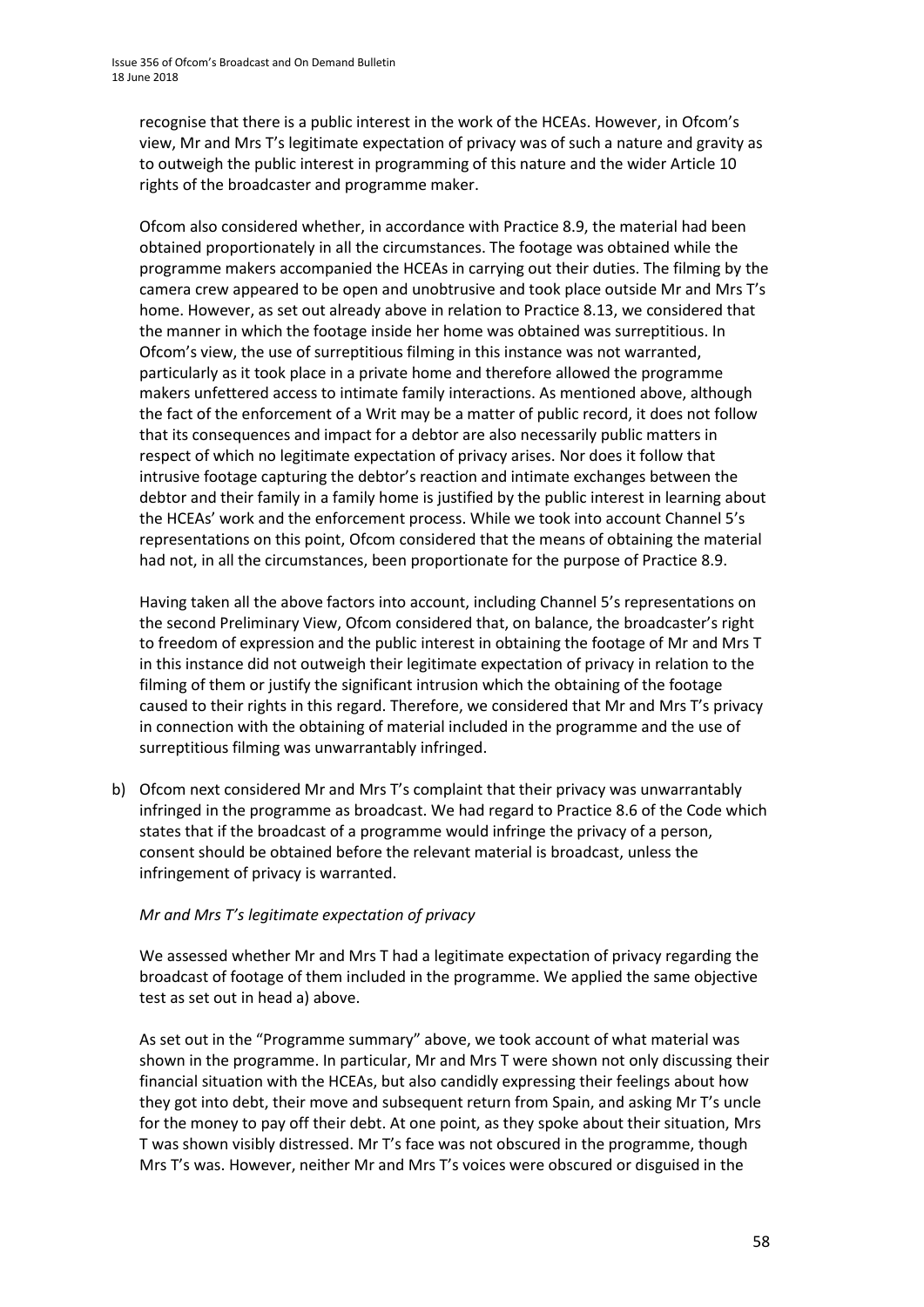programme and Mr T was referred by name, therefore rendering him and his wife identifiable in the programme.

Practice 8.14 states that "Material gained by surreptitious filming and recording should only be broadcast when it is warranted". As explained in detail at head a) above, Ofcom considered that the footage filmed of Mr and Mrs T had been obtained surreptitiously.

For the reasons set out in head a) above, Ofcom considered that the footage in question was highly sensitive and private in nature. We also considered that the intrusion was particularly acute as a result of the subsequent disclosure of that footage in a nationally televised programme (with attendant exposure that substantially exceeded anything which someone in Mr and Mrs T's position could possibly have expected at the time) $^{11}$ . In these circumstances, we considered that the inclusion of this material in the programme as broadcast constituted a significant interference with Mr and Mrs T's privacy rights.

#### *Whether the infringement was warranted*

It was not disputed by the broadcaster that the footage was included without Mr and Mrs T's consent. We therefore went on to consider whether the broadcast of this material was warranted under the Code.

We again carefully balanced Mr and Mrs T's right to privacy regarding the inclusion of the relevant footage in the programme with the broadcaster's right to freedom of expression and the audience's right to receive the information broadcast without unnecessary interference. We took into account the information Mr T openly chose to disclose later to the programme makers in the knowledge that it could eventually be broadcast. We nevertheless considered that the programme involved a significant intrusion into Mr and Mrs T's legitimate expectation of privacy, which went substantially beyond the fact of the outstanding debt itself as a consequence of including their unguarded disclosures within the confines of the domestic home, the interior of that home, and how they lived and interacted with others in that environment, including the HCEAs and Mr T's uncle. Additionally, the material broadcast included footage of Mrs T while she was distressed and crying.

As above in head a) we took into account Channel 5's argument and its representations that there was a public interest in broadcasting the footage in that it showed the activities of the HCEAs while executing their official duties. We also took into account the broadcaster's representations on the second Preliminary View, as also set out above in head a).

We acknowledged that the public interest was engaged in broadcasting programmes that highlight the serious issue of debt and the issues which the HCEAs encounter when seeking to enforce court orders made in that regard. We also recognised that the inclusion of named or identifiable individuals may enhance that public interest by making the broadcast footage more accessible or engaging to the watching audience<sup>12</sup>. However, in weighing up the competing rights of the parties, Ofcom took particular account of the serious nature of the interference with Mr and Mrs T's rights to privacy, particularly in

**.** 

<sup>11</sup> *Peck v United Kingdom* [2003] EHCR 44.

<sup>12</sup> *In re S (identification: Restrictions on Publication)* [2005] 1 AC 593 (at p604); *In re Guardian News & Media Ltd* [2010] 2 AC 697 (at para 63).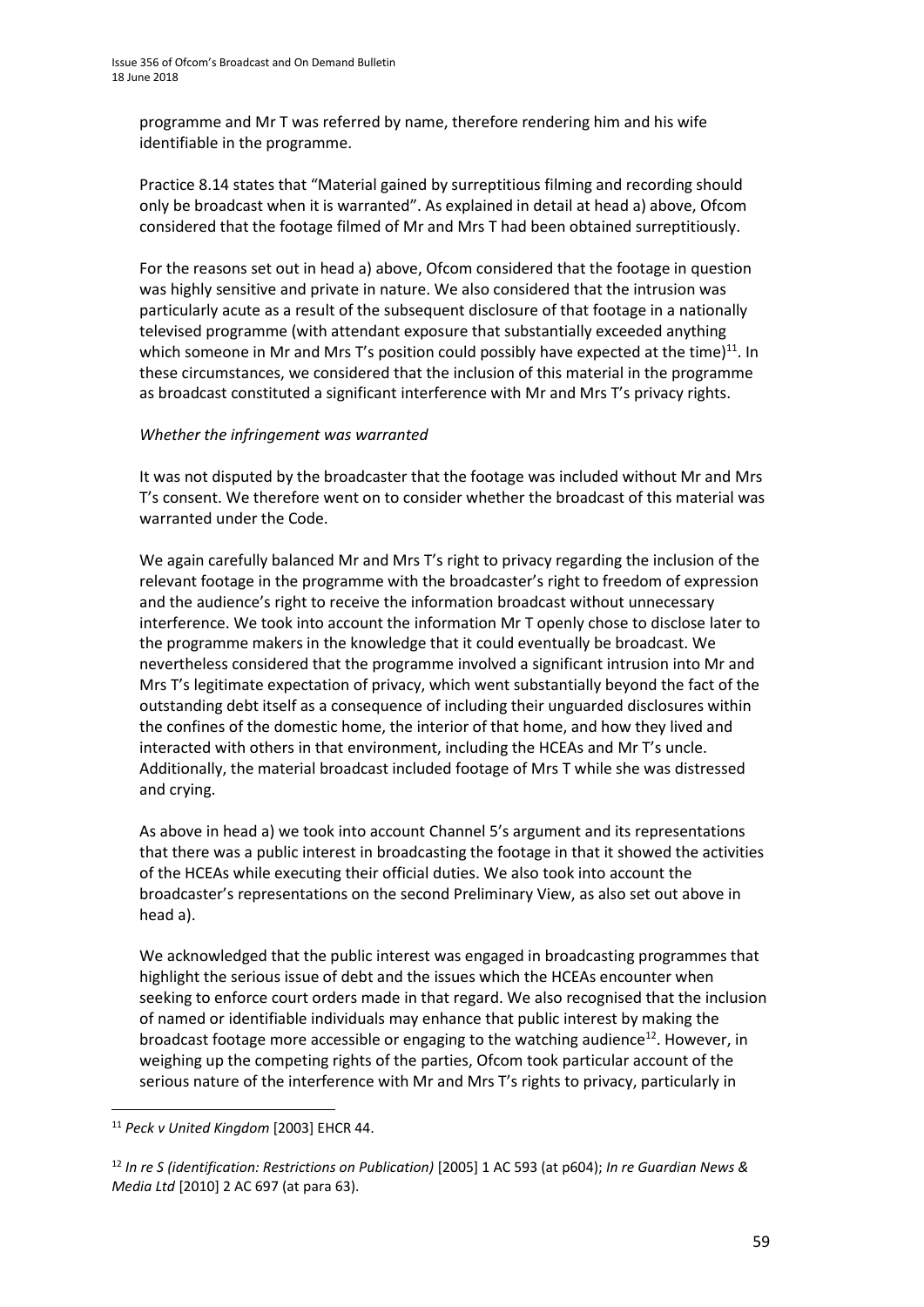light of the manner in which the footage was obtained within the family home, and the sensitive and intimate matters which were recorded about their private and family life. Ofcom considered that Mr and Mrs T's legitimate expectation of privacy, together with the fact that they did not give their consent to the broadcast of this material and that it was obtained by means that, in Ofcom's view, amounted to surreptitious filming, were significant factors in weighing up the competing rights of the parties.

Having taken all the factors above into account, Ofcom considered that, on balance, the interference with Mr and Mrs T's rights to privacy in this case was significant and of such a nature and gravity as to outweigh the public interest in programming of this nature and the wider Article 10 rights of the broadcaster and programme makers. Ofcom also took the view that the broadcast of the footage of Mr and Mrs T gained by the surreptitious filming was not warranted for the purpose of Practice 8.14 in these circumstances. For these reasons, Ofcom considered that the complainants' privacy was unwarrantably infringed in the programme as broadcast.

**Ofcom has upheld Mr T's complaint made on his own behalf and on behalf his wife, Mrs T, of unwarranted infringement of privacy in connection with the obtaining of material included in the programme, and in the programme as broadcast.**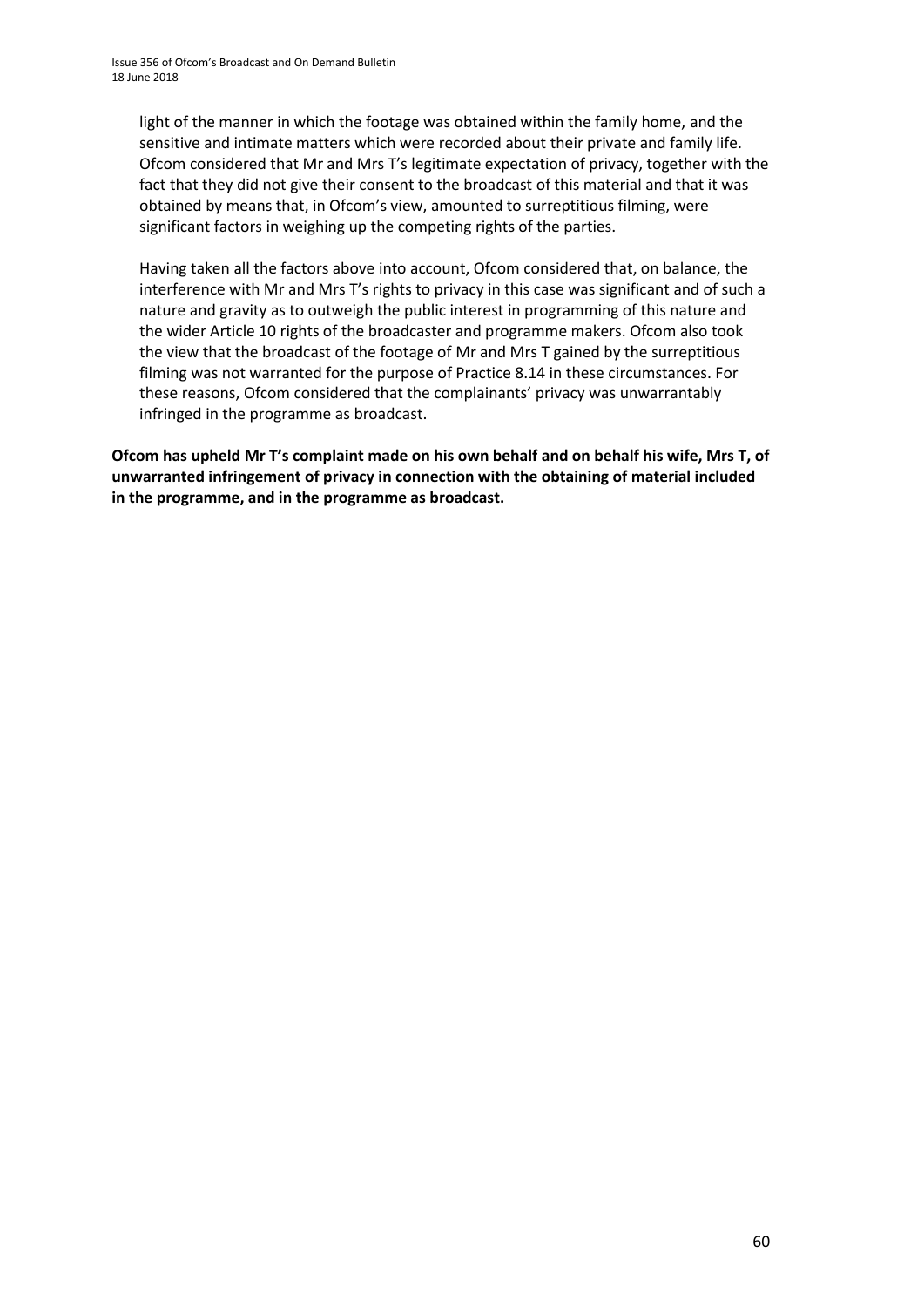## **Investigations Not in Breach**

Here are alphabetical lists of investigations that Ofcom has completed between 28 May and 10 June 2018 and decided that the broadcaster or service provider did not breach Ofcom's codes, rules, licence conditions or other regulatory requirements.

Investigations conducted under the Procedures for investigating breaches of content standards for television and radio

| Programme          | <b>Service</b> | <b>Transmission</b> | <b>Categories</b>  |
|--------------------|----------------|---------------------|--------------------|
|                    |                | date                |                    |
| Ant and Dec's      | <b>ITV</b>     | 10/03/2018          | Competitions       |
| Saturday Night     |                |                     |                    |
| Takeaway           |                |                     |                    |
| Premier League     | Sky Sports     | 17/04/2018          | Offensive language |
| Football: Brighton | Main Event     |                     |                    |
| and Hove Albion y  |                |                     |                    |
| Tottenham          |                |                     |                    |
| Hotspur            |                |                     |                    |

For more information about how Ofcom conducts investigations about content standards on television and radio programmes, go to:

https://www.ofcom.org.uk/ data/assets/pdf\_file/0020/55109/breaches-content[standards.pdf](https://www.ofcom.org.uk/__data/assets/pdf_file/0020/55109/breaches-content-standards.pdf)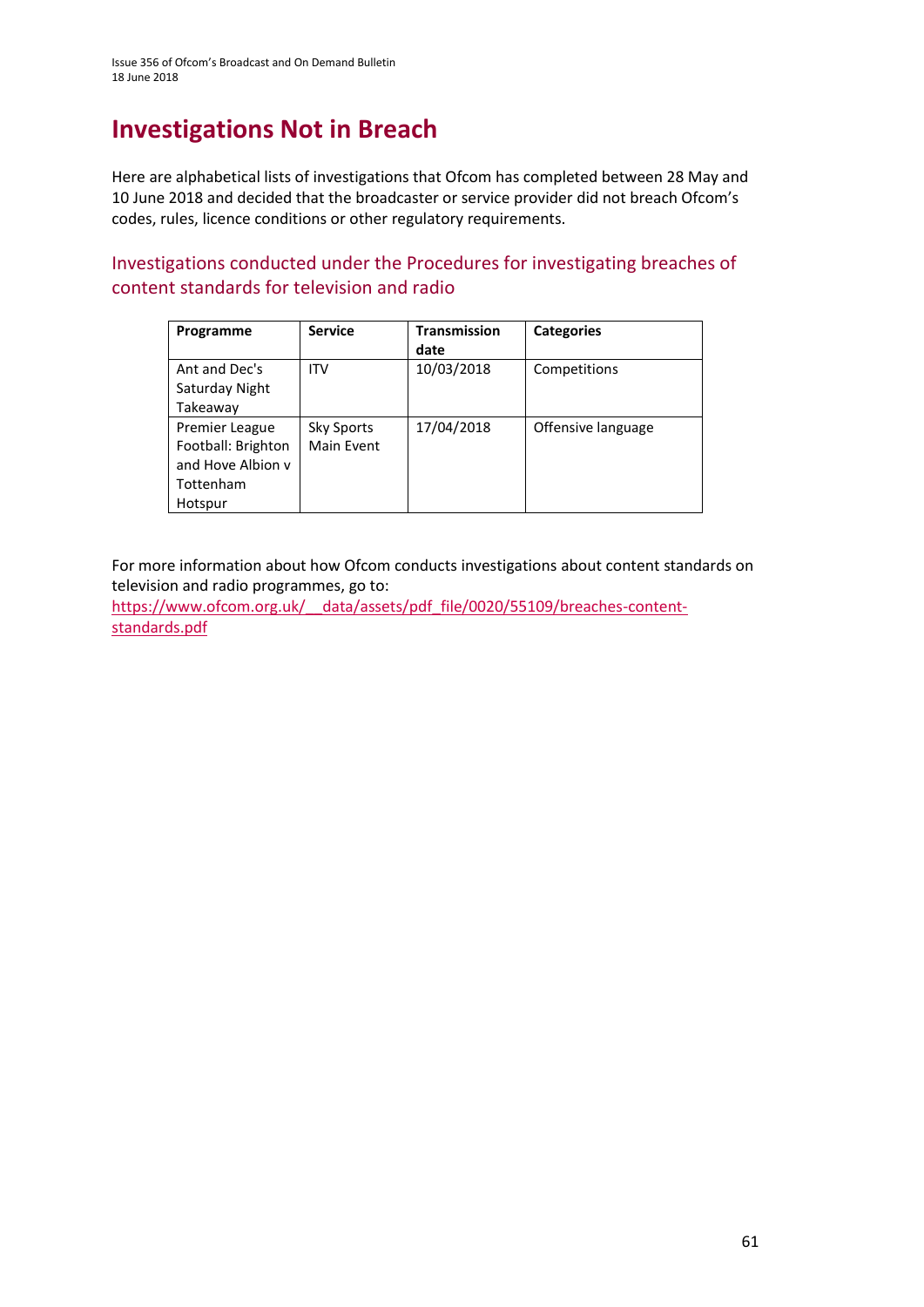Issue 356 of Ofcom's Broadcast and On Demand Bulletin 18 June 2018

# **Complaints assessed, not investigated**

Here are alphabetical lists of complaints that, after careful assessment, Ofcom has decided not to pursue between 28 May and 10 June 2018 because they did not raise issues warranting investigation.

### Complaints assessed under the Procedures for investigating breaches of content standards for television and radio

| Programme                  | <b>Service</b>   | <b>Transmission Date</b> | <b>Categories</b>                     | Number of      |
|----------------------------|------------------|--------------------------|---------------------------------------|----------------|
|                            |                  |                          |                                       | complaints     |
| <b>News</b>                | Absolute 80s     | 23/05/2018               | Animal welfare                        | 1              |
| <b>Ancient Aliens</b>      | Blaze            | 19/05/2018               | Materially misleading                 | $\mathbf{1}$   |
| Mr Bean                    | Boomerang        | 06/05/2018               | Other                                 | $\mathbf{1}$   |
| Competitions               | Capital FM       | 22/01/2018               | Competitions                          | $\mathbf{1}$   |
| Capital Drive Time         | Capital FM North | 25/05/2018               | Gender                                | $\mathbf{1}$   |
|                            | East             |                          | discrimination/offence                |                |
| Are You Smarter Than       | Challenge        | 29/05/2018               | Race                                  | $\mathbf{1}$   |
| a Ten Year Old?            |                  |                          | discrimination/offence                |                |
| The Chase                  | Challenge        | 24/05/2018               | Generally accepted                    | $\mathbf{1}$   |
|                            |                  |                          | standards                             |                |
| 24 Hours in Police         | Channel 4        | 21/05/2018               | Generally accepted                    | $\mathbf{1}$   |
| Custody                    |                  |                          | standards                             |                |
| 24 Hours in Police         | Channel 4        | 28/05/2018               | Animal welfare                        | $\mathbf{1}$   |
| Custody                    |                  |                          |                                       |                |
| <b>Bride and Prejudice</b> | Channel 4        | 05/06/2018               | Generally accepted                    | $\mathbf{1}$   |
|                            |                  |                          | standards                             |                |
| <b>Bride and Prejudice</b> | Channel 4        | 07/06/2018               | Race                                  | $\mathbf{1}$   |
|                            |                  |                          | discrimination/offence                |                |
| <b>Bride and Prejudice</b> | Channel 4        | Various                  | Race                                  | $\mathbf{1}$   |
| (trailer)                  |                  |                          | discrimination/offence                |                |
| Channel 4 News             | Channel 4        | 23/04/2018               | Due impartiality/bias<br>$\mathbf{1}$ |                |
| Channel 4 News             | Channel 4        | 14/05/2018               | Due impartiality/bias<br>$\mathbf{1}$ |                |
| Channel 4 News             | Channel 4        | 15/05/2018               | Due accuracy                          | $\overline{2}$ |
| Channel 4 News             | Channel 4        | 21/05/2018               | Due impartiality/bias                 | $\mathbf{1}$   |
| Four in a Bed              | Channel 4        | 23/05/2018               | Dangerous behaviour                   | $\mathbf{1}$   |
| Gogglebox                  | Channel 4        | 25/05/2018               | Sexual material                       | $\mathbf{1}$   |
| Hollyoaks                  | Channel 4        | 10/05/2018               | Generally accepted                    | $\mathbf{1}$   |
|                            |                  |                          | standards                             |                |
| Hollyoaks                  | Channel 4        | 22/05/2018               | Offensive language                    | $\mathbf 1$    |
| Humans                     | Channel 4        | 17/05/2018               | Generally accepted                    | $\mathbf{1}$   |
|                            |                  |                          | standards                             |                |
| Humans (trailer)           | Channel 4        | various                  | Materially misleading                 | 9              |
| Manchester: A Year of      | Channel 4        | 21/05/2018               | Generally accepted                    | $\mathbf{1}$   |
| Hate Crime                 |                  |                          | standards                             |                |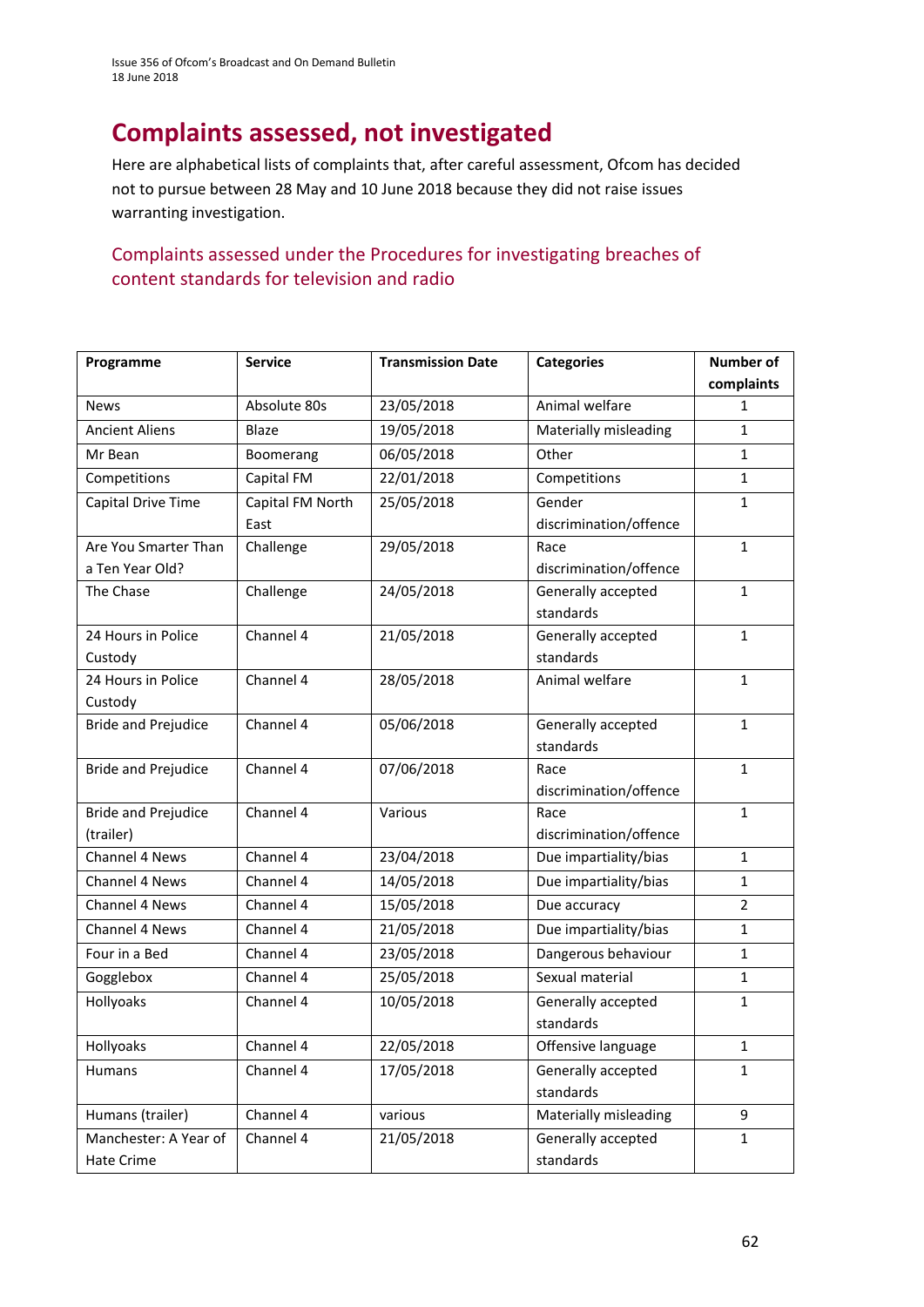| Programme                   | <b>Service</b>        | <b>Transmission Date</b> | <b>Categories</b>      | Number of      |
|-----------------------------|-----------------------|--------------------------|------------------------|----------------|
|                             |                       |                          |                        | complaints     |
| Manchester: A Year of       | Channel 4             | 21/05/2018               | Race                   | 1              |
| <b>Hate Crime</b>           |                       |                          | discrimination/offence |                |
| Ramadan Diaries             | Channel 4             | 31/05/2018               | Generally accepted     | $\mathbf{1}$   |
|                             |                       |                          | standards              |                |
| The Battle for Britain's    | Channel 4             | 29/05/2018               | Generally accepted     | 5              |
| Heroes                      |                       |                          | standards              |                |
| <b>Kittens Got Talent</b>   | Channel 5             | 13/05/2018               | Animal welfare         | $\mathbf{1}$   |
| Mofy                        | Channel 5             | 29/05/2018               | Dangerous behaviour    | $\mathbf{1}$   |
| Neighbours                  | Channel 5             | 28/05/2018               | Gender                 | 1              |
|                             |                       |                          | discrimination/offence |                |
| Neighbours                  | Channel 5             | 28/05/2018               | Nudity                 | $\mathbf{1}$   |
| The Wright Stuff            | Channel 5             | 15/05/2018               | Due impartiality/bias  | $\mathbf{1}$   |
| Football's 47 Best          | Dave                  | 27/05/2018               | Offensive language     | 1              |
| <b>Worst Songs</b>          |                       |                          |                        |                |
| Gavin and Stacey            | Dave                  | 27/05/2018               | Offensive language     | $\overline{2}$ |
| Quite Big Thursdays         | E <sub>4</sub>        | 26/05/2018               | Offensive language     | $\mathbf{1}$   |
| (trailer)                   |                       |                          |                        |                |
| Continuity                  | $Film4 + 1$           | 03/06/2018               | Race                   | $\mathbf{1}$   |
| announcement                |                       |                          | discrimination/offence |                |
| Gem at Breakfast with       | Gem 106 FM            | 15/05/2018               | Competitions           | $\mathbf{1}$   |
| Jo & Sparky                 |                       |                          |                        |                |
| The Andromeda Strain        | <b>Horror Channel</b> | 05/05/2018               | Violence               | 1              |
| A&E Live                    | <b>ITV</b>            | 22/05/2018               | Generally accepted     | $\overline{2}$ |
|                             |                       |                          | standards              |                |
| And and Dec's               | <b>ITV</b>            | 07/04/2018               | Undue prominence       | $\mathbf{1}$   |
| Saturday Night              |                       |                          |                        |                |
| Takeaway                    |                       |                          |                        |                |
| <b>Britain's Got Talent</b> | <b>ITV</b>            | 12/05/2018               | Materially misleading  | 1              |
| <b>Britain's Got Talent</b> | ITV                   | 26/05/2018               | Generally accepted     | 1              |
|                             |                       |                          | standards              |                |
| <b>Britain's Got Talent</b> | <b>ITV</b>            | 28/05/2018               | Generally accepted     | $\overline{4}$ |
|                             |                       |                          | standards              |                |
| <b>Britain's Got Talent</b> | <b>ITV</b>            | 28/05/2018               | Offensive language     | 17             |
| <b>Britain's Got Talent</b> | ITV                   | 29/05/2018               | Generally accepted     | 5              |
|                             |                       |                          | standards              |                |
| <b>Britain's Got Talent</b> | <b>ITV</b>            | 29/05/2018               | Offensive language     | $\mathbf{1}$   |
| <b>Britain's Got Talent</b> | <b>ITV</b>            | 29/05/2018               | Race                   | 1              |
|                             |                       |                          | discrimination/offence |                |
| <b>Britain's Got Talent</b> | <b>ITV</b>            | 29/05/2018               | Sexual material        | $\mathbf{1}$   |
| <b>Britain's Got Talent</b> | <b>ITV</b>            | 29/05/2018               | Voting                 | $\mathbf{1}$   |
| <b>Britain's Got Talent</b> | <b>ITV</b>            | 30/05/2018               | Generally accepted     | $\mathbf{1}$   |
|                             |                       |                          | standards              |                |
| <b>Britain's Got Talent</b> | <b>ITV</b>            | 30/05/2018               | Sexual material        | 51             |
| <b>Britain's Got Talent</b> | ITV                   | 31/05/2018               | Offensive language     | $\mathbf{1}$   |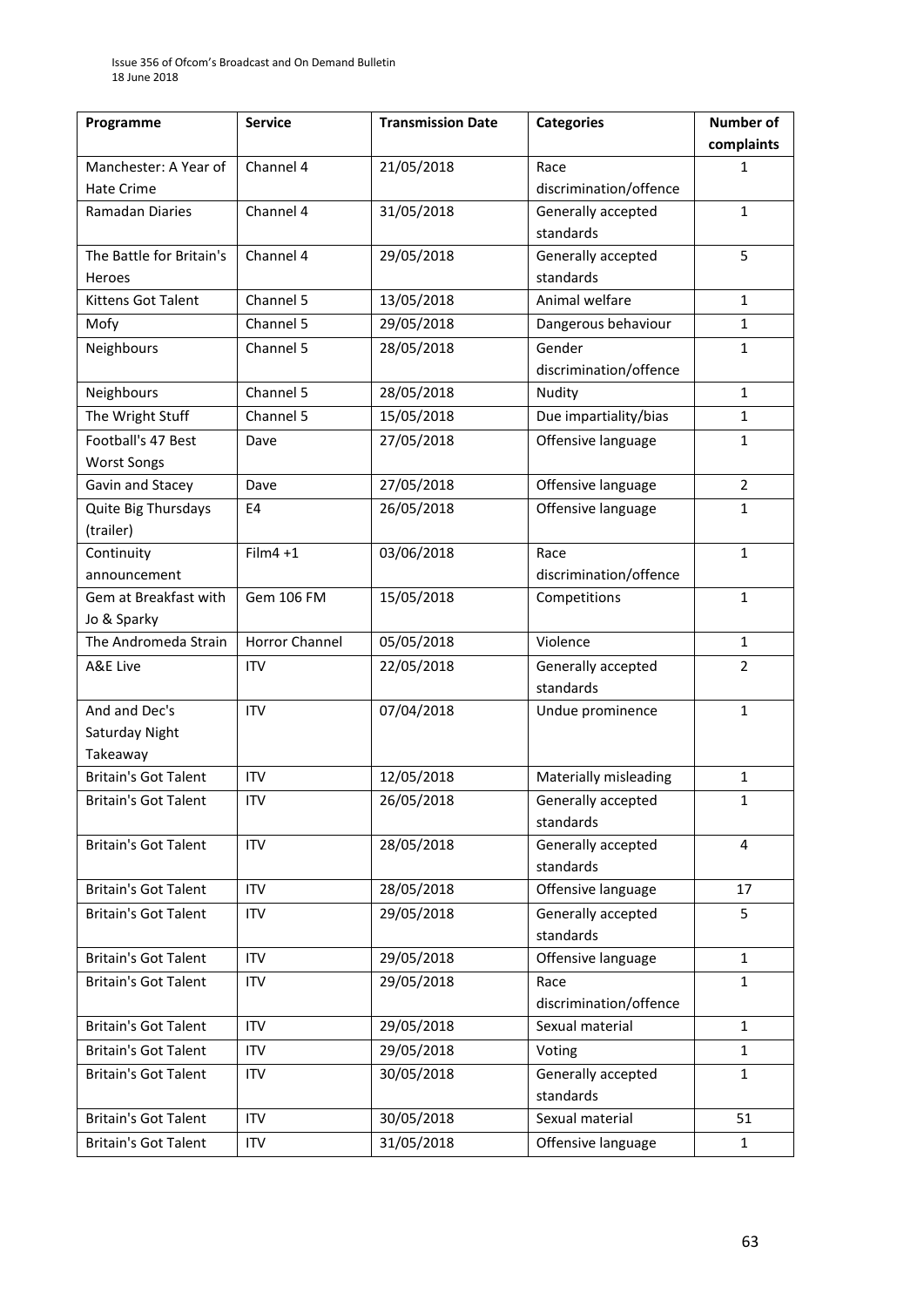| Programme                         | <b>Service</b> | <b>Transmission Date</b> | <b>Categories</b>               | <b>Number of</b> |
|-----------------------------------|----------------|--------------------------|---------------------------------|------------------|
|                                   |                |                          |                                 | complaints       |
| <b>Britain's Got Talent</b>       | <b>ITV</b>     | 31/05/2018               | Race                            | 1                |
|                                   |                |                          | discrimination/offence          |                  |
| <b>Britain's Got Talent</b>       | <b>ITV</b>     | 31/05/2018               | Voting                          | $\mathbf{1}$     |
| <b>Britain's Got Talent</b>       | <b>ITV</b>     | 01/06/2018               | Generally accepted              | $\overline{2}$   |
|                                   |                |                          | standards                       |                  |
| <b>Britain's Got Talent</b>       | <b>ITV</b>     | 03/06/2018               | Disability                      | $\mathbf{1}$     |
|                                   |                |                          | discrimination/offence          |                  |
| <b>Britain's Got Talent</b>       | <b>ITV</b>     | 03/06/2018               | Generally accepted              | $\mathbf{1}$     |
|                                   |                |                          | standards                       |                  |
| <b>Britain's Got Talent</b>       | <b>ITV</b>     | 03/06/2018               | Nudity                          | $\mathbf{1}$     |
| <b>Britain's Got Talent</b>       | <b>ITV</b>     | 03/06/2018               | Offensive language              | 19               |
| <b>Britain's Got Talent</b>       | <b>ITV</b>     | 03/06/2018               | Race                            | $\mathbf{1}$     |
|                                   |                |                          | discrimination/offence          |                  |
| <b>Britain's Got Talent</b>       | <b>ITV</b>     | 03/06/2018               | Sexual material                 | 57               |
| <b>Coronation Street</b>          | <b>ITV</b>     | 31/05/2018               | Generally accepted              | $\overline{2}$   |
|                                   |                |                          | standards                       |                  |
| <b>Coronation Street</b>          | <b>ITV</b>     | 31/05/2018               | Violence                        | $\mathbf{1}$     |
| <b>Coronation Street</b>          | <b>ITV</b>     | 01/06/2018               | Violence                        | 8                |
| <b>Coronation Street</b>          | <b>ITV</b>     | various                  | Violence                        | 1                |
| Dickinson's Real Deal             | <b>ITV</b>     | 04/06/2018               | Competitions                    | $\mathbf{1}$     |
| Emmerdale                         | <b>ITV</b>     | 17/05/2018               | Violence                        | $\mathbf{1}$     |
| Emmerdale                         | <b>ITV</b>     | 22/05/2018               | Violence                        | $\overline{2}$   |
| Emmerdale                         | <b>ITV</b>     | 24/05/2018               | Violence                        | 6                |
| Emmerdale                         | <b>ITV</b>     | various                  | Violence                        | $\mathbf{1}$     |
| Gala Bingo's                      | <b>ITV</b>     | 05/05/2018               | Sponsorship credits             | $\mathbf{1}$     |
| sponsorship of The                |                |                          |                                 |                  |
| Chase                             |                |                          |                                 |                  |
| <b>Good Morning Britain</b>       | <b>ITV</b>     | 14/05/2018               | Due impartiality/bias           | $\mathbf{1}$     |
| <b>Good Morning Britain</b>       | <b>ITV</b>     | 15/05/2018               | Generally accepted              | 1                |
|                                   |                |                          | standards                       |                  |
| <b>Good Morning Britain</b>       | <b>ITV</b>     | 18/05/2018               | Race                            | $\overline{2}$   |
| <b>Good Morning Britain</b>       | <b>ITV</b>     | 29/05/2018               | discrimination/offence          | $\mathbf{1}$     |
|                                   |                |                          | Due impartiality/bias           |                  |
| Harry Hill's Alien Fun<br>Capsule | ITV            | 26/05/2018               | Generally accepted<br>standards | 3                |
| Harry Hill's Alien Fun            | <b>ITV</b>     | 27/05/2018               | Generally accepted              | $\mathbf{1}$     |
| Capsule                           |                |                          | standards                       |                  |
| Heathrow: Britain's               | <b>ITV</b>     | 16/05/2018               | Due accuracy                    | $\mathbf{1}$     |
| <b>Busiest Airport</b>            |                |                          |                                 |                  |
| How to Spend It Well:             | <b>ITV</b>     | 06/06/2018               | Harm                            | $\mathbf{1}$     |
| House and Garden                  |                |                          |                                 |                  |
| Innocent                          | <b>ITV</b>     | 14/05/2018               | <b>Flashing images</b>          | $\mathbf{1}$     |
| <b>ITV News</b>                   | <b>ITV</b>     | 13/05/2018               | Due impartiality/bias           | $\mathbf{1}$     |
| <b>ITV News</b>                   | <b>ITV</b>     | 29/05/2018               | Due impartiality/bias           | $\overline{2}$   |
| <b>ITV News</b>                   | ITV            | 02/06/2018               | Due accuracy                    | $\mathbf 1$      |
|                                   |                |                          |                                 |                  |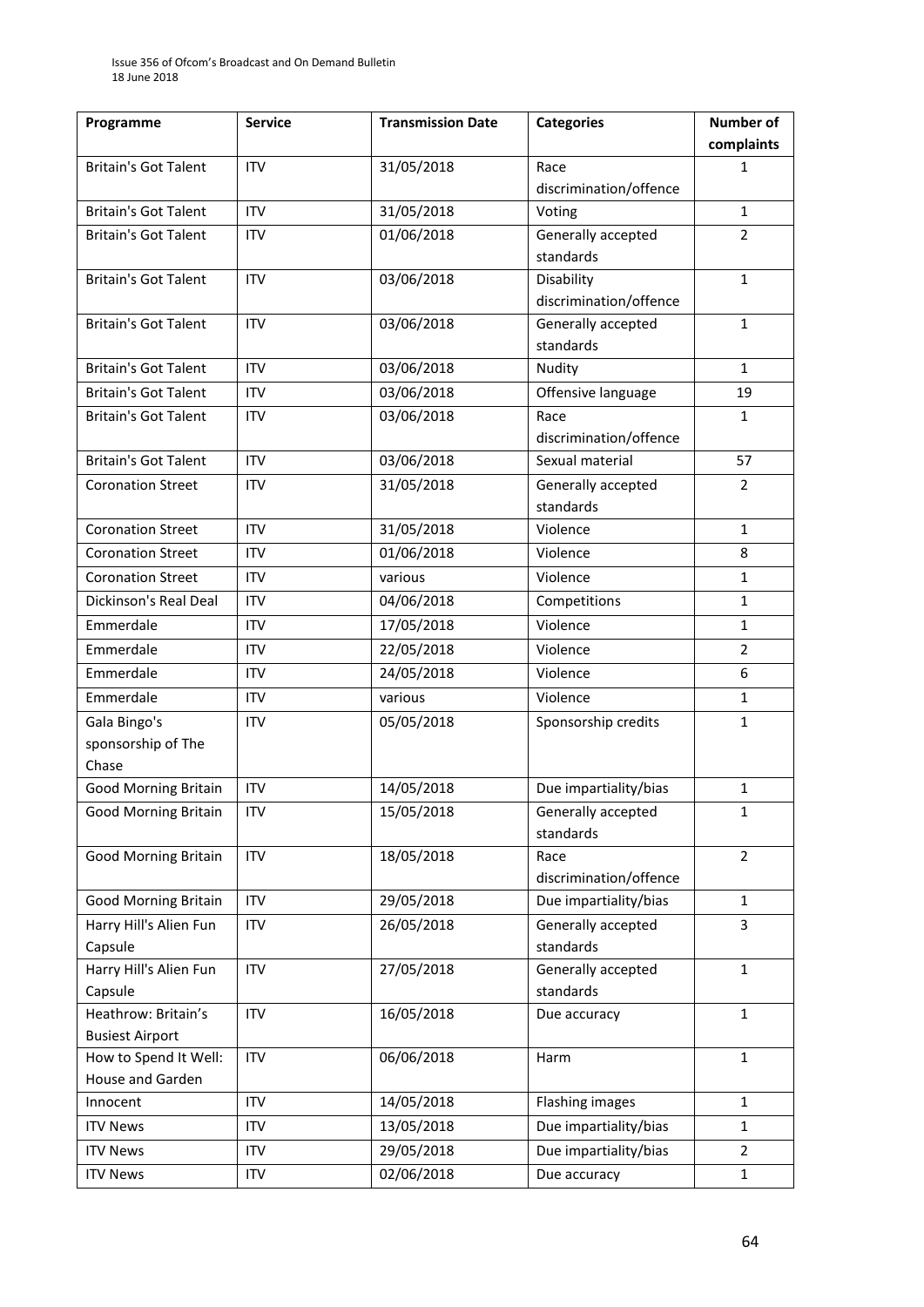| Programme                 | <b>Service</b>   | <b>Transmission Date</b> | <b>Categories</b>                  | <b>Number of</b> |
|---------------------------|------------------|--------------------------|------------------------------------|------------------|
|                           |                  |                          |                                    | complaints       |
| Little Big Shots          | <b>ITV</b>       | 20/05/2018               | Due impartiality/bias              | 1                |
| Lorraine                  | <b>ITV</b>       | 07/06/2018               | Nudity                             | $\mathbf{1}$     |
| Lottoland.co.uk's         | <b>ITV</b>       | 07/05/2018               | Generally accepted                 | $\mathbf{1}$     |
| sponsorship of Who        |                  |                          | standards                          |                  |
| Wants to Be a             |                  |                          |                                    |                  |
| Millionaire?              |                  |                          |                                    |                  |
| Lottoland.co.uk's         | <b>ITV</b>       | 11/05/2018               | Dangerous behaviour                | $\mathbf{1}$     |
| sponsorship of Who        |                  |                          |                                    |                  |
| Wants to Be a             |                  |                          |                                    |                  |
| Millionaire?              |                  |                          |                                    |                  |
| Peston on Sunday          | <b>ITV</b>       | 13/05/2018               | Due impartiality/bias              | $\mathbf{1}$     |
| Soak.com's                | <b>ITV</b>       | 06/06/2018               | Dangerous behaviour                | $\mathbf{1}$     |
| sponsorship of Local      |                  |                          |                                    |                  |
| Weather on Good           |                  |                          |                                    |                  |
| Morning Britain           |                  |                          |                                    |                  |
| The British Soap          | <b>ITV</b>       | 02/06/2018               | Suicide and self harm              | $\mathbf{1}$     |
| Awards                    |                  |                          |                                    |                  |
| The Chase                 | <b>ITV</b>       | 14/05/2018               | Generally accepted                 | $\mathbf{1}$     |
|                           |                  |                          | standards                          |                  |
| The Chase                 | <b>ITV</b>       | 29/05/2018               | Competitions                       | $\mathbf{1}$     |
| The Jeremy Kyle Show      | <b>ITV</b>       | 25/05/2018               | Transgender                        | $\mathbf{1}$     |
|                           |                  |                          | discrimination/offence             |                  |
| The NHS Heroes            | <b>ITV</b>       | 21/05/2018               | Transgender                        | $\mathbf{1}$     |
| Awards                    |                  |                          | discrimination/offence             |                  |
| The Queen's               | <b>ITV</b>       | 04/05/2018               | Materially misleading              | $\overline{2}$   |
| Coronation in Colour      |                  |                          |                                    |                  |
| This Morning              | <b>ITV</b>       | 08/05/2018               | Nudity<br>$\mathbf{1}$             |                  |
| This Morning              | <b>ITV</b>       | 09/05/2018               | Generally accepted<br>$\mathbf{1}$ |                  |
|                           |                  |                          | standards                          |                  |
| This Morning              | <b>ITV</b>       | 24/05/2018               | Gender                             | 2                |
|                           |                  |                          | discrimination/offence             |                  |
| This Morning              | <b>ITV</b>       | 28/05/2018               | Generally accepted                 | $\mathbf{1}$     |
|                           |                  |                          | standards                          |                  |
| USwitch's sponsorship     | <b>ITV</b>       | 28/05/2018               | Sponsorship credits                | $\overline{2}$   |
| of Britain's Got Talent   |                  |                          |                                    |                  |
| USwitch's sponsorship     | <b>ITV</b>       | 29/05/2018               | Sponsorship credits                | $\mathbf{1}$     |
| of Britain's Got Talent   |                  |                          |                                    |                  |
| Who Wants to Be a         | <b>ITV</b>       | 11/05/2018               | Disability                         | $\mathbf{1}$     |
| Millionaire?              |                  |                          | discrimination/offence             |                  |
| Who Wants to Be a         | <b>ITV</b>       | 11/05/2018               | Generally accepted                 | $\mathbf{1}$     |
| Millionaire?              |                  |                          | standards                          |                  |
| Zoe Ball on Saturday      | ITV              | 05/05/2018               | Scheduling                         | $\mathbf{1}$     |
| <b>Britain's Got More</b> | ITV <sub>2</sub> | 30/05/2018               | Violence                           | 23               |
| Talent                    |                  |                          |                                    |                  |
| <b>Britain's Got More</b> | ITV2             | 31/05/2018               | Generally accepted                 | $\mathbf{1}$     |
| Talent                    |                  |                          | standards                          |                  |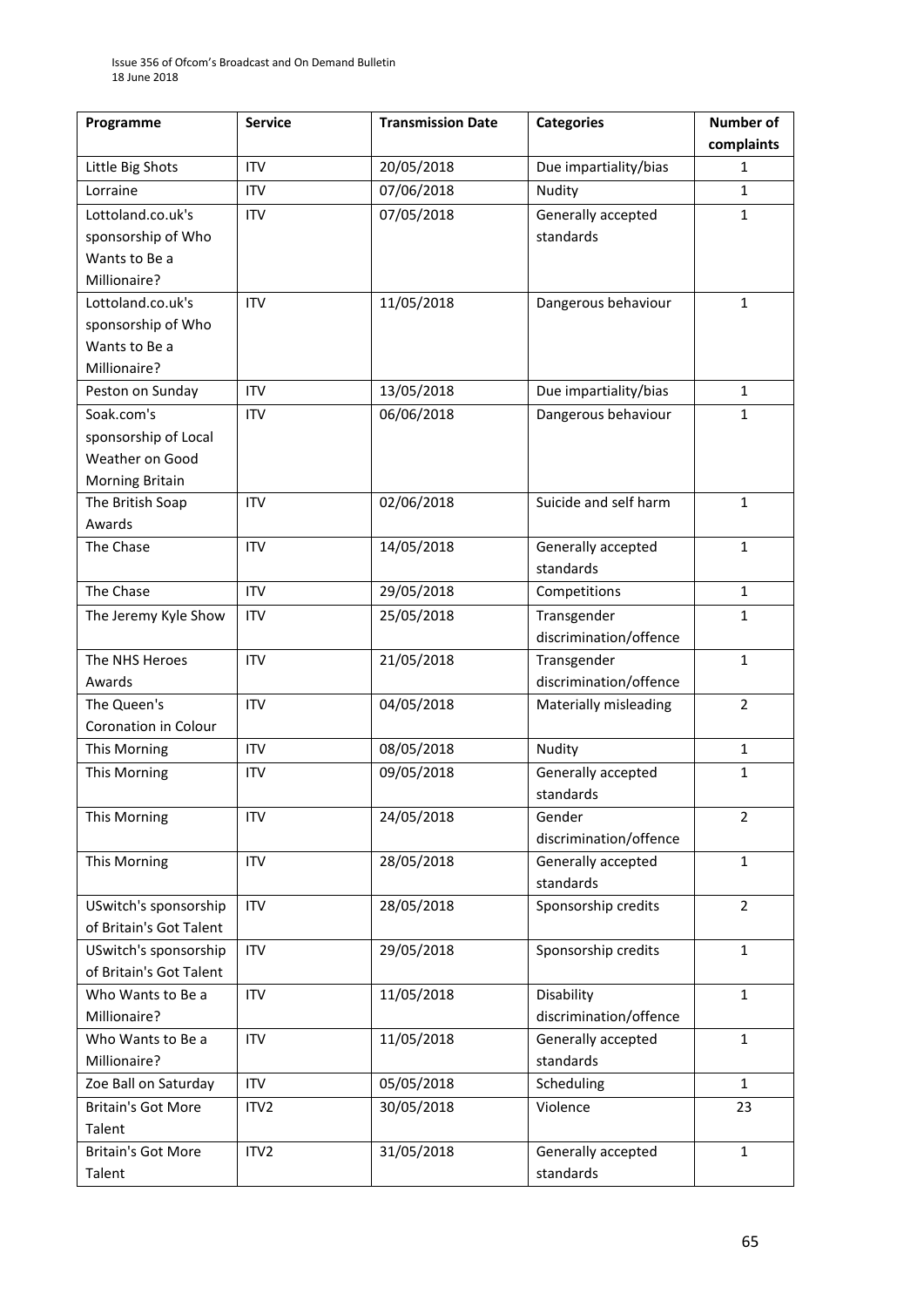| Programme                 | <b>Service</b>    | <b>Transmission Date</b> | <b>Categories</b>      | <b>Number of</b> |
|---------------------------|-------------------|--------------------------|------------------------|------------------|
|                           |                   |                          |                        | complaints       |
| <b>Britain's Got More</b> | ITV <sub>2</sub>  | 02/06/2018               | Generally accepted     | 1                |
| Talent                    |                   |                          | standards              |                  |
| Celebrity Juice           | ITV <sub>2</sub>  | 24/05/2018               | Generally accepted     | $\mathbf{1}$     |
|                           |                   |                          | standards              |                  |
| <b>Coronation Street</b>  | ITV <sub>2</sub>  | 02/06/2018               | Violence               | $\mathbf{1}$     |
| Omnibus                   |                   |                          |                        |                  |
| <b>Family Guy</b>         | ITV <sub>2</sub>  | 05/06/2018               | Generally accepted     | $\overline{2}$   |
|                           |                   |                          | standards              |                  |
| <b>Family Guy</b>         | ITV2              | 05/06/2018               | Religious/Beliefs      | $\mathbf{1}$     |
|                           |                   |                          | discrimination/offence |                  |
| Love Island               | ITV <sub>2</sub>  | 04/06/2018               | Generally accepted     | $\overline{2}$   |
|                           |                   |                          | standards              |                  |
| Love Island               | ITV <sub>2</sub>  | 05/06/2018               | Drugs, smoking,        | $\mathbf{1}$     |
|                           |                   |                          | solvents or alcohol    |                  |
| Love Island               | ITV <sub>2</sub>  | 05/06/2018               | Generally accepted     | $\mathbf{1}$     |
|                           |                   |                          | standards              |                  |
| Love Island               | ITV <sub>2</sub>  | 07/06/2018               | Generally accepted     | $\mathbf{1}$     |
|                           |                   |                          | standards              |                  |
| Two and a Half Men        | ITV <sub>2</sub>  | 15/05/2018               | Generally accepted     | $\mathbf{1}$     |
|                           |                   |                          | standards              |                  |
| The Opening Show          | ITV4              | 05/05/2018               | Gender                 | $\mathbf{1}$     |
|                           |                   |                          | discrimination/offence |                  |
| The Only Way is Essex     | <b>ITVBe</b>      | 23/05/2018               | Offensive language     | $\mathbf{1}$     |
| Veet's sponsorship of     | <b>ITVBe</b>      | 20/05/2018               | Sponsorship            | $\mathbf{1}$     |
| The Only Way Is Essex     |                   |                          |                        |                  |
| <b>Botched</b>            | Kanal 11 (Sweden) | 04/06/2018               | Gender                 | $\mathbf{1}$     |
|                           |                   |                          | discrimination/offence |                  |
| Advertisements            | LBC 97.3 FM       | 01/05/2018               | Commercial             | $\mathbf{1}$     |
|                           |                   |                          | communications on      |                  |
|                           |                   |                          | radio                  |                  |
| Maajid Nawaz              | LBC 97.3 FM       | 31/05/2018               | Generally accepted     | $\mathbf{1}$     |
|                           |                   |                          | standards              |                  |
| Programming               | LBC 97.3 FM       | 01/01/2018               | Generally accepted     | $\mathbf{1}$     |
|                           |                   |                          | standards              |                  |
| <b>Tom Swarbrick</b>      | LBC 97.3 FM       | 28/05/2018               | Generally accepted     | $\mathbf{1}$     |
|                           |                   |                          | standards              |                  |
| Sport Show                | Link FM           | 23/04/2018               | Generally accepted     | $\mathbf{1}$     |
|                           |                   |                          | standards              |                  |
| Brexit programme          | London Live       | 02/05/2018               | Materially misleading  | $\mathbf{1}$     |
| (trailer)                 |                   |                          |                        |                  |
| MK Breakfast Show         | <b>MKFM</b>       | 31/05/2018               | Offensive language     | $\mathbf{1}$     |
| 999: What's Your          | More4             | 23/05/2018               | Sexual material        | $\mathbf{1}$     |
| Emergency?                |                   |                          |                        |                  |
| The Incredible Dr Pol     | Nat Geo Wild      | 29/05/2018               | Animal welfare         | $\mathbf{1}$     |
| <b>UK Border Force</b>    | Pick              | 18/05/2018               | Materially misleading  | 1                |
| <b>Scrap Kings</b>        | Quest             | 04/05/2018               | Offensive language     | $\mathbf{1}$     |
|                           |                   |                          |                        |                  |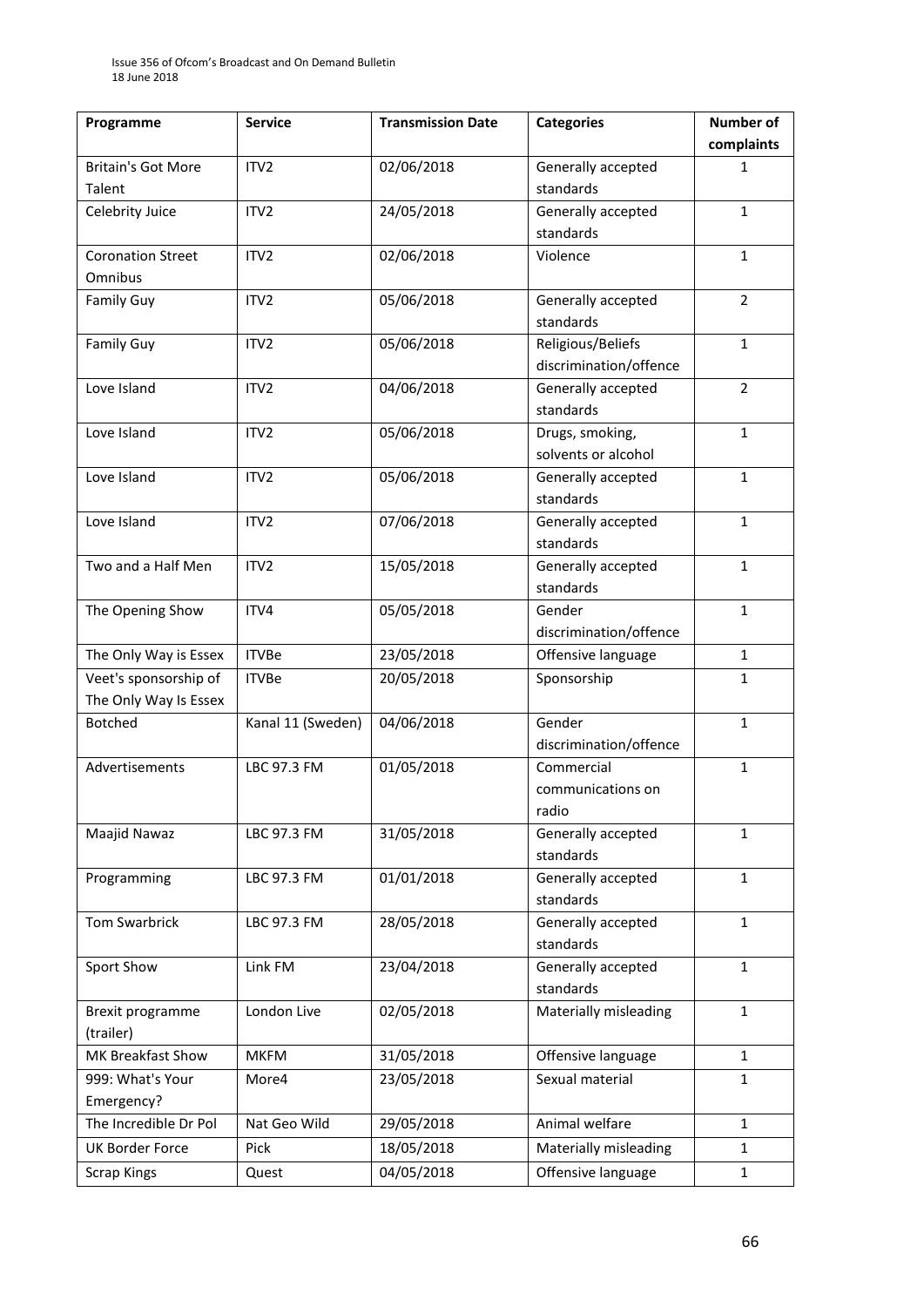| Programme             | <b>Service</b>       | <b>Transmission Date</b> | <b>Categories</b>      | <b>Number of</b> |
|-----------------------|----------------------|--------------------------|------------------------|------------------|
|                       |                      |                          |                        | complaints       |
| The Chris Moyles      | Radio X              | 30/05/2018               | Offensive language     | 1                |
| Show                  |                      |                          |                        |                  |
| The Kickabout with    | Radio X              | 26/05/2018               | Race                   | $\mathbf{1}$     |
| Johnny Vaughan        |                      |                          | discrimination/offence |                  |
| <b>Kid Criminals</b>  | Really               | 14/05/2018               | Scheduling             | $\mathbf{1}$     |
| Novosti               | <b>REN TV Baltic</b> | 11/04/2018               | Due impartiality/bias  | $\mathbf{1}$     |
| Guiness Pro14         | Sky Sports Action    | 26/05/2018               | Race                   | $\mathbf{1}$     |
| Championship          |                      |                          | discrimination/offence |                  |
| <b>Billions</b>       | Sky1                 | 10/05/2018               | Gender                 | $\mathbf{1}$     |
|                       |                      |                          | discrimination/offence |                  |
| Mike Graham           | <b>Talk Radio</b>    | 09/05/2018               | Race                   | $\mathbf{1}$     |
|                       |                      |                          | discrimination/offence |                  |
| The Breakfast Show    | <b>Talk Radio</b>    | 09/05/2018               | Commercial             | $\mathbf{1}$     |
| with Julia Hartley    |                      |                          | communications on      |                  |
| <b>Brewer</b>         |                      |                          | radio                  |                  |
| Alan Brazil Breakfast | Talksport            | 11/05/2018               | Generally accepted     | $\mathbf{1}$     |
| Show                  |                      |                          | standards              |                  |
| Forged in Fire        | The History          | 07/05/2018               | Violence               | $\mathbf{1}$     |
|                       | Channel              |                          |                        |                  |
| Aftonbladets          | TV3 (Sweden)         | 19/04/2018               | Generally accepted     | $\mathbf{1}$     |
| Morgonprogram         |                      |                          | standards              |                  |
| The Breakfast Show    | <b>Wave 105</b>      | 14/05/2018               | Due impartiality/bias  | $\mathbf{1}$     |
| with Rick Jackson     |                      |                          |                        |                  |

For more information about how Ofcom assesses complaints about content standards on television and radio programmes, go to:

https://www.ofcom.org.uk/ data/assets/pdf file/0020/55109/breaches-content[standards.pdf](https://www.ofcom.org.uk/__data/assets/pdf_file/0020/55109/breaches-content-standards.pdf)

## Complaints assessed under the Procedures for investigating breaches of content standards on BBC broadcasting services and BBC ODPS.

| Programme          | <b>Service</b>          | <b>Transmission Date</b> | <b>Categories</b>     | Number of     |
|--------------------|-------------------------|--------------------------|-----------------------|---------------|
|                    |                         |                          |                       | complaints    |
| EastEnders         | BBC <sub>1</sub>        | Various                  | Violence              |               |
| Reporting Scotland | BBC <sub>1</sub>        | 04/04/2018               | Materially misleading |               |
| The Andrew Marr    | BBC <sub>1</sub>        | 05/11/2017               | Due impartiality/bias |               |
| Show               |                         |                          |                       |               |
| South East Inside  | <b>BBC 1 South East</b> | 29/01/2018               | Due accuracy          |               |
| Out                |                         |                          |                       |               |
| South East News    | <b>BBC 1 South East</b> | 29/01/2018               | Due accuracy          | 1             |
| <b>BBC News</b>    | <b>BBC</b> channels     | Various                  | Due impartiality/bias | $\mathfrak z$ |
| Weather            | <b>BBC</b> channels     | Various                  | Due impartiality/bias | 1             |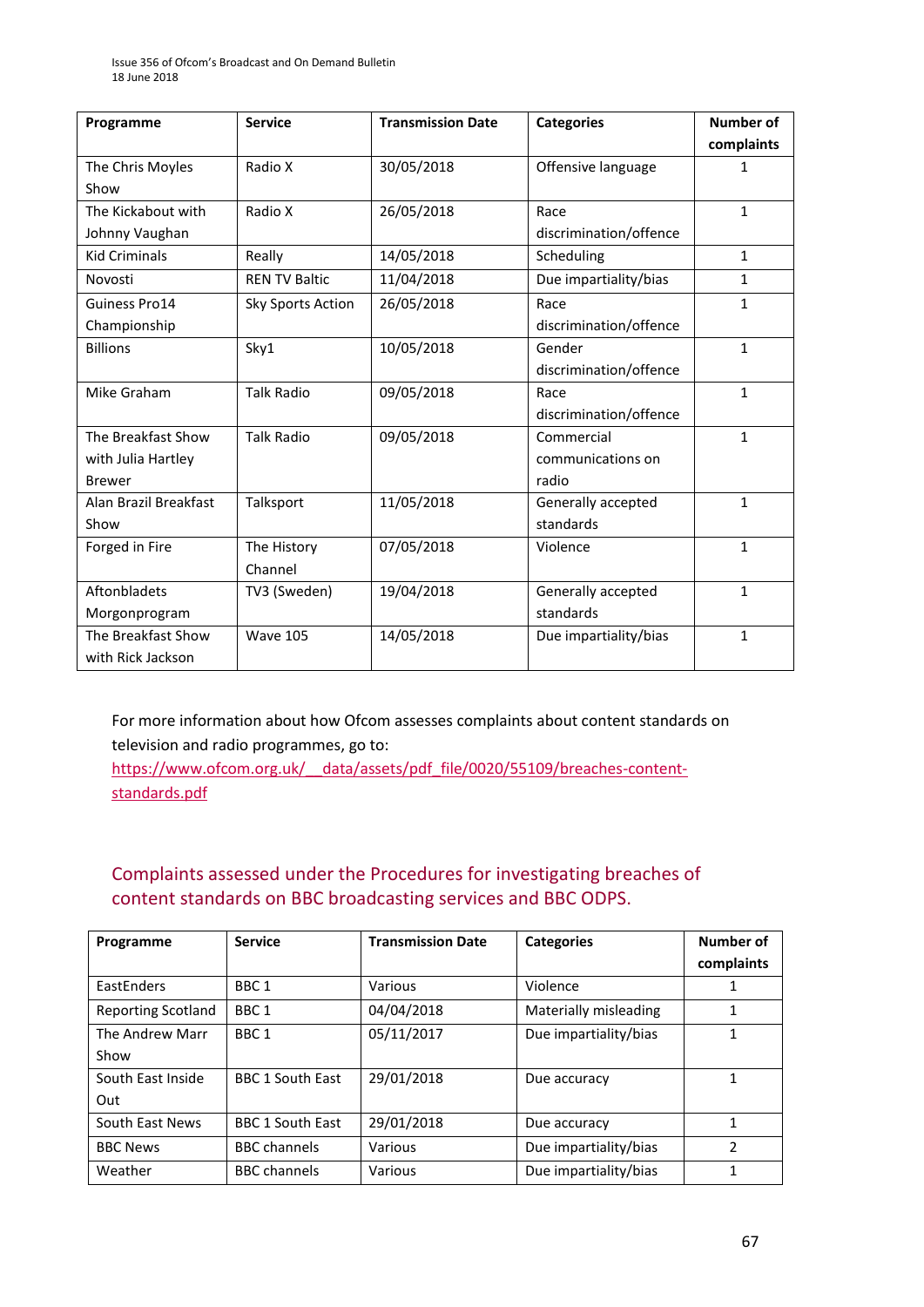| Programme       | <b>Service</b>             | <b>Transmission Date</b> | <b>Categories</b> | Number of<br>complaints |
|-----------------|----------------------------|--------------------------|-------------------|-------------------------|
| <b>BBC News</b> | <b>BBC News</b><br>Channel | 20/06/2017               | Other             |                         |

For more information about how Ofcom assesses complaints about content standards on BBC broadcasting services and BBC ODPS, go to: [https://www.ofcom.org.uk/\\_\\_data/assets/pdf\\_file/0002/100100/Procedures-for](https://www.ofcom.org.uk/__data/assets/pdf_file/0002/100100/Procedures-for-investigating-breaches-of-content-standards-on-BBC-broadcasting-services-and-BBC-on-demand-programme-services.pdf)[investigating-breaches-of-content-standards-on-BBC-broadcasting-services-and-BBC-on](https://www.ofcom.org.uk/__data/assets/pdf_file/0002/100100/Procedures-for-investigating-breaches-of-content-standards-on-BBC-broadcasting-services-and-BBC-on-demand-programme-services.pdf)[demand-programme-services.pdf](https://www.ofcom.org.uk/__data/assets/pdf_file/0002/100100/Procedures-for-investigating-breaches-of-content-standards-on-BBC-broadcasting-services-and-BBC-on-demand-programme-services.pdf)

## Complaints assessed under the Procedures for investigating breaches of rules for On Demand programme services

| Service provider | <b>Categories</b>     | Number of<br>complaints |
|------------------|-----------------------|-------------------------|
| All 4            | <b>Misleadingness</b> |                         |

For more information about how Ofcom assesses complaints about on demand services, go to: [https://www.ofcom.org.uk/\\_\\_data/assets/pdf\\_file/0033/74499/procedures](https://www.ofcom.org.uk/__data/assets/pdf_file/0033/74499/procedures-investigating-breaches.pdf)[investigating-breaches.pdf](https://www.ofcom.org.uk/__data/assets/pdf_file/0033/74499/procedures-investigating-breaches.pdf)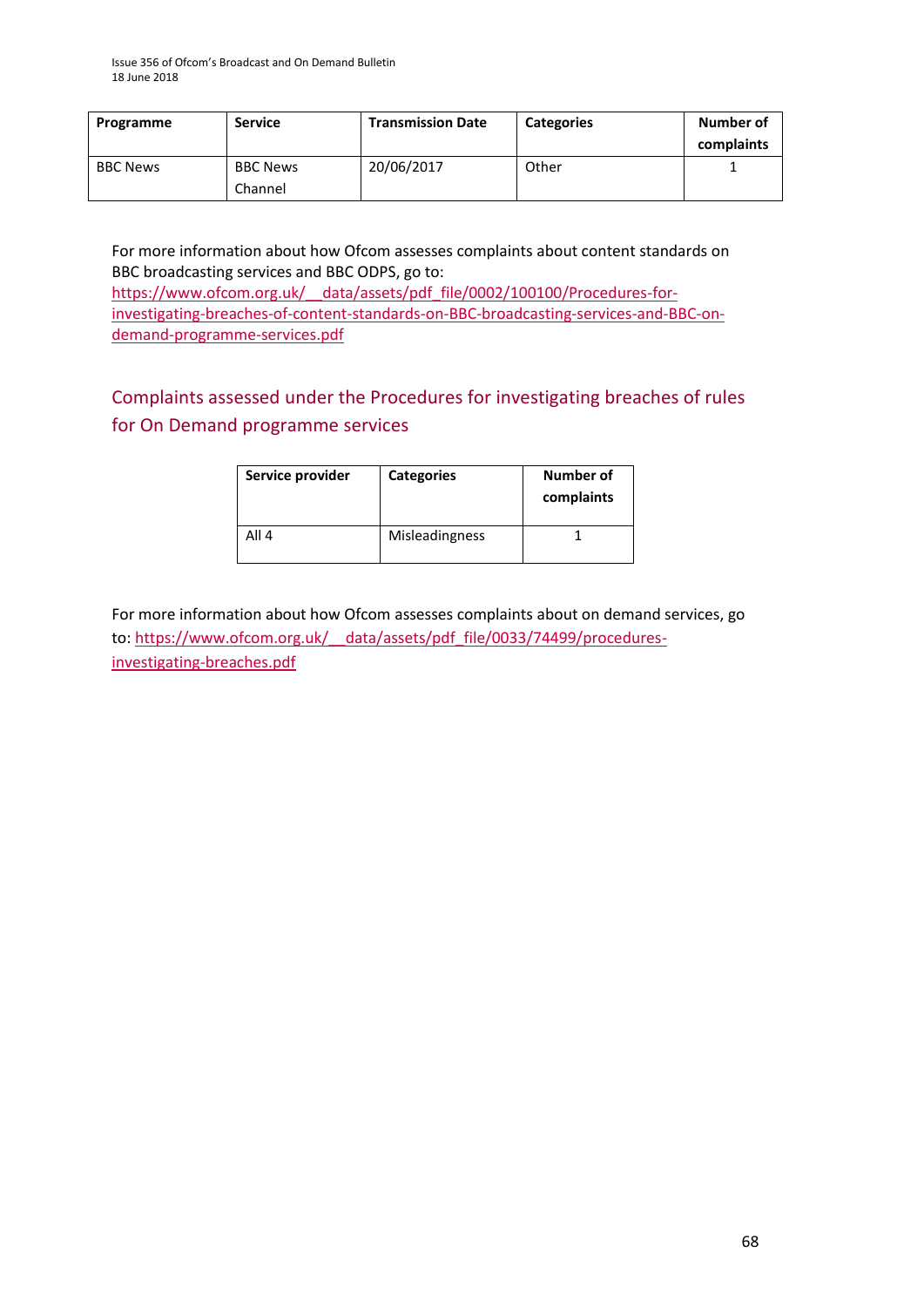# **Complaints outside of remit**

Here are alphabetical lists of complaints received by Ofcom that fell outside of our remit. This is because Ofcom is not responsible for regulating the issue complained about. For example, the complaints were about the content of television, radio or on demand adverts or an on demand service that does not fall within the scope of regulation.

| Programme                   | <b>Service</b>          | <b>Transmission Date</b> | <b>Categories</b>     | <b>Number of</b> |
|-----------------------------|-------------------------|--------------------------|-----------------------|------------------|
|                             |                         |                          |                       | complaints       |
| The Nolan Show <sup>1</sup> | <b>BBC Radio Ulster</b> | 19/12/2016               | Due impartiality      | 1                |
| Advertisement               | Channel 4               | 05/06/2018               | Advertising content   | 1                |
| Channel 4 - Youtube         | Channel 4               | n/a                      | Due impartiality/bias | $\mathbf{1}$     |
|                             | YouTube Channel         |                          |                       |                  |
| Advertisement               | Channel 5               | 14/05/2018               | Generally accepted    | $\mathbf{1}$     |
|                             |                         |                          | standards             |                  |
| Advertisement               | Heart 80s               | 28/05/2018               | Advertising content   | $\mathbf 1$      |
| Advertisement               | <b>ITV</b>              | 25/05/2018               | Advertising content   | 1                |
| Advertisements              | <b>ITV</b>              | 29/05/2018               | Advertising content   | 1                |
| <b>Britain's Got Talent</b> | <b>ITV</b>              | 28/05/2018               | Outside of remit      | 1                |
| Non-editorial               | <b>ITV Hub</b>          | 27/05/2018               | Other                 | 1                |
| (subscription /             |                         |                          |                       |                  |
| account)                    |                         |                          |                       |                  |
| Advertisement               | ITV <sub>2</sub>        | 01/06/2018               | Advertising content   | $\mathbf{1}$     |
| Advertisement               | ITV <sub>2</sub>        | 07/06/2018               | Advertising content   | 1                |
| Love Island                 | ITV <sub>2</sub>        | 04/06/2018               | Outside of remit      | 2                |
| Love Island                 | ITV <sub>2</sub>        | 05/06/2018               | Outside of remit      | 1                |
| Love Island                 | ITV <sub>2</sub>        | 08/06/2018               | Outside of remit      | 1                |
| Advertisement               | n/a                     | 25/05/2018               | Advertising content   | 1                |
| Advertisement               | n/a                     | 29/05/2018               | Advertising content   | 1                |
| Background music            | n/a                     | Various                  | Outside of remit      | 1                |
| Safe                        | <b>Netflix</b>          | 04/06/2018               | Suicide and self harm | 1                |
| Advertisement               | Nick Jr                 | 07/06/2018               | Advertising content   | 1                |
| <b>Beauty Bakeries</b>      | QVC                     | 06/05/2018               | Advertising content   | 1                |
| Advertisements              | <b>Sky Sports</b>       | 03/06/2018               | Advertising content   | 1                |
| <b>NCIS</b>                 | Universal Channel       | 29/05/2018               | Outside of remit      | 1                |
| Advertisement               | Various                 | 01/06/2018               | Advertising content   | 1                |
| TOTP2 The 60s               | Yesterday               | 26/05/2018               | Outside of remit      | 1                |

#### Complaints about television, radio or on demand services

For more information about what Ofcom's rules cover, go to: [https://www.ofcom.org.uk/tv](https://www.ofcom.org.uk/tv-radio-and-on-demand/how-to-report-a-complaint/what-does-ofcom-cover)[radio-and-on-demand/how-to-report-a-complaint/what-does-ofcom-cover](https://www.ofcom.org.uk/tv-radio-and-on-demand/how-to-report-a-complaint/what-does-ofcom-cover)

**.** 

 $1$  The BBC only became subject to Ofcom's rules on due impartiality and due accuracy on 22 March 2017, after these programmes were broadcast. This complaint therefore fell outside of Ofcom's remit.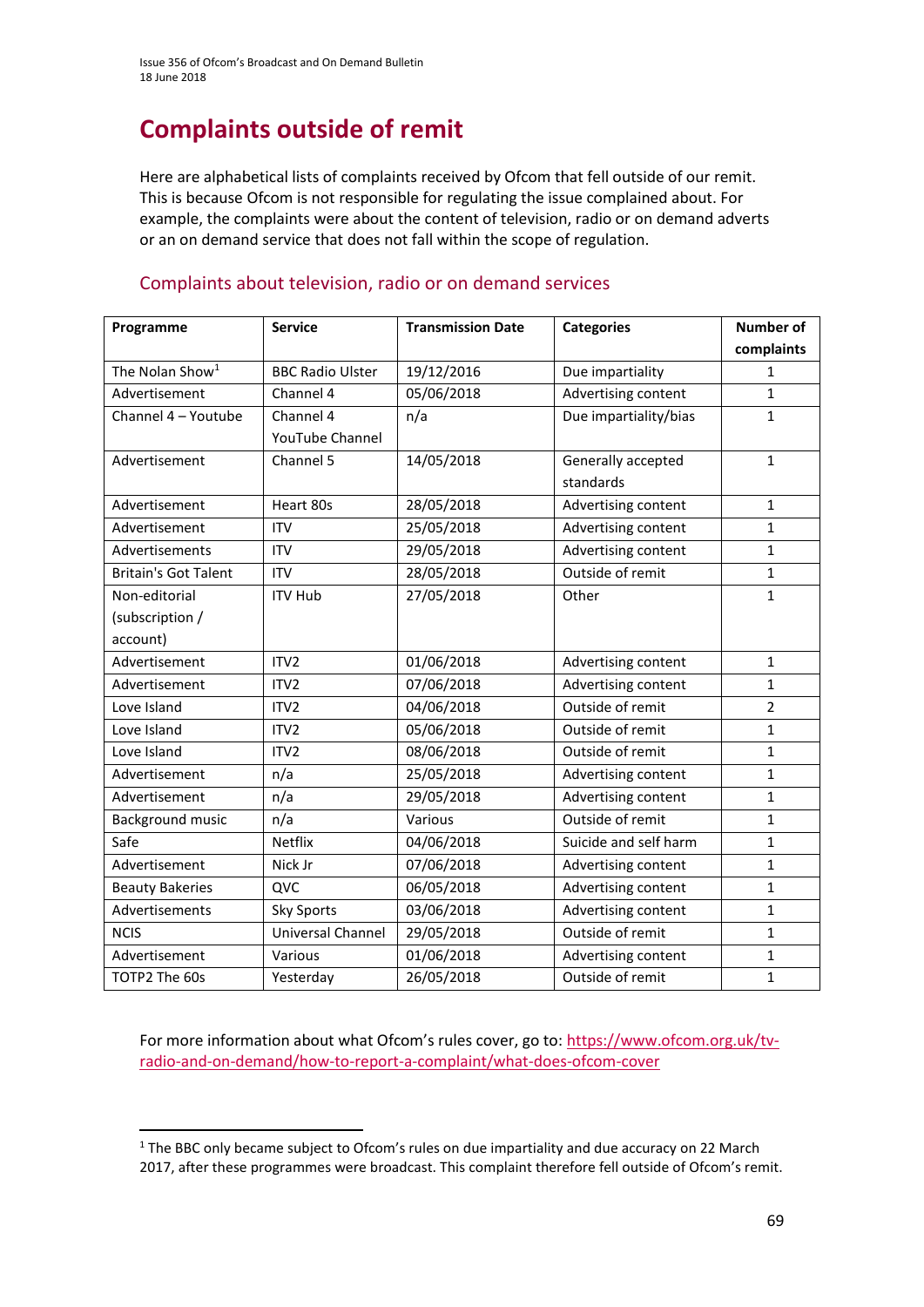# **BBC First**

The BBC Royal Charter and Agreement was published in December 2016, which made Ofcom the independent regulator of the BBC.

Under the BBC Agreement, Ofcom can normally only consider complaints about BBC programmes where the complainant has already complained to the BBC and the BBC has reached its final decision (the 'BBC First' approach).

The complaints in this table had been made to Ofcom before completing the BBC's complaints process.

| Programme                   | <b>Service</b>          | <b>Transmission or</b> | <b>Categories</b>      | Number of         |
|-----------------------------|-------------------------|------------------------|------------------------|-------------------|
|                             |                         | <b>Accessed Date</b>   |                        | <b>Complaints</b> |
| <b>Eurovision Song</b>      | BBC <sub>1</sub>        | 12/05/2018             | Other                  |                   |
| <b>Contest: Grand Final</b> |                         |                        |                        |                   |
| <b>Question Time</b>        | BBC <sub>1</sub>        | 31/05/2018             | Generally accepted     | 1                 |
|                             |                         |                        | standards              |                   |
| Frankie Boyle's New         | BBC <sub>2</sub>        | 18/05/2018             | Race                   | $\mathbf{1}$      |
| World Order                 |                         |                        | discrimination/offence |                   |
| <b>Grammar Schools:</b>     | BBC <sub>2</sub>        | 29/05/2018             | Materially misleading  | $\mathbf{1}$      |
| Who Will Get In?            |                         |                        |                        |                   |
| <b>BBC News</b>             | <b>BBC</b> channels     | 27/05/2018             | Due impartiality/bias  | $\mathbf{1}$      |
| <b>BBC News</b>             | <b>BBC iPlayer</b>      | 31/05/2018             | Privacy                | $\mathbf{1}$      |
| <b>This Country</b>         | <b>BBC iPlayer</b>      | 30/03/2018             | Generally accepted     | $\mathbf{1}$      |
|                             |                         |                        | standards              |                   |
| The Papers                  | <b>BBC News</b>         | 25/03/2018             | Generally accepted     | $\mathbf{1}$      |
|                             | Channel                 |                        | standards              |                   |
| Clara Amfo: Smug            | <b>BBC Radio 1</b>      | 01/06/2018             | Undue prominence       | $\mathbf{1}$      |
| Fridays                     |                         |                        |                        |                   |
| Today                       | <b>BBC Radio 4</b>      | 29/05/2018             | Due impartiality/bias  | $\mathbf{1}$      |
| You and Yours               | <b>BBC Radio 4</b>      | 24/05/2018             | Sexual material        | $\mathbf{1}$      |
| Monday Night Club           | <b>BBC Radio 5 Live</b> | 19/03/2018             | Sexual orientation     | $\mathbf{1}$      |
|                             |                         |                        | discrimination/offence |                   |
| Radio Wales                 | <b>BBC Wales</b>        | 28/05/2018             | Outside of remit       | $\mathbf{1}$      |
| The Story of Britain        | YouTube                 | 11/05/2018             | Race                   | 1                 |
|                             |                         |                        | discrimination/offence |                   |

#### Complaints about BBC television, radio or on demand programmes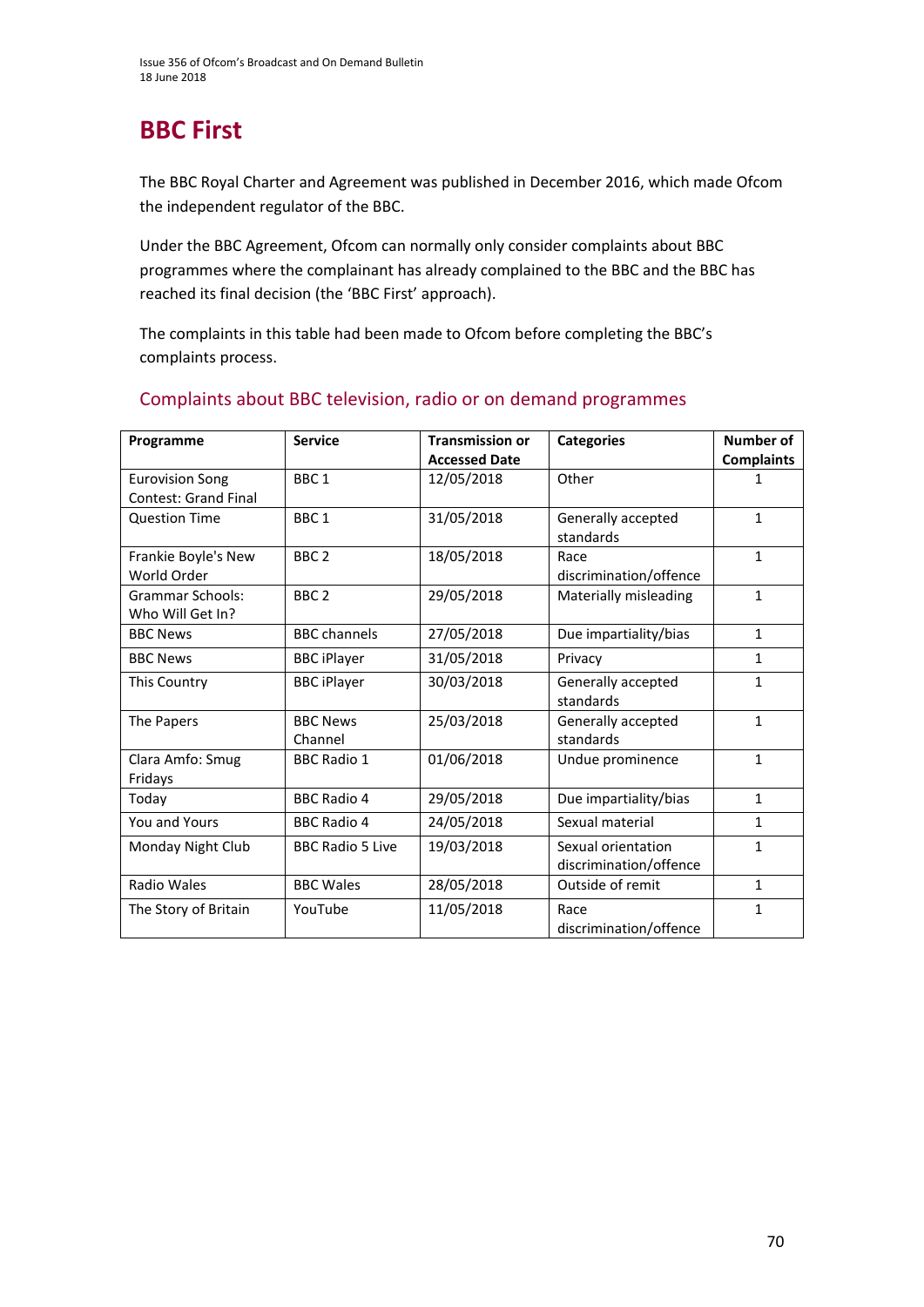# **Investigations List**

If Ofcom considers that a broadcaster or service provider may have breached its codes, rules, licence condition or other regulatory requirements, it will start an investigation.

**It is important to note that an investigation by Ofcom does not necessarily mean the broadcaster or service provider has done anything wrong. Not all investigations result in breaches of the codes, rules, licence conditions or other regulatory requirements being recorded.**

Here are alphabetical lists of new investigations launched between 28 May and 10 June 2018.

Investigations launched under the Procedures for investigating breaches of content standards for television and radio

| Programme              | <b>Service</b>                | <b>Transmission date</b> |
|------------------------|-------------------------------|--------------------------|
| <b>Bob's Breakfast</b> | Bob FM                        | 04/05/2018               |
| Programming            | <b>Box Hits</b>               | Various                  |
| <b>Text Dating</b>     | Kiss Me TV                    | 08/01/2018               |
| Radio Exe News         | Radio Exe                     | 03/05/2018               |
| Steg in the Afternoon  | Sunny Govan Radio<br>103.5 FM | 21/05/2018               |
| <b>Now News</b>        | Zee TV                        | 29/04/2018               |

For more information about how Ofcom assesses complaints and conducts investigations about content standards on television and radio programmes, go to: [https://www.ofcom.org.uk/\\_\\_data/assets/pdf\\_file/0020/55109/breaches-content](https://www.ofcom.org.uk/__data/assets/pdf_file/0020/55109/breaches-content-standards.pdf)[standards.pdf](https://www.ofcom.org.uk/__data/assets/pdf_file/0020/55109/breaches-content-standards.pdf)

Investigations launched under the Procedures for the consideration and adjudication of Fairness and Privacy complaints

| Programme                            | <b>Service</b> | <b>Transmission date</b> |
|--------------------------------------|----------------|--------------------------|
| Sri Guru Singh Sabha Election Debate | Akaal Channel  | 28 September 2017        |
| Sri Guru Singh Sabha Election Debate | Sangat TV      | 30 September 2017        |

For more information about how Ofcom considers and adjudicates upon Fairness and Privacy complaints about television and radio programmes, go to: [https://www.ofcom.org.uk/\\_\\_data/assets/pdf\\_file/0031/57388/fairness-privacy](https://www.ofcom.org.uk/__data/assets/pdf_file/0031/57388/fairness-privacy-complaints.pdf)[complaints.pdf](https://www.ofcom.org.uk/__data/assets/pdf_file/0031/57388/fairness-privacy-complaints.pdf)